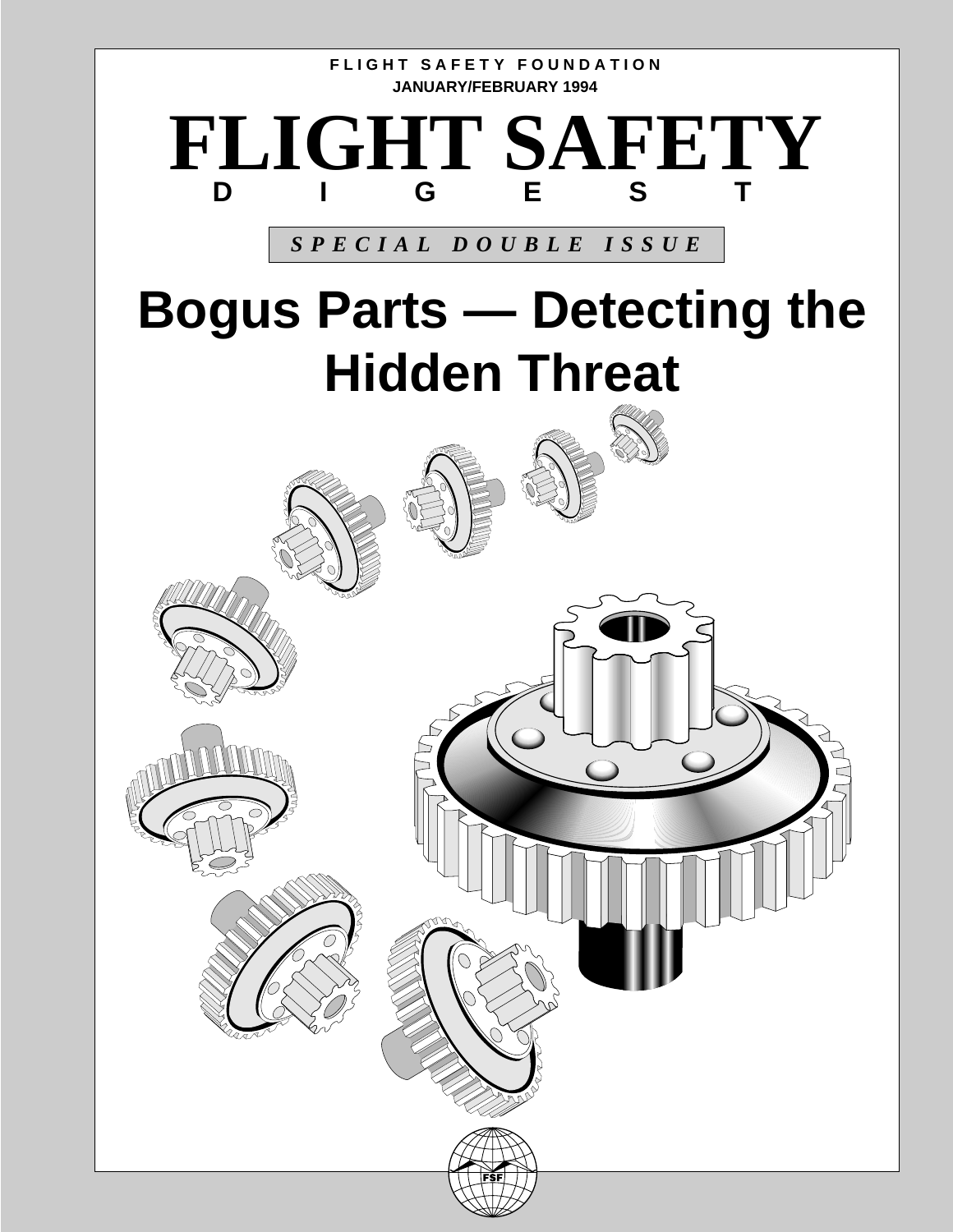*For Everyone Concerned With the Safety of Flight*

#### **Officers/Staff**

Stuart Matthews *Chairman, President and CEO Board of Governors*

John H. Enders *Vice Chairman Board of Governors*

Robert Reed Gray, Esq. *General Counsel and Secretary Board of Governors*

> Richard A. Maginnis *Senior Vice President*

#### **Administrative**

Nancy Richards *Executive Secretary*

#### **Financial**

Brigette Adkins *Accountant*

#### **Technical**

Robert H. Vandel *Director of Technical Projects*

> Millicent J. Singh *Secretary*

#### **Membership**

J. Edward Peery *Director of Membership and Development*

> Ahlam Wahdan *Administrative Assistant*

#### **Publications**

Roger Rozelle *Director of Publications*

Girard Steichen *Assistant Director of Publications*

> Kate Achelpohl *Editorial Assistant*

Monique Kohly *Production Consultant*

Jerome Lederer *President Emeritus*

# **Flight Safety Digest**

**Vol. 13 No. 1/2 January/February 1994**

*Special Double Issue* **FLIGHT SAFETY FOUNDATION**

### **In This Issue**

#### **Bogus Parts — Detecting the Hidden Threat**

The aviation community has been plagued by bogus parts for decades. But there are alarming indications that the scope of the problem is growing. Industry officials and government regulators are now working together to track down and eliminate counterfeit parts and to trace thousands of potentially airworthy parts that lack proper documentation.

#### **Fatal Convair Crash Linked to Suspect Parts, Improper Maintenance**

An exhaustive investigation conducted by the Aircraft Accident Investigation Board of Norway found that several safety issues, including suspect parts, improper maintenance work and documents, and aging aircraft, were part of a chain of events that led to the accident.

#### **Aviation Statistics**

U.S. aviation system indicators show no decline in safety.

#### **Publications Received at FSF Jerry Lederer Aviation Safety Library**

**38**

**40**

**31**

**1**

**18**

Publications highlight human factors, physiological and historical.

#### **Accident/Incident Briefs** Bilingual exchange causes near-miss.

*Flight Safety Foundation is an international membership organization dedicated to improving aviation safety. Nonprofit and independent, the Foundation was launched in 1945 in response to the aviation industry's need for a neutral clearinghouse to disseminate objective safety information, and for a credible and knowledgeable body that would identify threats to safety, analyze the problems and recommend practical solutions to them. Since its beginning, the Foundation has acted in the public interest to produce a positive influence on aviation safety. Today, the Foundation provides leadership to nearly 600 member organizations in 75 countries.*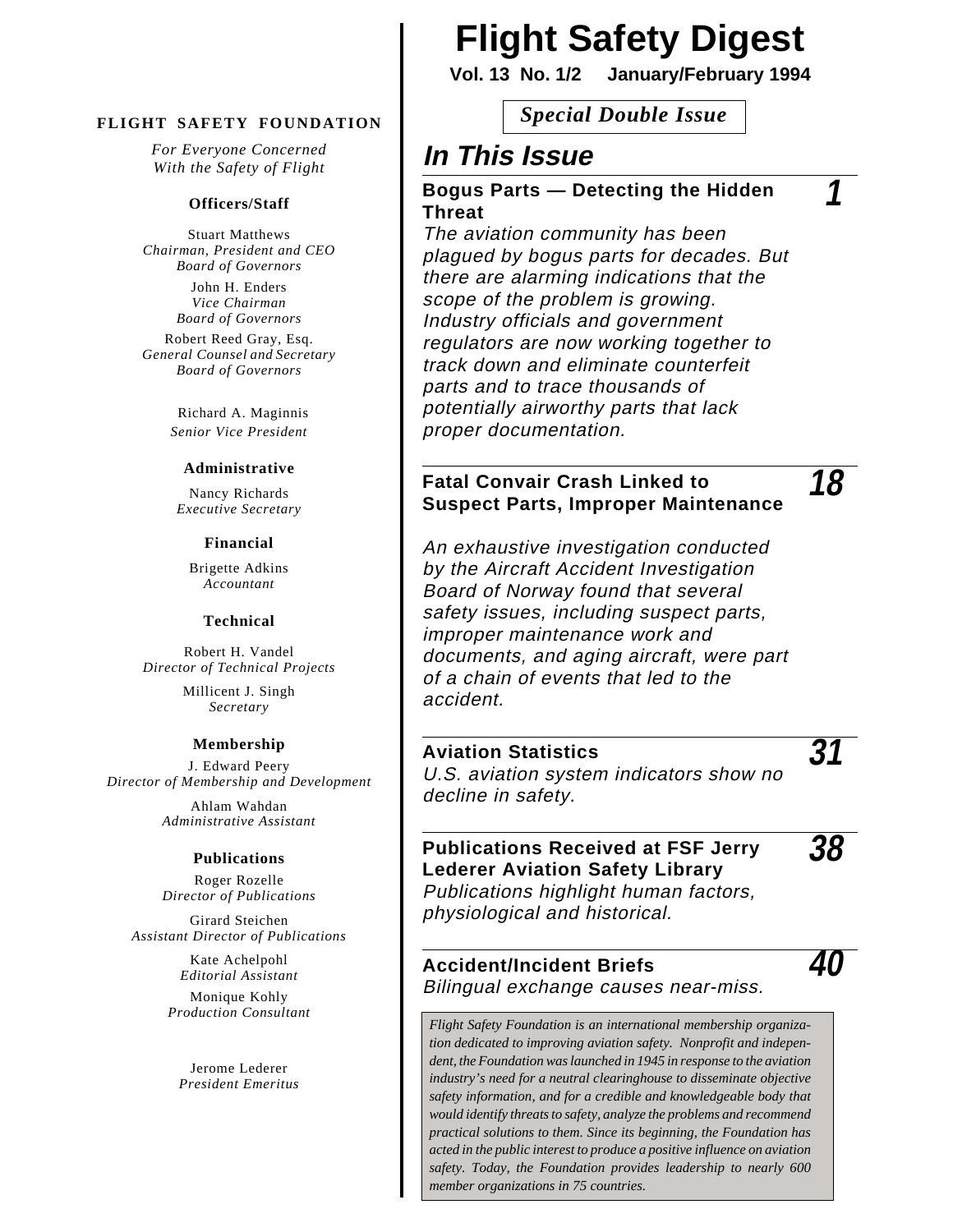## **Bogus Parts — Detecting the Hidden Threat**

*The aviation community has been plagued by bogus parts for decades. But there are alarming indications that the scope of the problem is growing. Industry officials and government regulators are working together to track down and eliminate counterfeit parts and to trace thousands of potentially airworthy parts that lack proper documentation.*

#### *Editorial Staff Report*

On Sept. 8, 1989, a chartered twin-engine Convair 340/580 turboprop aircraft with 50 members of a Norwegian shipbuilding company and a crew of five on board disappeared from radar as it approached the northern coast of Denmark. Minutes later, search and rescue teams discovered wreckage floating about 10 miles offshore. There were no survivors. (See "Fatal Convair Crash Linked to Suspect Parts, Improper Maintenance" on page 18.)

In Fort Lauderdale, Florida, U.S., special agents for the U.S. Department of Transportation (DOT) Inspector General's (IG) office examined a broker's suspicious brake parts stockpiled for use on a Boeing 737 jet.

At nearby Fort Lauderdale-Hollywood International Airport, two flight computers valued at more than US\$250,000 were stolen from a United Airlines jet, destined to be hawked for a fraction of their worth on a thriving black market that specializes in stolen and counterfeit aircraft parts.

In increasing numbers, unapproved, counterfeit, defective and even stolen aircraft parts are finding their way into airline and general aviation fleets.

The term "bogus parts" has a deep and ominous resonance in the language of the aerospace industry, especially since the end of World War II, when surplus parts flooded the market. But the term, while in widespread use, actually refers to several distinct categories of aviation parts.

Bogus parts can range from dangerous substandard components and blatant counterfeits to safe (airworthy) but "unapproved" parts, which can simply mean that Federal Aviation Administration (FAA) paperwork regulations were not followed to the letter. Subcontractors for FAA-approved manufacturers, for example, sometimes overproduce a part, then offer the overruns at a discount to brokers and repair stations, bypassing the strict quality control systems required by the FAA. The FAA shuns the term "bogus parts," preferring instead to classify aviation parts into two broad categories of "approved" and "unapproved" parts.

Bogus or unapproved parts amount to only a fraction of the millions of legitimate and approved parts used in aircraft maintenance. Bogus parts are often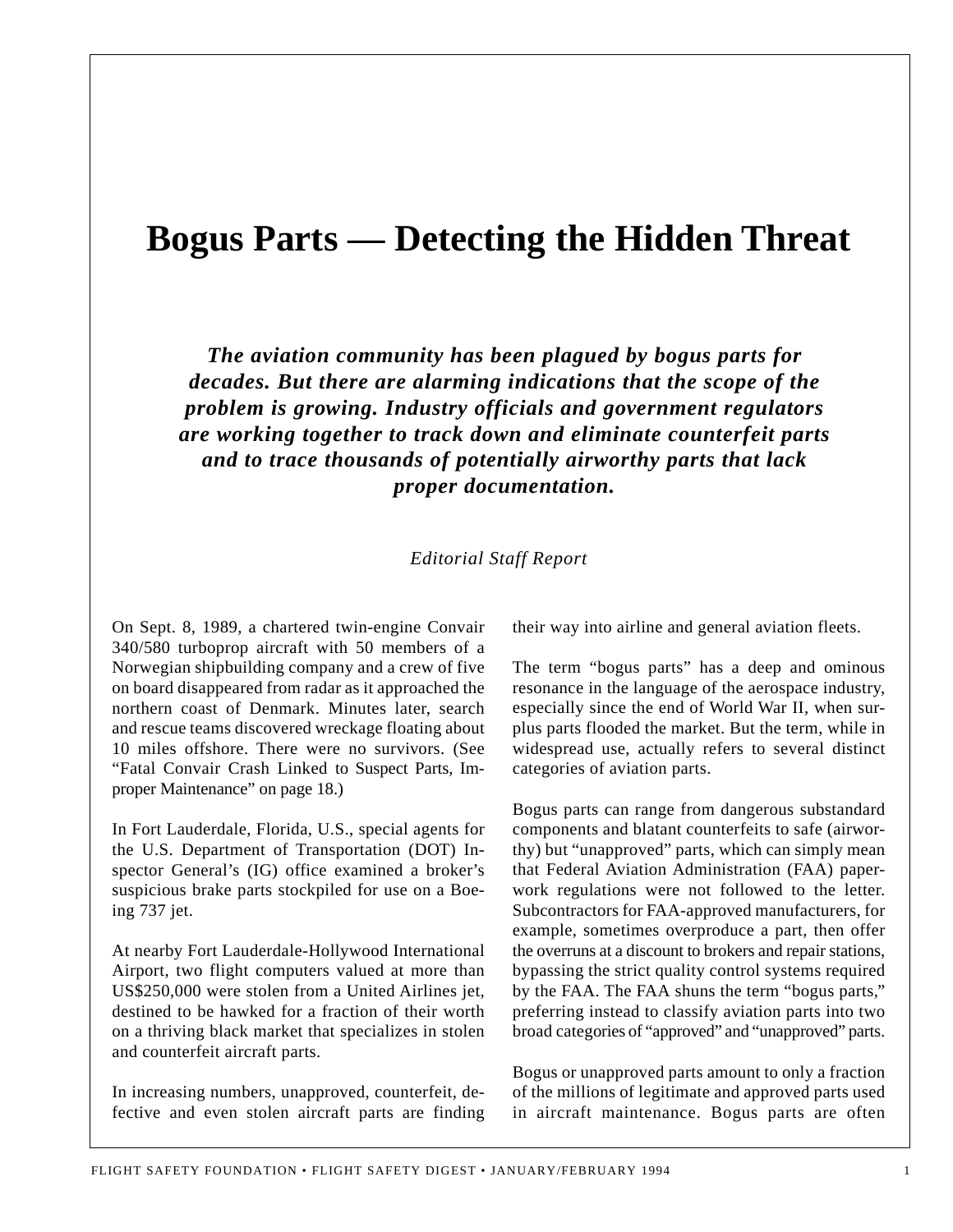**Bogus Parts:** The term "bogus parts" has come to refer to a number of aircraft parts categories, ranging from properly manufactured parts that lack required documentation to defective and deliberately counterfeited components.

**Unapproved Parts:** The U.S. Federal Aviation Administration (FAA) considers all aircraft parts not made under proper FAA approval and according to designated standards to be unapproved parts (not produced in accordance with U.S. Federal Aviation Regulations [FAR] Part 21.305 or repaired in accordance with FARs Part 43). This is a broad classification that includes counterfeit parts, stolen parts, production overruns, parts that have exceeded their time limits, approved parts improperly returned to service and fraudulently marked parts.

**Counterfeit Parts:** Aircraft parts that are not

difficult to detect once they are installed on aircraft. Testing to determine the authenticity of suspect parts often destroys them in the process.

But once installed, such parts can lead to catastrophe. After a painstaking investigation, the Aircraft Accident Investigation Board (AAIB) of Norway determined that the chartered Convair crash was caused by substandard parts and poor maintenance that led to a complete disintegration of the aircraft's empennage [the complete tail section].<sup>1</sup>

"This is the first commercial aircraft accident with this great loss of life that has been linked directly to a suspect part," said Thomas Haueter, an accident investigator with the U.S. National Transportation Safety Board (NTSB) who participated in the Convair accident investigation.2

The Norwegian AAIB report said that locking pins [bolts] and sleeves of inferior quality "that did not comply with the specified values for hardness and tensile strength" had been installed in the empennage. Vibration, excessive wear and metal fatigue caused them to fail. Then, parts of the tail failed and sent the plane plunging out of control from its cruising altitude of 22,000 feet (6,710 meters).

The origin of the suspect pins could not be traced because the repair station that installed them in 1986 did not have a parts and supplier registration system at the time, the Norwegian report said. The

produced under FAA approval are often found to be of inferior quality although they are marketed as genuine.

**Approved Parts:** These parts conform to FAAapproved production standards (FAR 21.305). They can be approved under a parts manufacturer approval (PMA), under technical standard orders (TSOs), in conjunction with type-certification procedures, through FAA-administrator approval or by conforming with recognized industry specifications.

**Life-limited and Time-expired Parts:** Aircraft parts that have predetermined service lives become "timed-out" and no longer serviceable after they exceed these prescribed limits, which vary depending on the part and its function on the aircraft. Scrapped time-expired critical parts have been linked to several fatal aircraft accidents.

pins cost US\$148 each, the sleeves \$135 and the washers \$20.

In the Fort Lauderdale brake-parts case, extensive testing determined that a shiny-new coppercolored brake lining cup was a fraud of such poor quality that it would cause excessive wear on an aircraft's brake assembly. At best, such a part would increase airline maintenance costs. At worst, excessive wear could cause brakes to pull to one side when applied in an emergency, sending the aircraft careening out of control.

More than 100,000 of the brake parts, illegally stamped with the same serial numbers as those made by an approved U.S. supplier, were shipped to the Florida parts broker by a German manufacturer.

U.S. agents from the Department of Transportation (DOT), the U.S. Federal Bureau of Investigation (FBI) and the U.S. military have been involved in more than 200 bogus parts investigations in the United States. Investigations are also being conducted in Europe, Canada and the United Kingdom, where unapproved parts (tail rotor shaft nuts) have been linked to a recent fatal helicopter crash, DOT officials said.

DOT officials said that they have obtained more than 60 indictments and 40 convictions thus far and expect that number to double after pending investigations are complete.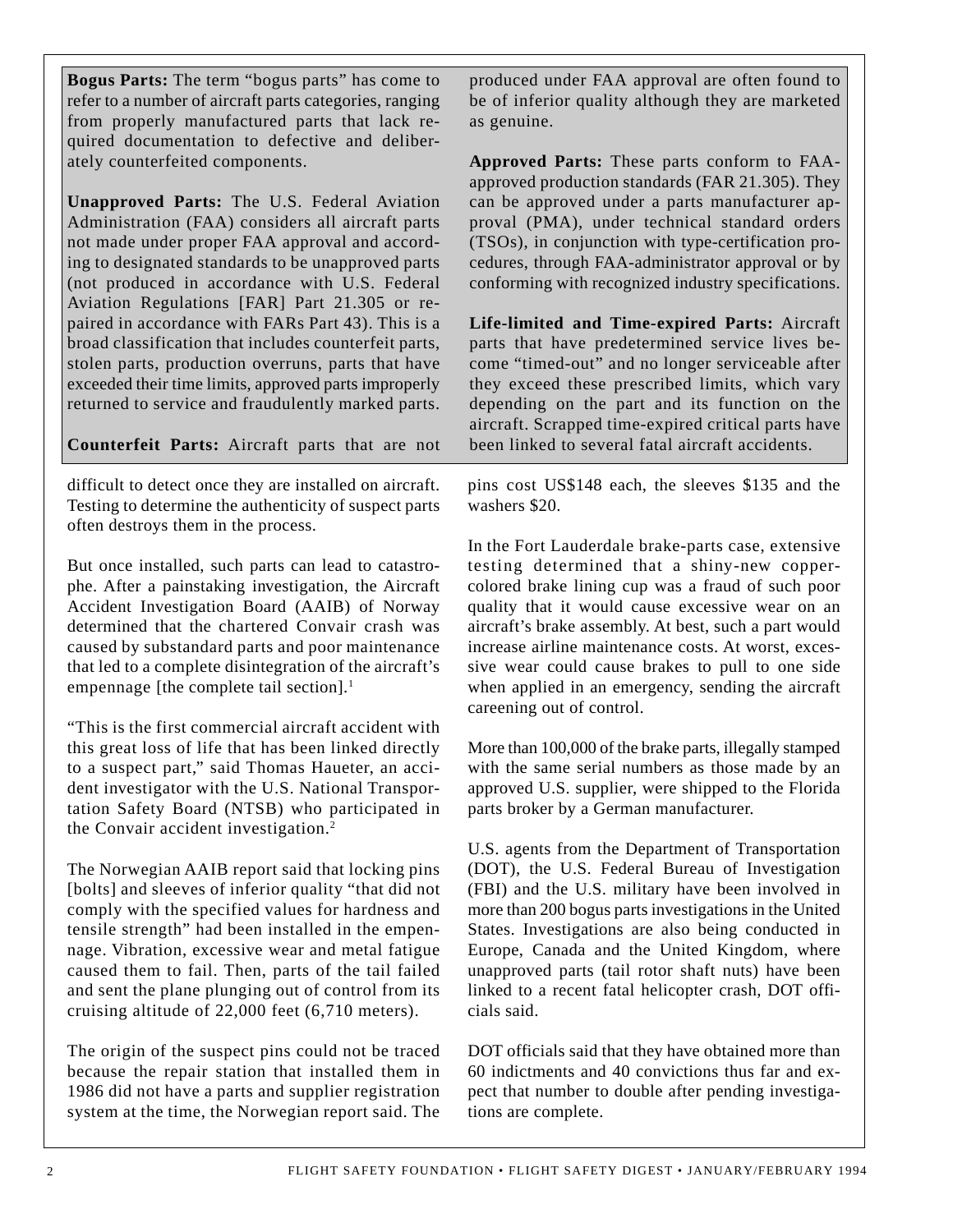Agents have seized scores of bogus jet engine components, brake assemblies, poor quality bolts and fasteners, defective fuel and flight systems parts, unapproved cockpit instruments and flight computer components that are critical to flight safety.

Investigators have also found cracked and worn junk parts that had been welded and painted to appear new. Suspected operations have ranged from small aircraft repair stations to parts distributors for transport-category aircraft.

Counterfeit parts have been a major focus of the IG's investigations. "There is big money in bogus parts," said Tom Bezanson, a special agent in the IG's Fort Lauderdale office. "There's nothing out there they're not trying to counterfeit."3

He said that there are more than 200 aircraft repair stations in the Miami area alone. "As more airlines go out of business, we have more airplanes sitting around to be scavenged."

Bezanson said that his office is involved in more than 40 counterfeit parts cases.

Mary Schiavo, DOT inspector general, said that in one case a former dealer in illicit drugs told investigators that he began peddling bogus aircraft parts "because he made more money and met a better class of people."

John H. Enders, Flight Safety Foundation (FSF) vice chairman, said the spread of bogus parts is a global concern.4

"Expanding international trade has brought with it a corresponding increase in the mobility of parts destined for aviation use," Enders said. "Skilled craftsmen around the world now have the tools at their disposal to accurately copy or manufacture complex parts."

In addition to counterfeit parts cases, unapproved parts investigations focus on four major areas:

- Brokers that falsify parts certifications;
- Repair stations that do unauthorized repairs (and falsify maintenance records);
- Manufacturers that produce unlicensed (and

## **Bogus Parts Have Plagued the Aviation Industry for Decades**

Although the problem of bogus parts has grown in recent years, the alarm was sounded long before large jet transport aircraft replaced their pistonpowered predecessors.

In 1957, in *The Problem of Bogus Parts*, the Flight Safety Foundation (FSF) warned that the "stream of parts necessary for the maintenance and overhaul of aircraft and engines has become polluted."5

The FSF booklet, compiled by Joseph Chase, then FSF manager of maintenance and equipment, described the insidious growth of the bogus parts problem.

"Parts that are not airworthy, parts the source and identity of which have long been lost, parts of unknown material, fabricated by processes at variance with industry and government specifications, have entered the channels of trade," Chase wrote. "These channels are many. They include prime manufacturers, the dealers and distributors, speculators in military surpluses, overhaul agencies, repair stations and supply houses."

Chase warned: "The problem of bogus parts is serious because it is almost impossible to detect some of the phonies without extensive tests few of us are equipped to make. Many of the counterfeits are skillfully fabricated. Some carry the inspection marks and part numbers of the genuine articles. Some are even packaged like the original. Some differ from the part produced by the prime manufacturer only in the material, a difference often extremely difficult to discern. Any situation that threatens our lives and our livelihoods in spite of inspection and the exercise of our own best judgment is serious."

Chase said that several serious accidents had already been linked to bogus parts, including an accident that killed the two pilots of a twin-engine cargo aircraft and that was caused by "'non-conformities in the elevator tab controls' ... that produced pitchdown and structural failure. 'Non-conformities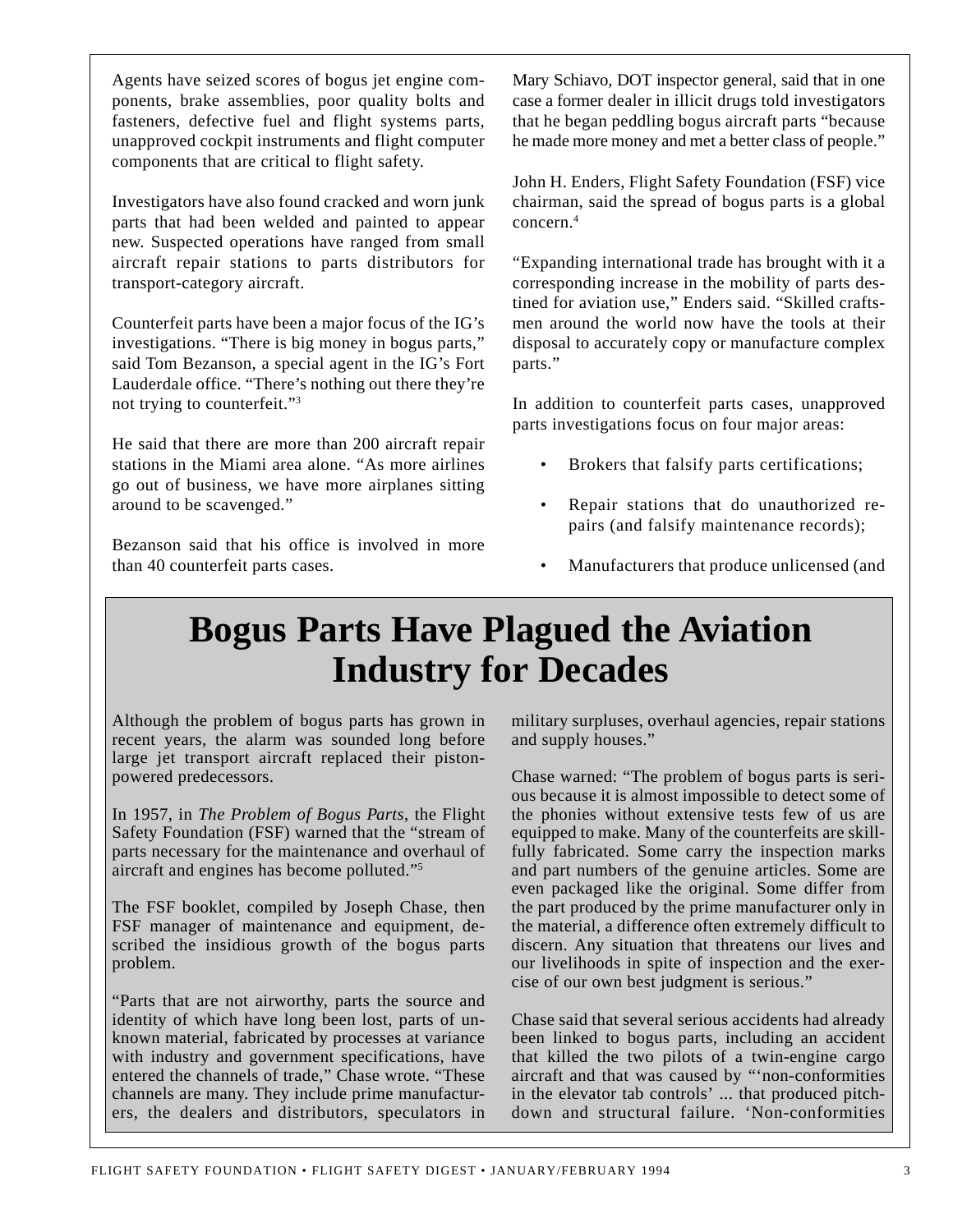sometimes defective) parts; and,

out the door, they're nearly impossible to trace."6

• Workers who sell stolen (or surplus and used) parts to unscrupulous dealers.

Distributors are frequent victims of the lucrative stolen parts market.

AAA Interair Inc., a large Miami-based aircraft parts supplier, lost more than US\$1 million of its parts inventory to theft in 1992. Eight AAA employees have been charged in connection with the thefts, which included expensive avionics equipment and hundreds of electrical components for today's high-tech jet cockpits.

The size and value of aircraft parts make them particularly attractive to thieves. A new fuel indicator about the size of a soda can for a McDonnell Douglas MD-80 aircraft, for example, costs about \$14,000. A 20-pound flight management computer for a Boeing 737-300 aircraft costs about \$176,000.

Howard Davidow, an aviation consultant and former president of AAA Interair, said that employee theft is a widespread problem. "You can easily steal engine components under your coat. And once they're

in the elevator tab controls' is Washington [bureaucratic] language that means bogus parts."

He also noted the discovery on a McDonnell Douglas DC-3 of bootleg wing bolts that broke when the prescribed torque was applied. "All were bogus or bootleg bolts on which someone made an illicit profit," Chase said.

Chase traced the origin of the surge in bogus parts to the years immediately following World War II, "when vast numbers of aircraft engines were declared surplus and, almost simultaneously, the manufacturers announced that they would no longer either make or stock replacement parts for certain of these engines.

"No one worried over the situation for a long time. The number of surplus engines seemed endless, and spare parts for them were available from almost countless sources. But gradually both came into short supply, and the problem of bogus parts was born."

A short time later, Chase said, came the discovery that "many new and genuine surplus parts had lost their identity in the process of sale and resale, shipment and transshipment. Original packages had been opened and destroyed. Markings were obliterated."

Davidow, who has assisted federal investigators in several criminal investigations involving stolen aircraft parts, said that stolen new parts are often replaced on stock shelves with junked parts that had been earmarked for scrap. "Fixing the paperwork is easy using modern desktop computer publishing technology. The forged invoices, labels and boxes are nearly foolproof."

Howard Aylesworth, of the Washington-based Aerospace Industries Association of America (AIA), said that from a safety standpoint, "the existence of one unapproved part is a huge problem. The distributor network is so extensive and so wide open that anybody can set up shop."7

He said that "fraudulent and counterfeit parts represent the gravest danger to flight safety."

The FAA, which certifies aircraft parts manufacturers, repair stations and aircraft operators (but not parts distributors and brokers), acknowledges the problem, but insists that more regulation is not the answer.

Chase added: "These parts could not be guaranteed as genuine and so they were not acceptable to the U.S. CAA [Civil Aeronautics Administration, the forerunner of the U.S. Federal Aviation Administration]. As a result they were valueless to the reputable overhaul agency. This reduced the supply of usable parts, made the shortage more acute and increased the price.

"Perhaps we should have expected what happened. These orphans [uncertified parts] not only found their way into the market, but they helped create a new market, a market where integrity and responsibility are not requirements for doing business and where the only questions asked have to do with payments.

"We might have forgiven the people involved they were dealing in genuine parts even though these parts could not be identified positively as such and so could not be used in certificated aircraft — we might have forgiven them except for what happened next.

"With business ethics weakened or destroyed, it was but one step to 'modifying' parts without benefit of engineering data, and another step to outright counterfeiting."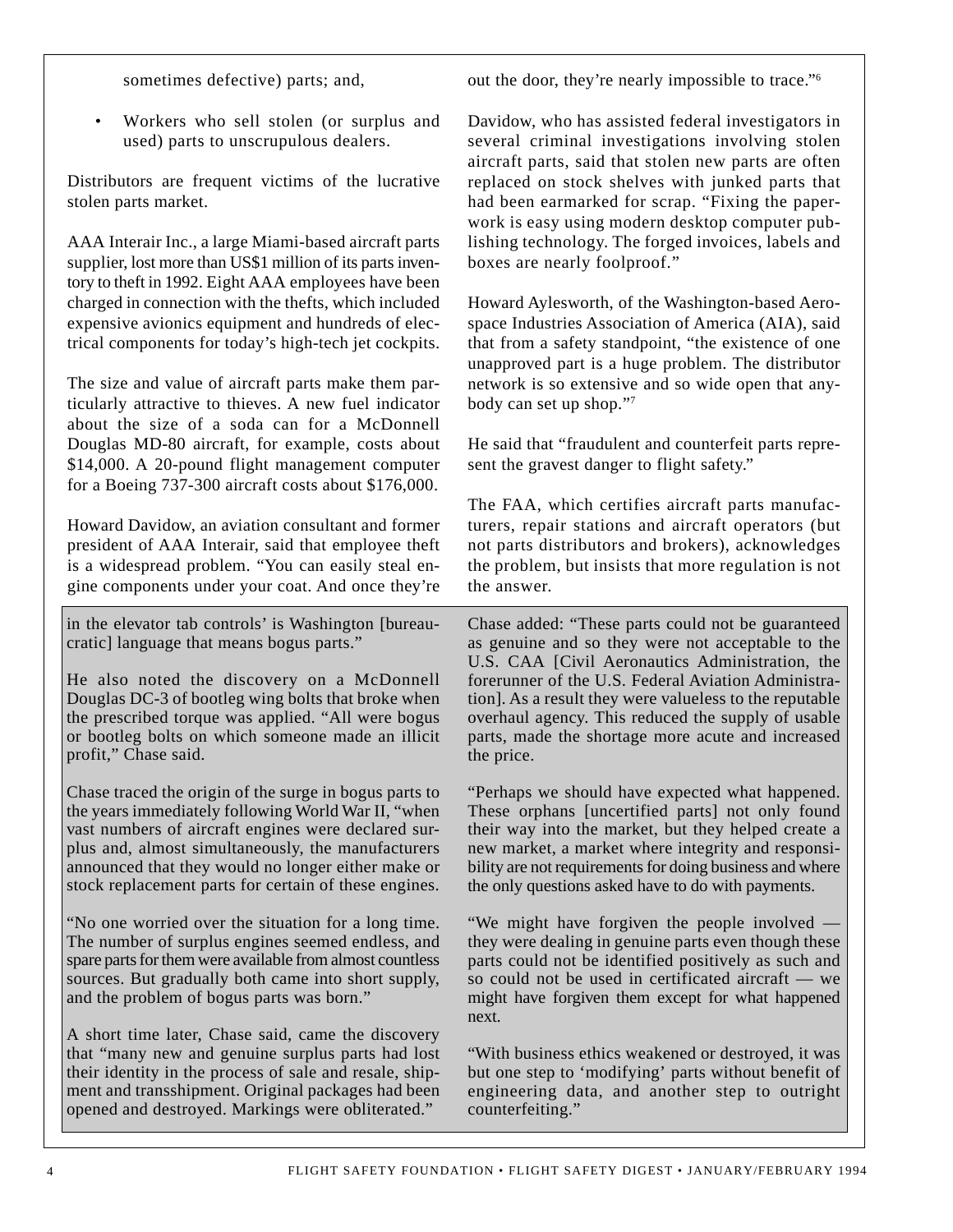enough money or inspectors to monitor the nation's Chase said that bogus engine parts, including gear assemblies, piston pins, drive gears, exhaust valve

FAA officials said that the agency does not have

David Broughton, an FAA unapproved parts awareness program manager, said that the "[overall accident] record shows that bogus parts are not a big safety problem."8 He said that regulating another whole segment of the industry will not solve the problem, adding that operators who use the parts are required to ensure that they are genuine and properly

Broughton said that the agency has concentrated in recent years on increasing industry awareness and streamlining reporting about the problem. "We're doing everything we can to help people detect and report suspected unapproved parts. The FAA has been going at this at full bore for some time, and the

Broughton said that regulations already in place are adequate. "We feel that the regulations already provide enough safeguards. Industry just needs to abide by the rules. It is industry's responsibility to make sure they are using approved parts. In the end, it's

industry has also come a long way."

the responsibility of the purchaser."

certified.

guides, bushings, link pins and oil screen spacers, were widespread. He said that the bogus parts were subject to or created excessive wear on engines.

In 1964, Chase expressed concern again about the proliferation of bogus parts in the FSF booklet *Bogus Parts: A Continuing Threat to Safety in Aviation*. 9

"Many of the difficulties remain unchanged," Chase said. "One very troublesome thing about bogus parts available today is that they are often marked with the ... part number of the original manufacturer and represented by the supplier as 'Surplus, New, Serviceable.' Their record has been anything but reassuring. Deviations from the conditions represented run the full scale from honest mistakes ... to outright fraud."

Chase said there was an alarming increase in the number of "modified" parts, including critical engine parts.

"The modification of parts without fully meeting all requirements for material, hardness, coefficients of expansion, imposed loads, and other governing factors must be considered dishonest and dangerous,"

2,000 aircraft parts distributors and brokers. U.S. Federal Aviation Regulations (FAR) do not prohibit the sale or distribution of unapproved parts, and investigators contend that this hampers many bogus parts cases.

The FAA's reluctance to add new rules has brought little satisfaction to many in the industry who have long contended that the only solution is to regulate parts distributors and brokers.

AIA and other industry groups first recommended regulation of parts distributors in 1978, and in 1988 AIA again asked the FAA to tighten rules governing the sale and distribution of parts.

Victor Brennan, civil air attaché with the British embassy in Washington, D.C., said that unapproved parts are of concern in the United Kingdom and Europe, but that the problem has not reached the same proportions as it has in the United States.10

"The U.K. [and Europe] licenses and regulates distributors," Brennan said. "There is an unbroken line of traceability in the system."

he said. "It is a kind of counterfeiting, done without regard for possible catastrophic results."

Chase said the situation has been made more difficult by sales of surplus parts by U.S. government agencies at a fraction of their purchase price.

He said surplus antifriction ball and roller bearings were especially troublesome.

"Many of these bearings were not designed for use in critical applications," Chase said. "At the time they are offered for sale as surplus, many are obsolete, deteriorated, dirty or damaged, but the names of aircraft supply houses frequently appear on the sales abstracts, and it would naturally be assumed that the bearings they purchase are destined for a place in aviation."

Chase concluded: "Bogus parts continue to be a threat to aviation safety. We suggest that an aircraft operator's best protection is an unwavering suspicion of any part that might be unairworthy, coupled with a decision to buy only from the prime manufacturer, from his authorized dealer or distributor, or from a maintenance agency he knows will serve him well and honestly in his best interests."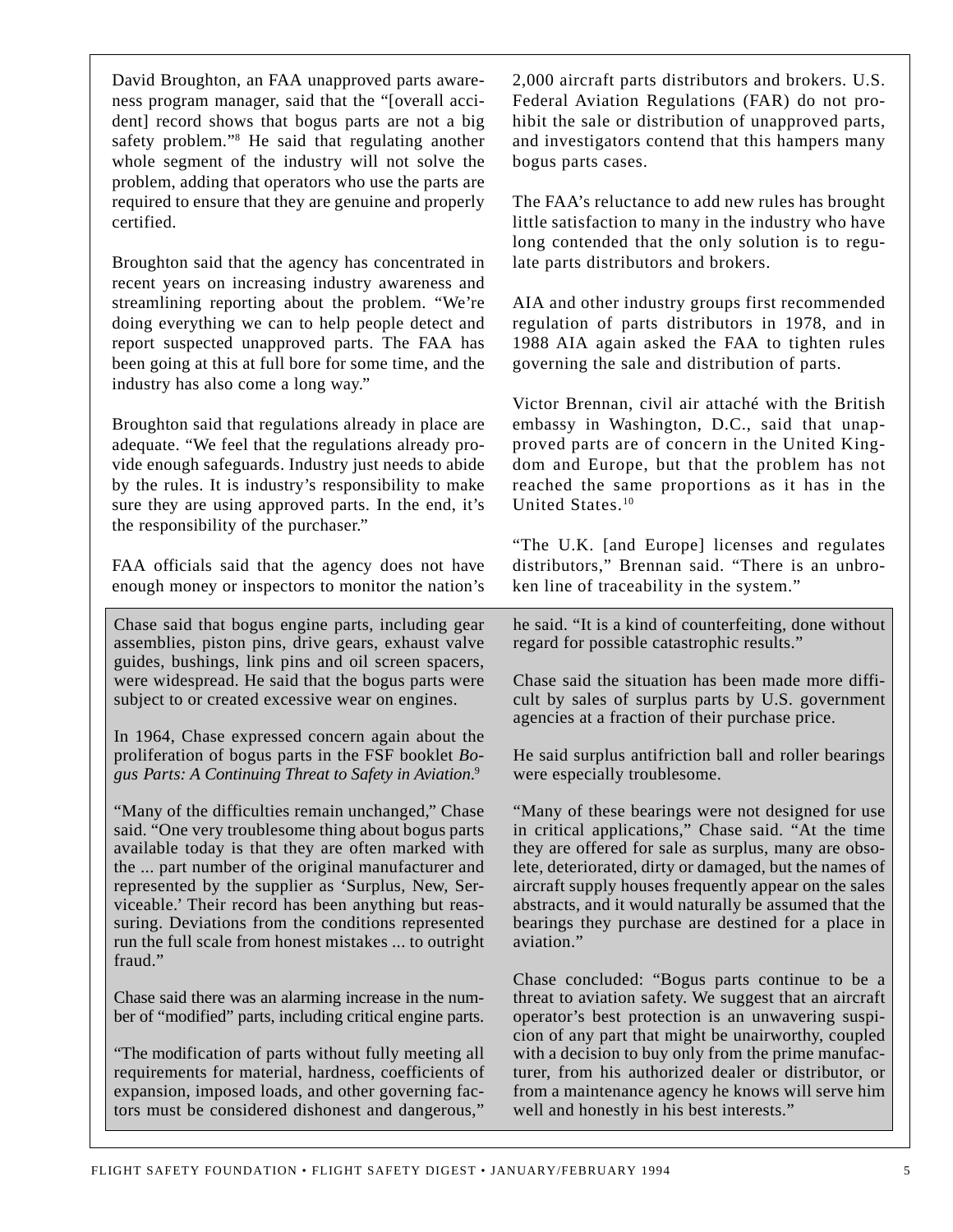Michael Rioux, vice president of engineering, maintenance and material for the Air Transport Association of America (ATA), said that distributors are also registered in Canada.11 To obtain a license, prospective distributors must submit documentation proving that they can operate such a business in accordance with Canadian aviation standards, he said.

Rioux, the AIA's Aylesworth and other industry analysts argue that a similar system would work in the United States. Said Aylesworth: "Right now we really don't know what's out there. We have to make sure that these parts are documented and traceable."

ATA's Rioux said that adding third-party audit requirements to distributor registration would be even more effective.

We're at the end of the chain," Rioux said. "It just does not make sense [for the FAA] to let [suspect] parts drift through the system and when they get to us say 'Let's check it.' All you need is just one unscrupulous dealer and you are stuck."

The thousands of parts used on modern aircraft are subject to a variety of standards and controls. FAR Part 21.303 requires that "no person may produce a modification or replacement part for sale for installation on a type-certificated product unless it is produced pursuant to a parts manufacturer approval (PMA)," which is issued by the FAA. PMA holders are subject to rigorous testing and inspection standards.

Approved aircraft parts are those produced under PMAs manufactured in accordance with FAA standards (TSOs) and in conjunction with typecertification procedures. FAA-issued TSOs detail absolute and minimum performance standards for parts used on civil aircraft, including avionics, batteries, materials and other products.

FAA Advisory Circular (AC) 20-62C says that approved parts can be identified by: $13$ 

- An airworthiness approval tag that identifies a part that has been approved by FAAauthorized representatives;
- An FAA-issued TSO number and identification mark;
- An FAA/PMA symbol "with the manufacturer's name, trademark or symbol, part number, and the make and model of the typecertificated product on which the part is eligible for installation stamped on the part";
- A shipping ticket, invoice or other document that provides evidence that the part

A 1990 FSF survey noted the "growing frequency and severity of the bogus parts issue." It added: "The threat to aviation safety posed by bogus parts is a global problem."

In a related effort in 1990, FSF joined with the International Federation of Airworthiness (IFA) in preparing three position papers calling for increased industry awareness of issues relating to airworthiness assurance, international certification standards and standardization of airworthiness records for the transfer of aircraft.

"There is a need for increased international awareness of aviation industry activities and directed actions in the technology of continuing airworthiness," the first position paper said in June  $1990$ <sup>12</sup> "To achieve" this, there must be more and better communications worldwide among manufacturers, the airline industry and their regulatory authorities."

The position paper noted that in some parts of the world, "maintenance actions necessary to ensure continuing safe operations are not always being accomplished or properly administered."

In the second position paper, IFA and FSF called for an "international cooperative effort to develop worldwide aviation standards for aircraft certification, maintenance and operations."14

The position paper said there was a need for "consistent levels of safety" in those areas.

The third position paper concluded that aircraft transfer documentation requirements should be consistent worldwide because expanding operations of both new and used aircraft are taxing the capabilities of regulatory authorities.<sup>15 $\blacklozenge$ </sup>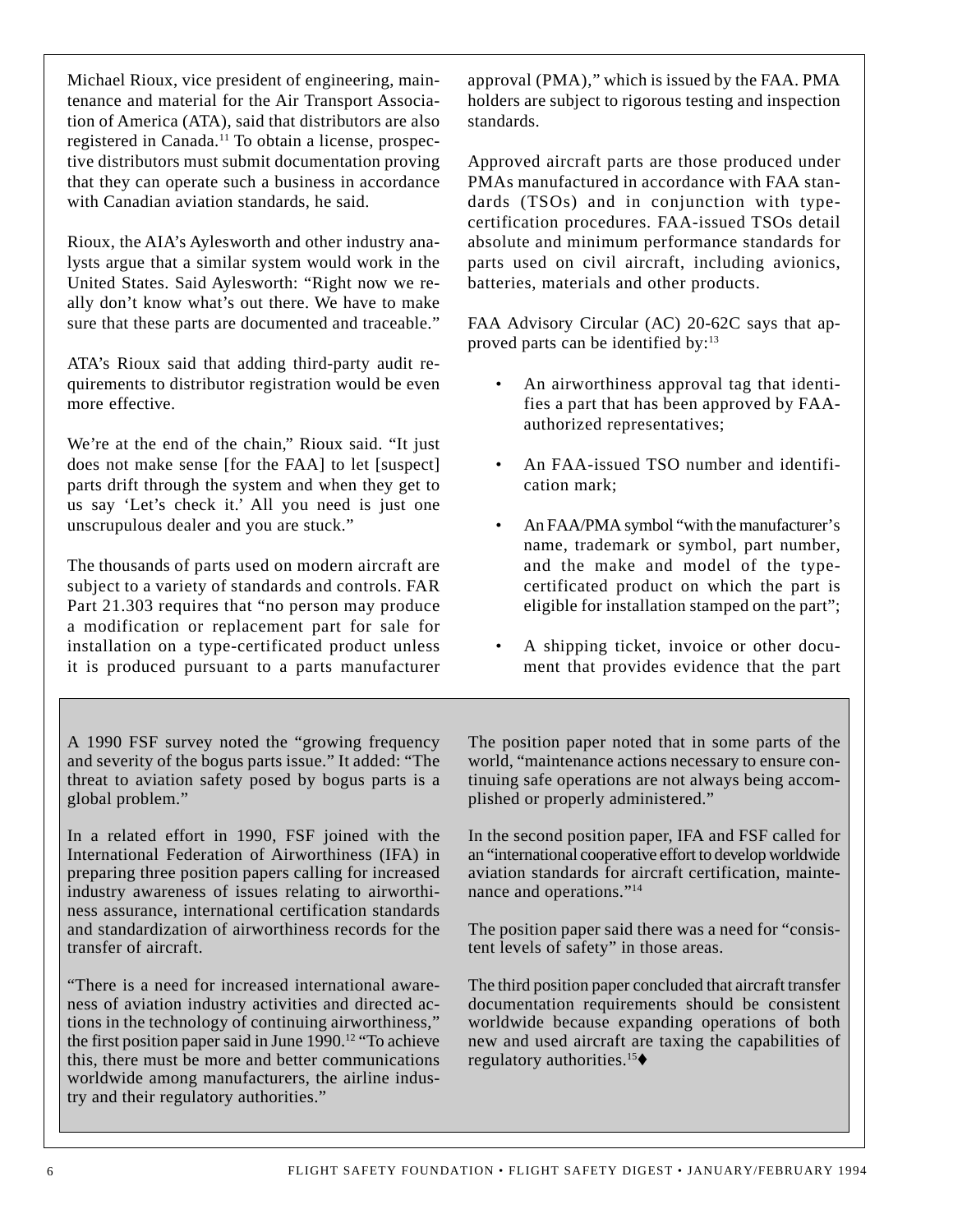was produced by an FAA-approved manufacturer; and,

• A certificate of airworthiness issued by a [non-U.S.] government [to facilitate import and export of aircraft].

The FAA defines unapproved or bogus parts as "any part, component, or material that has not been manufactured in accordance with approved procedures in FAR Part 21.305 or repaired in accordance with FAR Part 43; that may not conform to an approved type design; or may not conform to established industry or U.S. specifications (standard parts). Such unapproved parts may not be installed on a typecertificated product, unless a determination of airworthiness can otherwise be made."

[An AC, which is currently under FAA legal review and is designed to replace AC 20-62C, includes guidance on how to destroy unserviceable parts so they do not find their way back into inventories as unapproved parts.]

Unapproved parts, according to the FAA definition (AC 21-29A), can include "'counterfeit' or fraudulently marked parts or material, parts shipped directly to users by manufacturers, suppliers or distributors who do not themselves hold production approvals for the parts, and have not been authorized to make direct shipments by the manufacturers with the production approvals (e.g., production overruns), and parts that have not been maintained or repaired in accordance with [federal regulations] or that have been maintained or repaired by persons not authorized to perform these functions."<sup>16</sup>

Sarah MacLeod, executive director of the Aeronautical Repair Station Association (ARSA), said that sloppy business practices have contributed to the recent surge in unapproved parts.

"More regulations are not the answer," MacLeod said. "Tight record-keeping is the key to having an adequate chain of documentation for the users of aircraft parts."<sup>17</sup>

But David Wadsworth, executive director of the Professional Aviation Maintenance Association (PAMA), said that government and industry share the blame for the magnitude of the unapproved parts problem.

## **Parts from Vietnam Graveyards Haunt Today's Helicopters**

Bogus parts pose a special risk to helicopters, whose complex systems and operational rigors make them especially vulnerable to substandard critical parts, industry officials said.

"We definitely have a serious problem," said Frank L. Jensen Jr., president of the Helicopter Association International (HAI).<sup>18</sup> "The problem is aggravated by the amount of surplus military parts on the market."

As their counterparts elsewhere in the aviation/ aerospace industry, helicopter manufacturers, operators and repair stations often face difficulty identifying unapproved, counterfeit and stolen aircraft parts.

The scope of the problem ranges from otherwise airworthy parts whose documentation does not comply with U.S. Federal Aviation Administration (FAA) requirements for them to be declared "approved," to counterfeit and used (timed-out) parts that have been altered to appear new.

"The industry is working with the FAA to find ways to improve the traceability of aircraft part records," said Pamela Charles, HAI's director of heliports and technical programs.<sup>19</sup> "This is tremendously important because there are so many [flight] critical parts on helicopters."

Junked parts are often sold in huge lots to dealers as scrap. Some of those parts, including rotor blades and critical rotor assemblies, later find their way back into helicopters when they come into the hands of brokers who peddle bogus parts.

Giffen Marr, chief of civil certification and regulatory requirements for Bell Helicopter Textron, said that the U.S. Department of Defense is a major contributor to the unapproved parts problem in the helicopter industry.20

"A lot of these timed-out [parts critical to flight safety with useful life limits] and junked parts are not destroyed when they're scrapped," Marr said. "And you can be sure that the bad guys are going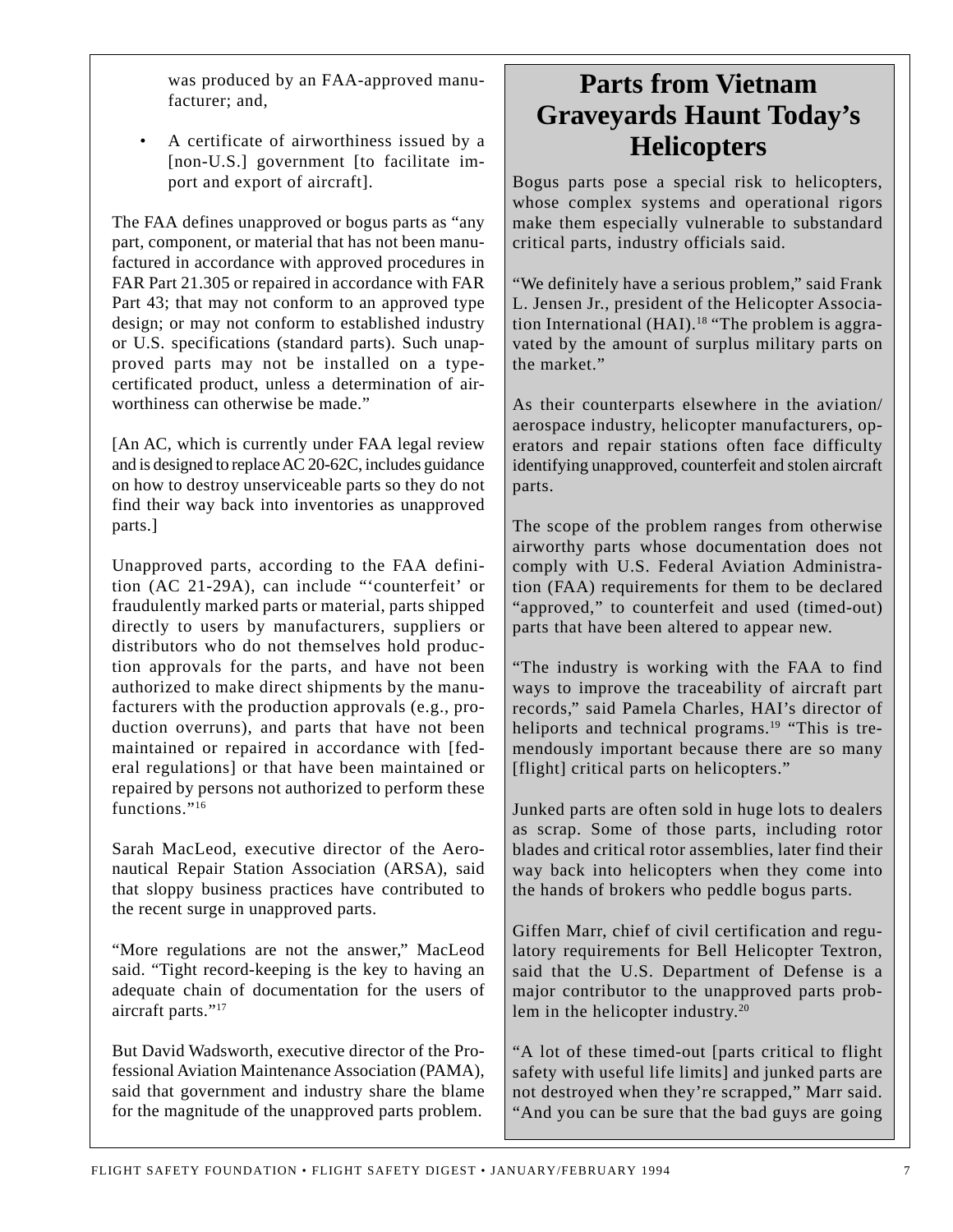to deal with the parts most critical to flight because they bring the most money."

Marr (along with others in the aerospace industry) said that parts distributors and brokers should be licensed by the FAA. FAA inspectors have no authority to inspect brokers under current regulations, he said.

"The good brokers have no objections to licensing because they are willing to keep up with the paperwork," he said.

Bill Parker, chief of parts integrity in Bell's product assurance engineering division, said that the military (but not the FAA) requires that timed-out main rotors and tail rotors be destroyed before they are scrapped. $21$ 

"But I can tell you they don't always do it from the calls I get," said Parker, who oversees Bell Textron's bogus parts hotline.

Parker said that he received more than 300 bogus parts-related calls in 1993, of which 144 concerned "significant parts that should not be used."

He added: "Unfortunately, a lot of people don't  $cal1$ "

Worse, Parker said, some unethical brokers have called the hotline in an attempt to glean information on certain parts to help them forge paperwork for the illicit parts.

Parker said that time-expired rotor blades are often sold with paperwork listing them as used, but still serviceable.

Unapproved parts also find their way into the commercial aviation market from "breakout suppliers" who manufacture parts under contract to the military, Parker said.

"For example," said Parker, "the U.S. Army contracts with smaller companies to make parts for the military versions of the helicopter. By this time, the Army usually owns the drawings for these parts.

"Most of the time this is not a problem as long as the parts stay in the military. But if they wind up in the commercial market, they are unapproved parts."

"For years, the FAA did not vigorously enforce the regulations, and industry failed to do its part," Wadsworth said. "Now, more rigorous FAA enforcement is putting aviation maintenance technicians in an untenable position."22

Wadsworth contended that if airlines and maintenance technicians obey FAA regulations to the letter, a "substantial amount of parts" will be found to be technically unapproved.

"There are millions of parts out there in inventories that are technically unapproved because they lack proper documentation, even though we know that many are safe [airworthy]," Wadsworth said. "Maintenance technicians bear a tremendous burden because they are the people who have to sign for the parts and the work.

"The maintenance technician is in the middle. If he applies the regulations strictly, he may end up condemning a large part of his employer's parts inventory, which amounts to a considerable investment. If he doesn't, he could lose his license and his livelihood."

Wadsworth said that the FAA needs to provide maintenance technicians with a "step-by-step procedure to trace the history of parts that have holes in their pedigrees."

He added: "That procedure, if followed, should also protect technicians even if it is later determined that a part somehow got into the system improperly. Current FAA guidelines are inadequate for this purpose."

While there is still no evidence that bogus parts have caused large jet transport category crashes, accident investigation experts said that such parts could have gone undetected in some crash investigations.

"It's possible for an aircraft to suffer so much fire and impact damage that we couldn't tell if a bogus part was a factor," said Bernard Loeb, director of the NTSB's office of research and engineering.23 He added that a variety of factors can cause parts to fail, including corrosion, wear, poor or improper maintenance, or production glitches that slip by quality control inspectors.

Bogus parts have been documented as factors in several recent fatal general aviation fixed-wing and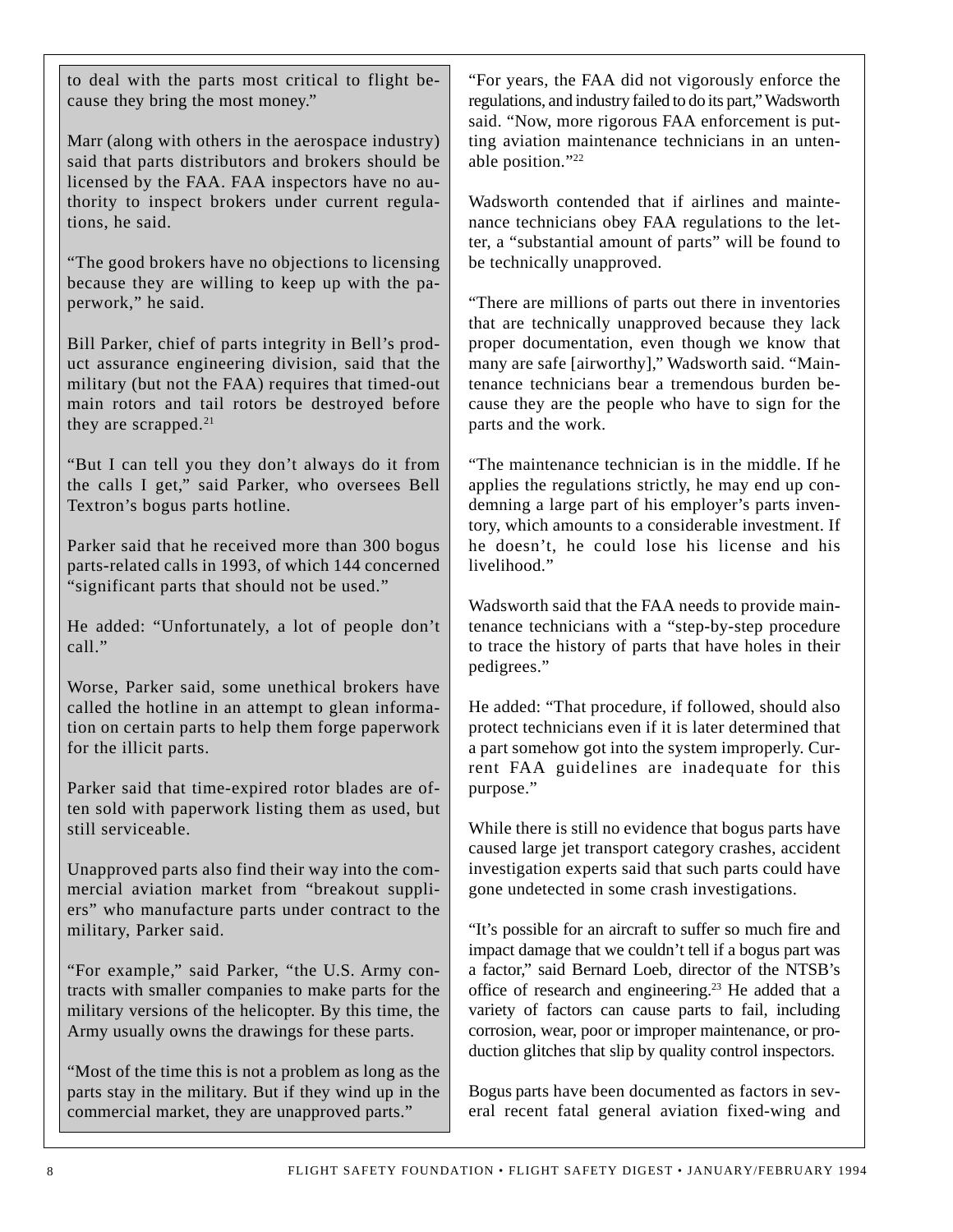helicopter accidents, according to NTSB statistics.

The NTSB's accident data base lists 14 incidents/ accidents linked to bogus parts between 1984 and 1992.

According to NTSB reports, bogus parts accounted for several emergency landings and four fatalities.<sup>24</sup> Bogus parts found in these occurrences included faulty fuel filters and fuel lines, substandard bushings on electric fuel booster pumps, a bogus propeller pitch control cam and counterfeit landing-gear components.

The most serious passenger-carrier incident listed in the NTSB reports occurred in 1990 and involved a four-engine de Havilland Dash 7 commuter aircraft with 42 passengers on board. The aircraft's nose gear collapsed on landing and an investigation determined that a bogus part had been installed in the nose-gear down-lock actuator, which jammed when the flight crew attempted to lower and lock the gear. The aircraft skidded to a stop on the runway. The passengers were evacuated without injury.

Vigilance in the repair hangar has also averted potential inflight disasters.

In 1991, a United Airlines mechanic discovered a suspect engine-bearing seal spacer and returned it to Pratt & Whitney, the engine manufacturer.

Pratt & Whitney tested the \$500 metal ring, which keeps rotating engine blades and disks separated in the JT8D engine, and determined that it was onethird as hard as it was supposed to be and would have failed after about 600 hours of use instead of the 6,000 hours of wear that a genuine part was designed to withstand.

Had such a spacer been installed on an aircraft, it could have resulted in an engine shutdown or fire, Pratt & Whitney officials said.

Another 30 bogus spacers were found after the company alerted its customers. The JT8D is the most widely used jet transport engine and powers Boeing 727s, 737-100s and 200s, and McDonnell Douglas DC-9s and MD-80s. About 14,000 JT8D engines are in service.

John Gilbert, manager of quality management and

Bell's bogus parts hotline has been in operation for more than 10 years. The company has also published several booklets identifying bogus parts that have been found on the market.

Bogus helicopter parts identified in the booklets include tail-rotor drive shafts, clutch drums, tail-rotor attachment bolts and other components. Several of these faulty parts led to fatal crashes, Bell officials said.

Commercial helicopter aviation may also be threatened with the legacy of U.S. involvement in the Vietnam War, some industry analysts claim.

In an article in HAI's *Rotor* magazine, aviation consultant and former federal agent Ray Robinson said that many of the timed-out parts being found were manufactured during the Vietnam War era.<sup>25</sup>

"Many of these parts undoubtedly came from the almost 6,000 helicopters destroyed or captured in ... Vietnam," Robinson said. "These components were almost certainly entered into U.S. commerce in the mid-1980s and continue to be imported into the U.S. even today."

Robinson also expressed concern about selling used (but intact) military parts for scrap.

"These very same unscrupulous aircraft parts dealers who trafficked with Vietnam purchase these flight components as scrap for a pittance, forge the historical service records and sell these components as 'like new,'" Robinson said.

He said that scrap components bought from the military for as little as US\$1 can be resold for about \$1,000 to unwary buyers around the world.

A Dec. 15, 1993, HAI's *Maintenance Update* underscored the importance of changing the aviation recordkeeping system to provide better traceability for parts.26

HAI said that Textron's Hydraulics Research Division (HR Textron) had recently discovered several cases of unauthorized repairs of flight-control actuators for the Bell 212 and 206B model helicopters that HR Textron said "could cause catastrophic loss of control and loss of aircraft and/or lives."

One unauthorized repair was found on an idler link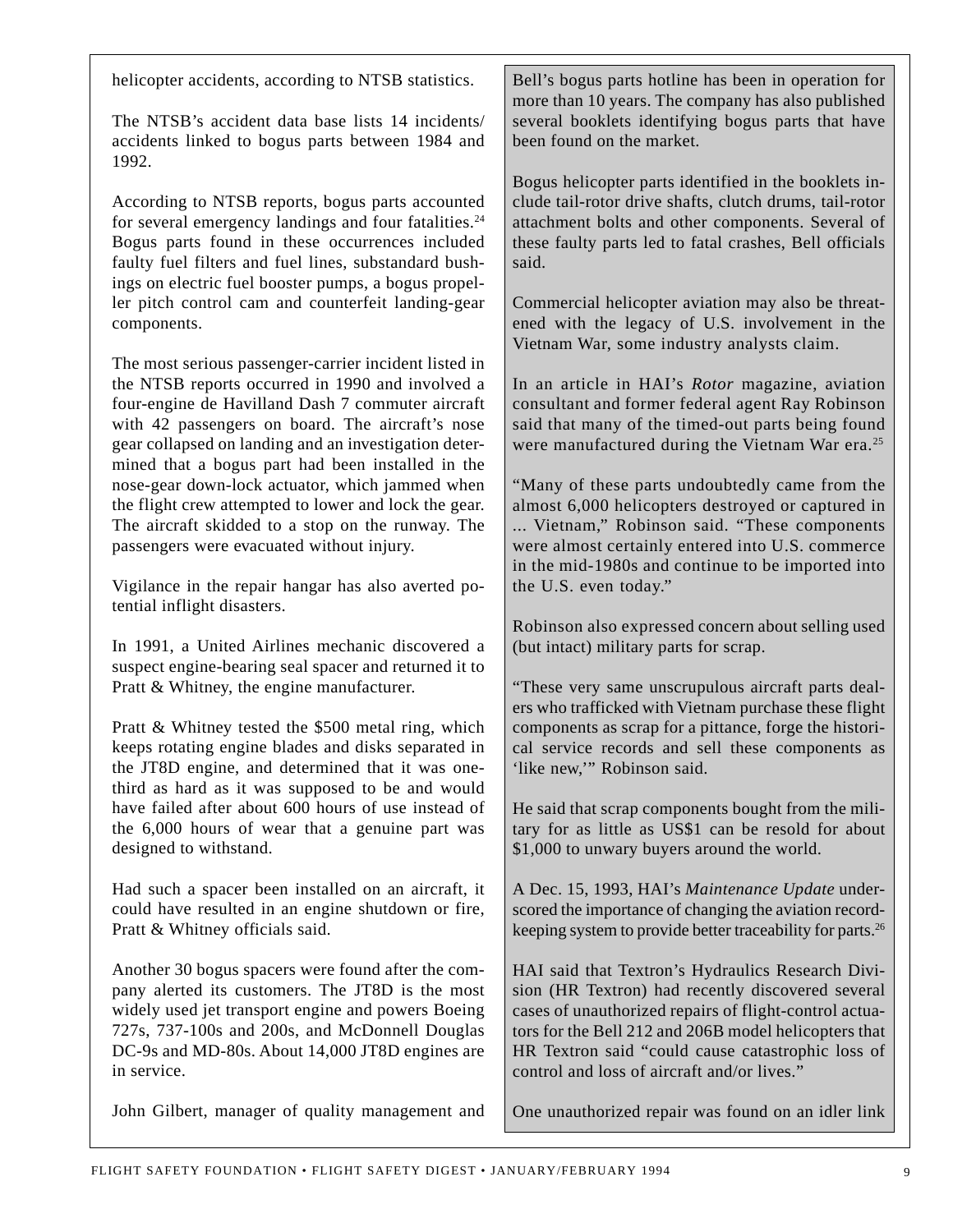for a Bell 212 main-rotor actuator, the Textron report said.

"The part had been drilled out to an oversized condition and press fit with bushings," the Textron report said. "The part thickness was insufficient to hold a bushing, and the press fit was so loose that movement was detected with finger pressure. Needless to say, the rework procedure was not authorized. If these bushings had vibrated loose in flight they could have jammed the mechanical stops and caused complete loss of main-rotor control."

An inspection of work performed on the Bell 206B found that main-rotor actuator rod ends had been "built up with chrome plating to reduce the size of pivot holes worn beyond use."

The Textron report said that "while the plating restored the holes to nominal size, the hard chrome used to perform the operation was susceptible to flaking and chipping when used as a bearing surface. If the plating had chipped away from the pivot-bolt hole, reduced or [a loss of] pilot control authority could have resulted."

*Maintenance Update* concluded: "In each [of these incidents], the operators, and subsequently the manufacturer, had no idea who performed these repairs, [and] there was absolutely no traceability. Without appropriate records, there is no way to identify the person or facility performing this rework to ensure that they are not currently, nor will they in future, produce any more parts like these."♦

data systems at Pratt & Whitney's East Hartford, Connecticut, office, said that the company has filed 12 suspected unapproved parts reports with the FAA in the past  $18$  months.<sup>27</sup> He said that other counterfeit parts for the JT8D have been discovered since the incidents involving the seal spacers. The counterfeit parts included gaskets, fuel heater covers and substandard bushings and pins used to secure the engine's rear bearing housing.

"The counterfeit gaskets were made out of asbestos and were being marketed as a genuine Pratt & Whitney part," Gilbert said. "We have not made gaskets with asbestos for years."

Gilbert said that the gaskets were used in breather tubes on pressurized bearing compartments in the JT8D.

"The bushings and pins were made with the right material, but were not coated to withstand the wear they would sustain," Gilbert said. He said that failure of pins and bushings could have caused an engine shutdown.

The fuel heater covers were produced without sufficient threading, allowing them to strip and loosen the cover. "This allows high-temperature air to dump into the nacelle environment," Gilbert said. "This is not the kind of thing you want to have going on."

Gilbert said that a New York man has been charged with manufacturing and selling the bogus seal spacers. No one has been arrested in the other counterfeit cases involving the pins, gaskets and fuel heater covers.

General Electric (GE) jet engines have also been affected, said John Moehring, GE's flight safety director<sup>28</sup>

"We are aware of several cases where salvaged crashdamaged engine parts have been installed on GE engines during overhauls," Moehring said. "The salvaged parts had been cleaned up to look like new."

A year ago, five employees of a Florida-based aircraft parts supplier pleaded guilty to maintaining parts that were not properly certified. According to DOT records, worn-out jet aircraft engine starters (some with cracked housings) were painted and polished to appear new and were tagged with fraudulent certification numbers for use on aircraft.

The FAA a few months later ordered airlines to remove all starters purchased from another Floridabased company, Classic Aviation Inc. The starters were designed for use on Boeing 727s and 737s, and McDonnell Douglas DC-8s, DC-9s and DC-10s. An FAA airworthiness directive said that the FAA had determined that "these unapproved parts are unsafe and, if they are not removed, the airworthiness of the affected aircraft is not assured."29

The FAA said that the overhauled starters could have resulted in "fatigue or structural failure of the aircraft starter, which could result in an inflight fire or loss of control of the airplane."

In San Francisco, five owners of aircraft parts companies pleaded guilty in September 1992 to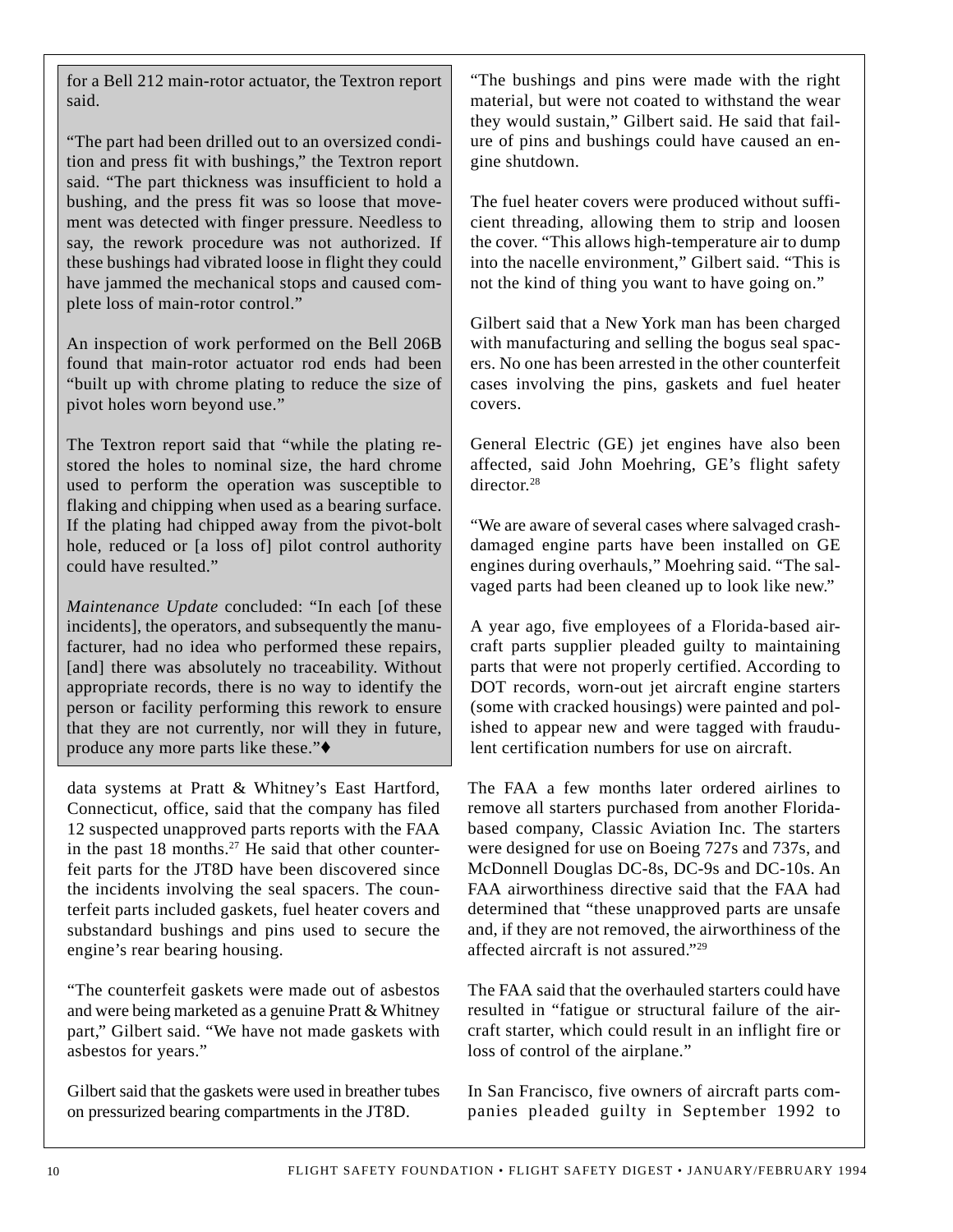fraudulently certifying fasteners and hydraulic components that were intended for use on military and commercial aircraft.

Several suppliers have also been convicted of falsifying FAA safety inspection tags on counterfeit parts that have been altered and resold.

In addition, indictments were handed down in U.S. District Court in Los Angeles, California, in October charging a defunct engine and overhaul facility with supplying bogus parts to commuter airlines, commercial helicopter operators and U.S. Air Force cargo jets.

The 50-count indictment against Dixon Aircraft Components Inc., and its president, Rudolf Dixon, alleged that the company modified scrap or condemned parts and sold them to commercial customers and the government and then made false claims about their authenticity. Several of the bogus parts were traced to Pan Am Express and Hawaiian Airlines, the indictment said.

by a federal grand jury in May 1993 on six charges of using bogus parts and falsely certifying that repairs were made in accordance with FAA regulations. According to DOT agents, installation of unauthorized and substandard engine and propeller parts at the repair station resulted in the fatal crash of an Ayres S2R, a high-performance, singleengine aircraft used in crop-spraying operations.

Although the FAA has rejected new unapproved parts regulations, it has launched an industry-wide awareness campaign to help operators identify bogus parts and to ensure that parts purchased are properly documented.

The FAA is conducting seminars on unapproved parts across the United States and has issued several advisories and directives to help the industry to detect bogus parts and to design strategies to monitor parts inventories. A new FAA-produced video on the subject has just been released.

Streamlining parts-certification procedures is under consideration and methods to develop

A Houston, Texas, repair-station owner was indicted

## **How Do I Know If the Part Is Genuine?**

Certified aircraft and powerplant (A&P) technicians are required under U.S. Federal Aviation Regulations (FAR) Part 43.13 (b) to "use materials of such quality that the condition of the aircraft, airframe, aircraft engine, propeller, or appliance worked on will be at least equal to its original or properly altered condition." Technicians bear the final responsibility to ensure that the parts installed and the materials used in making a repair are genuine, are proper for the intended installation and are free of any obvious damage or defects. The question: "How can I be sure this is a good part?" The answer: "It isn't easy."

Having been an A&P for more than 40 years, and an inspector or member of the quality control management staff for a major air carrier for many of these years I am all too familiar with the problem of parts approval. I have found bogus parts during receiving inspections of parts shipments. I have experienced fraudulent repair-station work in which the component had not received the work as stated on the maintenance release tag, and I have had the unfortunate experience of participating in the investigation of a fatal accident that was eventually linked to a faulty part.

Counterfeit parts, undocumented parts, misidentified parts, unapproved parts and damaged parts are often lumped together under the term "bogus parts." The problem of bogus parts is not new, nor is it going to be easy to solve. Technicians can take several steps to ensure that parts are airworthy and to ensure that colleagues are alerted to problems. These actions include:

- Receiving inspections;
- Supplier qualification and surveillance;
- Repair/overhaul vendor qualification and surveillance;
- Use of the Federal Aviation Administration's (FAA) and manufacturers' malfunction and defect reports; and,
- Failure and reliability analysis.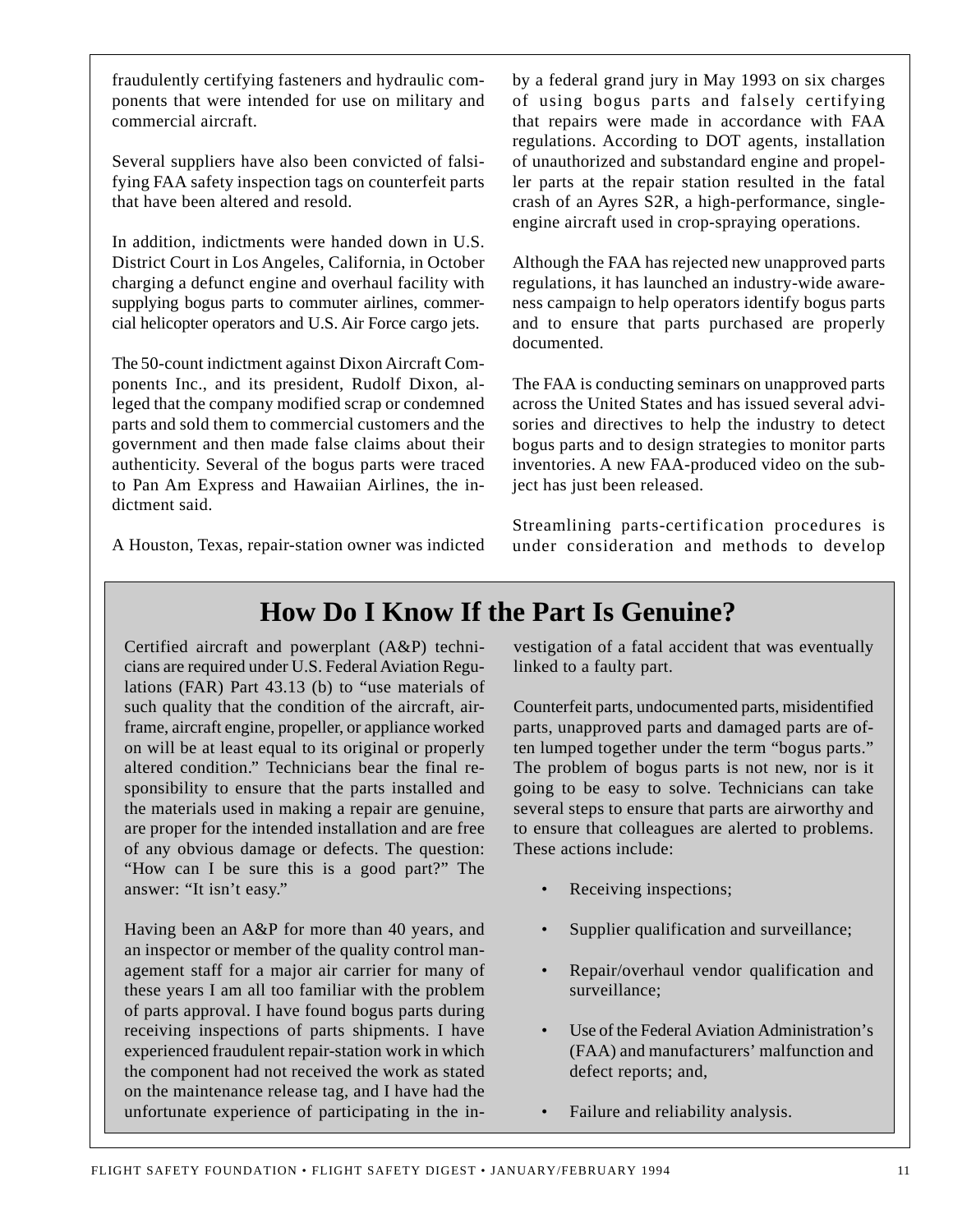voluntary third-party accreditation of parts distributors are also under study. The FAA's Broughton said that an AC is being drafted that is designed to help distributors and brokers establish a third-party audit program.

The FAA launched in September 1993 a suspected unapproved part (SUP) program that set up a framework for reporting and investigating suspect unapproved parts. The program, called for under FAA administrative order 8120.10, provides guidance to FAA personnel in processing and investigating reports of suspected unapproved parts, and established an alert system linking affected FAA offices with owners, operators and repair stations.30

In addition, a toll-free national FAA aviation safety hotline is available to facilitate reporting of suspected unapproved parts, and confirmed reports are entered into a national bogus parts data base.

A parts approval action team comprised of industry and government experts has been formed as part of a

A detailed inspection of all parts and materials when they are received into the maintenance stores area is one of the most important steps in ensuring that bogus parts do not become part of an operation. Air carriers are required to have a receiving inspection function, but Flight Safety Foundation (FSF) aviation safety audit teams have found that all too often the receiving inspection function is only a cursory check, and it is nonexistent at many air taxi or corporate operators.

A close examination of a part will often disclose something that "just doesn't look right." Even common hardware should be checked for workmanship and specification conformity. Many manufacturers perform only random sample inspections of product batches — only one per thousand items may be checked.

I once found a shipment of critical rod end bearings whose threads had been cut undersize by simply threading a jam nut on the rod. Closer examination disclosed that the threads had been cut instead of rolled as specified on the blueprint, and a subcontractor had supplied an entire shipment to a prime contractor with this defective condition.

broad aviation rulemaking advisory committee (ARAC) effort to address air carrier and general aviation issues, including the unapproved parts problem. The parts-approval team (one of several subgroups working on issues related to maintenance and parts standards) is currently focusing on traceability of parts, including the millions of technically unapproved parts in commercial aviation inventories. The ARAC team was tasked in November and asked to deliver a report to the FAA by April 1994.<sup>31</sup>

Fred Workley, manager of maintenance operations for the National Air Transportation Association (NATA), said that more than three years of industry and government efforts are beginning to pay off.32

"We are coming up with solutions," Workley said. "A lot of people have been working on different pieces of the puzzle, and those pieces are starting to come together.

Workley, who is a member of the ARAC partsapproval action team, said that the forthcoming FAA

If a part is sold as a "bargain," be suspicious. If it looks too good to be true, it is very likely just that. Parts removed from wrecked or salvaged aircraft, stolen parts or unapproved parts that have been fraudulently identified are often advertised at bargain prices.

If possible, receiving inspectors should have access to the drawings and specification files for the parts in use. Manufacturers' specifications or blueprints will detail markings, stamps, heat-treatment requirements, measurements, etc. If there is any doubt about a part's authenticity, reject the item. Avoid assuming that the part is satisfactory just because it is needed.

Know your suppliers! Convince the purchasing department to forgo choosing aircraft parts from vendors based solely on price. If the supplier is new, visit the facility. Check with other operators who have used the vendor or talk with the airframe or engine manufacturer to confirm the vendor's good reputation before buying from an unfamiliar vendor.

An unannounced visit to a supplier's facility can be an enlightening experience. Although many good and reputable vendors started as dealers in surplus and used inventories, there are others who are nothing more than aviation junk dealers — they buy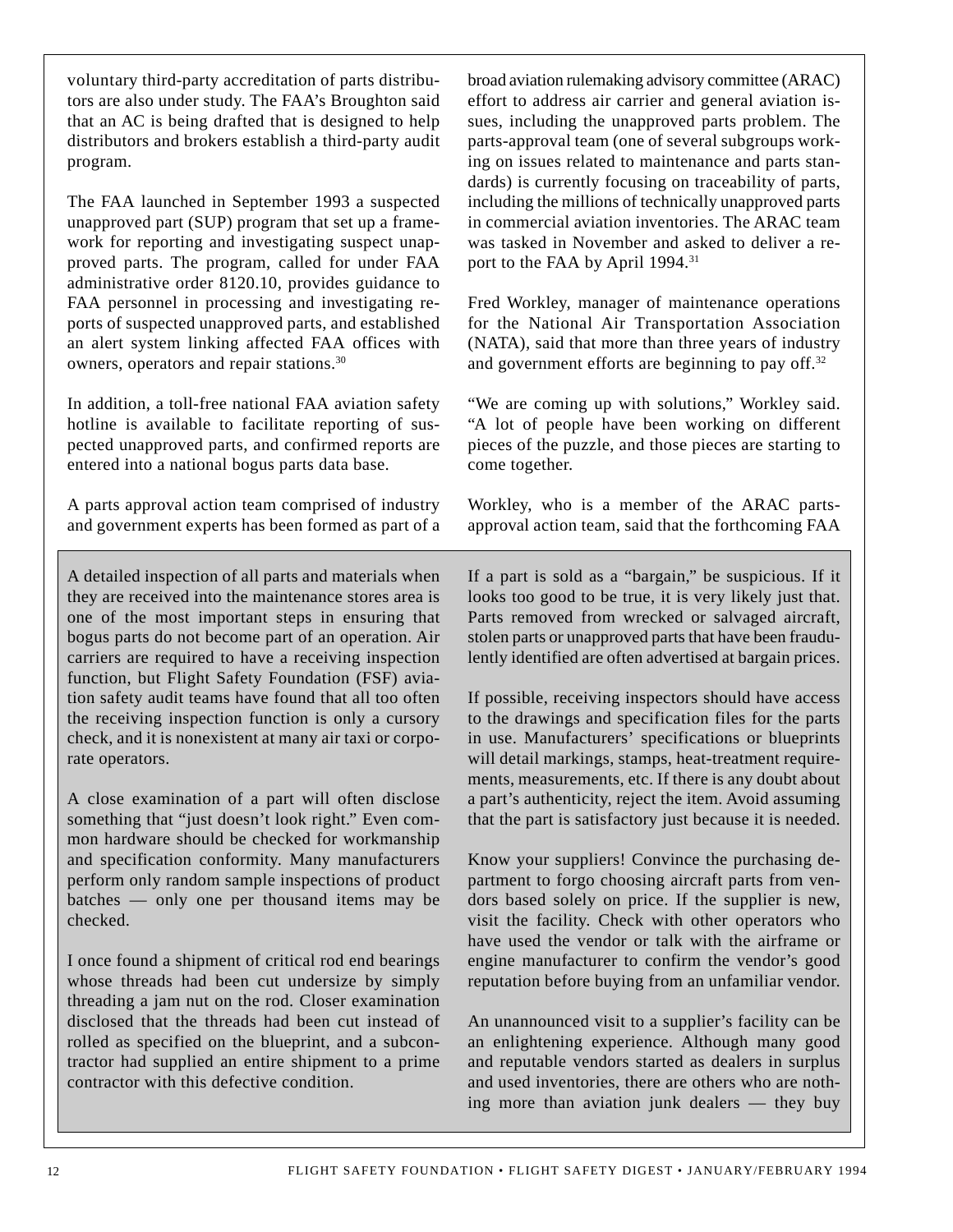AC updating AC 20-62C (identifying approved parts) includes language that recommends mutilation of life-limited or time-expired parts.

"This gives the people in the shop something to show to management," Workley said. "It becomes a question of whether you want to make a few extra dollars selling used parts that are still intact, and that could come back to haunt you, or mutilate them. It's a clear liability issue now."

Many airlines, concerned about the dangers of unapproved parts, have told suppliers that they will not purchase parts without thorough documentation.

Said ATA's Rioux: "Operators are very aware of the problem and they carry out extensive inspections to make sure parts are genuine."

The FAA's Al Michaels, program manager for unapproved parts in the Flight Standards Division, said that the mutilation clause is an important addition.

materials by the pound, clean parts and sell them by the piece.

Several of the prime parts suppliers have formed a consortium to ensure adherence to certain quality and performance standards.

Airlines and other operators perform quality spot checks to confirm adherence to these standards and thus ensure that all users can be assured of quality and airworthy parts.

Many technicians rely on shops that hold an FAA repair-station certificate as proof of that shop's qualifications. This can create a false sense of security.

Several years ago, a former employer was using a repair station for the majority of component repair and overhaul services. Several different components had poor reliability and after one particular unit failure, which resulted in a cancelled flight and lost revenue, I took the failed unit to the repair station. I insisted that the unit be put on the test bench to determine the cause of the failure.

One reason after another was offered why the bench

"We are trying to show people that cycle- and lifelimited parts should be mutilated because they too often get back into service," Michaels said. "That's when people die."<sup>33</sup>

But he added that the clause does not apply to parts that are removed from aircraft with some time remaining. "It is still a good part if there is still time on it," Michaels said. "The key is to make sure you know where it came from and how many hours it has left if you buy it or use it."

Workley said that increased awareness among maintenance technicians and personnel in charge of ordering parts is also important.

"We need to make sure that all parts purchase orders clearly state that they are intended for use on an aircraft," Workley said. "Then no supplier can come back and say 'Gee, I didn't know you wanted that part for an airplane.' It's added protection."

Industry officials also say FAA administrative order

test could not be done immediately. I initiated an extensive investigation that culminated in learning that this repair station was operating fraudulently. Units were being subcontracted to other shops. Work orders were falsified. In many cases units were simply cleaned and painted, with bills charged for overhauls.

This repair station was on the ground floor of the same building where the FAA regional office was located. The FAA personnel responsible for monitoring this repair station saw these people every day, yet they had no idea what was going on literally beneath their feet!

Do not rely solely on the FAA to monitor vendors. A regular, but random, system of on-site visits to vendors can ensure that you are getting what you are paying for. FAR Part 91.403 (a) states in part that "The owner or operator of an aircraft is primarily responsible for maintaining that aircraft in an airworthy condition."

If a bogus or suspect part is found, share that knowledge. The FAA malfunction and defect (M&D) reporting system is designed to collect and disseminate such data, and the system should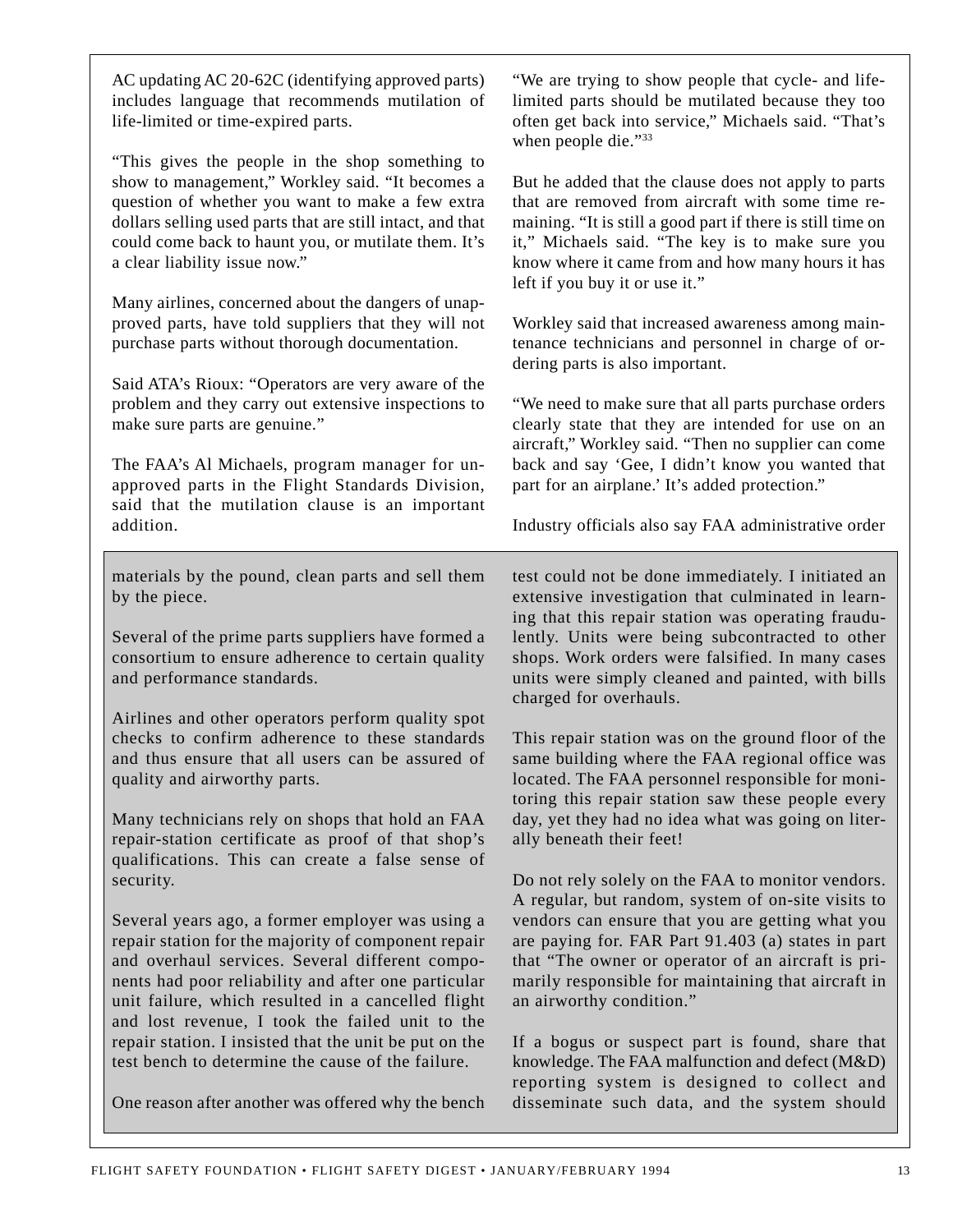8130.21A, issued on Jan. 3, 1994, will improve traceability of aircraft parts.<sup>34</sup> The order introduces a revised FAA form 8130-3 airworthiness approval tag. Originally designed to provide a standardized format for the import and export of aviation products, the form now allows for the identification of parts and products.

"Whereas U.S.-certificated repair stations or air carriers with a continuous airworthiness maintenance program are required to have a record-keeping and quality control system, there is justification for using this form for purposes other than export," the FAA order said. "The form could also be used as a method of identifying products both new and used by owners and operators."

Said NATA's Workley: "The new form was developed with continued discussions with the international community, the FAA and industry as a way to assist in the effort against the installation of unapproved parts. In addition, this revision now harmonizes the maintenance record-keeping with maintenance requirements of other countries."

Michaels said that the new tag, which includes a new maintenance (Part 43) category, is already in use. Workley said that response to the new tag has been positive and implementation swift. "I know of more than 45 companies in the United States

be used whenever a known or suspected bogus part is discovered.

In addition to the FAA's M&D system, every airframe and engine manufacturer has its own system of collecting data on malfunctions and defects that occur on specific products. If a confirmed or suspected bogus part is found that applies only to a specific product, the manufacturer should be notified immediately. The manufacturer's program is frequently more responsive, and a manufacturer is usually able to take action to notify users more quickly than the FAA.

Even though the basic reliability of your aircraft may be good, you should not ignore a premature failure or malfunction of a component. Request a teardown report from the vendor on every prematurely removed component, and include a request to return any faulty parts to you. This practice will enable you to monitor individual failures and

and Canada that are already using the new tag," Workley said.

But Workley and other industry analysts said that the issue of how to deal with a vast inventory of technically unapproved parts remains complex and contentious. Millions of dollars are at stake if expensive aircraft parts are declared unairworthy because they lack adequate documentation.

The DOT's IG office estimates that there could be US \$1 billion worth of unapproved parts in U.S. aircraft parts inventories.

"Procedures need to be found that will help repair stations and operators document as many of these parts as possible," Workley said. "In some cases, information that is normally proprietary might be able to be used to trace the parts."

AIA's Aylesworth, another ARAC parts-approval team member, suggested that for some categories of parts, random (destructive and nondestructive) testing could be used to determine airworthiness.<sup>35</sup>

But Paul Beach, associate counsel for the Pratt & Whitney Group, said that could be difficult in many suspected unapproved parts cases.<sup>36</sup>

"In every inventory you are going to encounter some

might disclose the presence of bogus parts within a component. Findings should be reported to the FAA and the manufacturer.

Similarly, a routine program of reliability analysis of system and component operations will focus attention on repeat or chronic malfunctions. Any indication of chronic problems is reason to suspect bogus parts and to initiate an in-depth analysis.

Always adopt an attitude of reasonable suspicion. Every part is suspect unless it can be proved genuine.

In the final analysis, the technician is charged with the responsibility to "use materials of such quality that the condition of the aircraft, airframe, aircraft engine, propeller or appliance worked on will be at least equal to its original or properly altered condition."♦ *— Robert A. Feeler, FSF Manager of Safety Audits*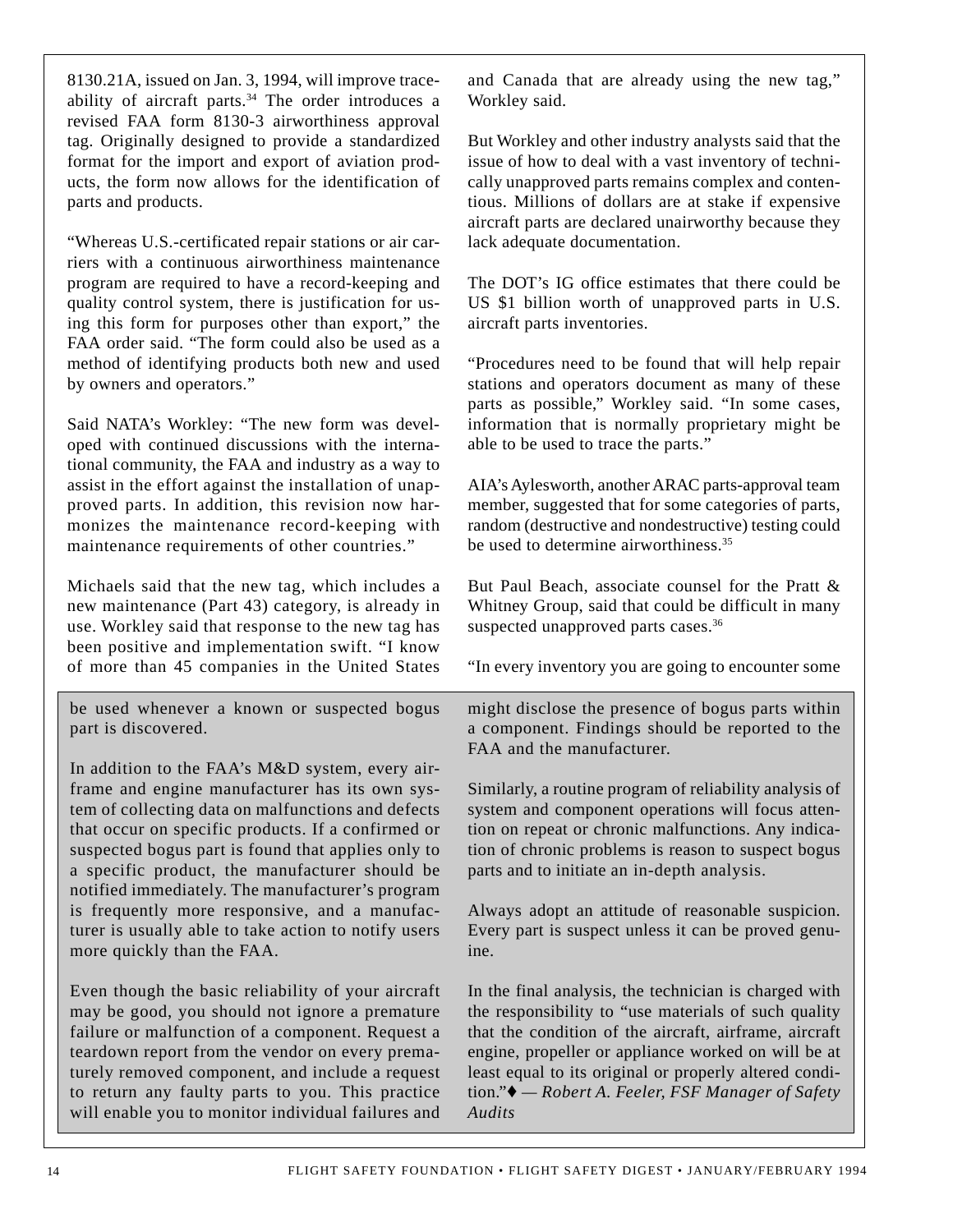parts that you just can't say if they are good," Beach said. "If you have 1,000 parts in the bin and the documents say 990 are OK, how do you decide which ones to test? That's the concern air carriers have raised in the course of the ARAC work. There are a lot of things we still don't know."

Beach also expressed a common fear among aircraft and aerospace manufacturers. "The fundamental concern of every manufacturer once its products are in use is that if the product fails, your name is still on it even if years later an investigation determines somebody else's part caused it."

European groups are also struggling with the problem.

"We are making bogus parts our top safety theme for 1994," said Oliver Will, a spokesman for the Cockpit Association, a German organization that represents 4,000 professional pilots and flight engineers.37 "While we cannot say that accidents have happened [in Germany] because of the problem, we are concerned that the German aviation authorities are not taking action."

Will said he feared that airline cost-cutting measures in the wake of record losses could aggravate the problem.

The FAA's Michaels admitted that solutions will be difficult.

"The situation is so complex," he said. "We are looking at all kinds of parts, from critical to noncritical, that involve many different operations. There's no one answer for all the operators."

The FAA will not have to look far to encounter the problem. A DOT audit determined that even the FAA's fleet of 62 aircraft has an unapproved-parts problem.38 The audit found that of the \$32 million in aircraft parts stocked at an FAA facility in Oklahoma, about 39 percent were not approved parts. Many parts were not traceable to their approved manufacturers, which is required by FAA regulations, according to the DOT audit. The FAA disputed the audit's findings, contending that the criteria used to determine the status of the parts were flawed.

AIA's Aylesworth said that while progress is being made, the problem will not be solved until broader

## **Regulations Define Parts Approval Categories**

U.S. Federal Aviation Regulations (FAR) Part 21, Certification Procedures for Products and Parts, outlines regulatory guidelines for approved parts:

- FAR 21.125, "Approved Production Inspection System (APIS)";
- FAR 21.143, "Production Certificate (PC)";
- FAR 21.303, "Parts Manufacturing Approval (PMA), Standard Parts";
- FAR 21.305, "Approval of Materials, Parts, Processes, and Appliances";
- FAR 21.500, "(Import) Approval of Engines, Propellers";
- FAR 21.502, "Materials, Parts, and Appliances"; and,
- FAR 21.605, "Technical Standard Order Authorization (TSOA)."

Authority and responsibility to repair and install approved parts is regulated by the following:

- FAR Part 43, "Maintenance, Preventive Maintenance, Rebuilding, and Alteration";
- FAR Part 121, "Certification and Operations: Domestic, Flag, and Supplemental Air Carriers and Commercial Operators of Large Aircraft";
- FAR Part 127, "Certification and Operations of Scheduled Air Carriers with Helicopters";
- FAR Part 135, "Air Taxi Operators and Commercial Operators"; and,
- FAR Part 145, "Repair Stations."

Source: U.S. Federal Aviation Administration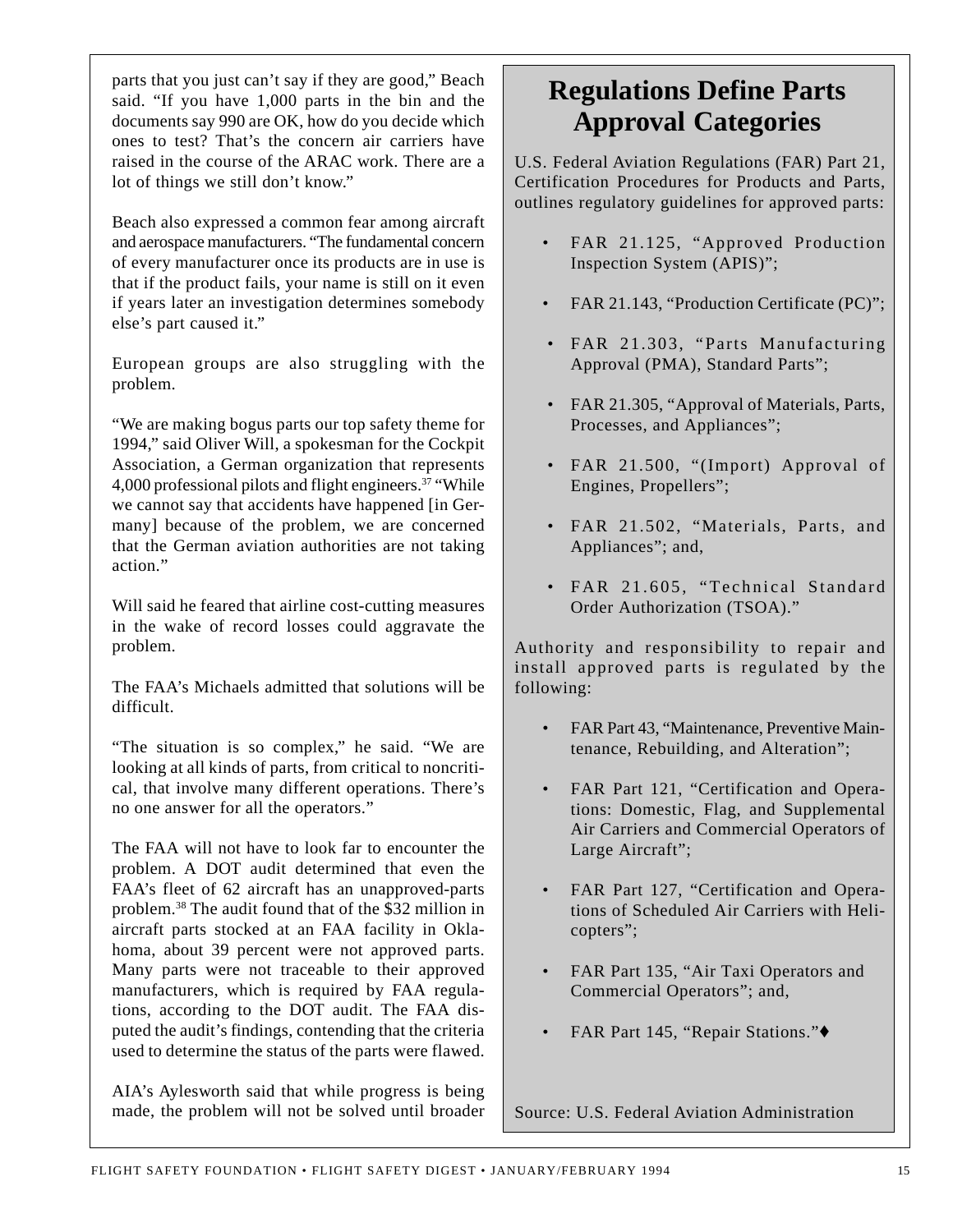and more stringent parts inventory audits and documentation safeguards are put in place. Such efforts would reduce the flow of counterfeit parts and help solve the problem of technically unapproved parts, he said.

"We will never completely eliminate the potential for people to slip counterfeit [or unapproved] parts into the market," Aylesworth said. "But we can create an environment in which it will be extremely difficult to do so."

ATA's Rioux said solutions must be found that ensure high safety standards while protecting operators.

"If you suddenly took all of the technically unapproved parts out of the system, a lot of airplanes would be grounded," Rioux said.

Rioux warned that operator vigilance may not always be enough to ensure that bogus parts are not installed on aircraft.

"We've been lucky. So far we've managed to catch most of the counterfeit parts. But it just takes one to sneak through. And if it causes an accident, I guarantee we will have regulations in a heartbeat."♦

#### **References**

- 1. Aircraft Accident Investigation Board of Norway. *Report on the Convair 340/580 LN-PAA Aircraft Accident North of Hirtshals, Denmark, on September 8, 1989,* Approved February 1993.
- 2. Haueter, Thomas. Telephone interview by Steichen, Girard. January 21, 1994, Arlington, Virginia, United States. Flight Safety Foundation, Arlington, Virginia, United States.
- 3. Bezanson, Tom. Telephone interview by Steichen, Girard. November 15, 1993, Arlington, Virginia, United States. Flight Safety Foundation, Arlington, Virginia, United States.
- 4. Enders, John H. Interview by Steichen, Girard. January 27, 1994, Arlington, Virginia, United States. Flight Safety Foundation, Arlington, Virginia, United States.
- 5. Chase, Joseph. *The Problem of Bogus Parts.* New

York, New York, United States: Flight Safety Foundation, 1957.

- 6. Davidow, Howard. Telephone interview by Steichen, Girard. December 20, 1993, Arlington, Virginia, United States. Flight Safety Foundation, Arlington, Virginia, United States.
- 7. Aylesworth, Howard. Telephone interview by Steichen, Girard. November 15, 1993, Arlington, Virginia, United States. Flight Safety Foundation, Arlington, Virginia, United States.
- 8. Broughton, David. Telephone interview by Steichen, Girard. January 14, 1994, Arlington, Virginia, United States. Flight Safety Foundation, Arlington, Virginia, United States.
- 9. Chase, Joseph. *Bogus Parts: A Continuing Threat to Safety in Aviation.* New York, New York, United States: Flight Safety Foundation. 1964.
- 10. Brennan, Victor. Telephone interview by Steichen, Girard. January 21, 1994, Arlington, Virginia, United States. Flight Safety Foundation, Arlington, Virginia, United States.
- 11. Rioux, Michael. Telephone interview by Steichen, Girard. January 27, 1994, Arlington, Virginia, United States. Flight Safety Foundation, Arlington, Virginia, United States.
- 12. International Federation of Airworthiness. *Continuing Airworthiness Assurance.* Position paper, June 1990.
- 13. U.S. Federal Aviation Administration. Advisory Circular No. 20-62C, *Eligibility, Quality, and Identification of Approved Aeronautical Replacement Parts.* August 1976.
- 14. International Federation of Airworthiness. *World Aviation Certification Standards.* Position paper, June 1990.
- 15. International Federation of Airworthiness. *Standardization of Airworthiness Records for Transfer of Aircraft*. Position paper, June 1990.
- 16. U.S. Federal Aviation Administration. Advisory Circular No. 21-29A, *Detecting and Reporting*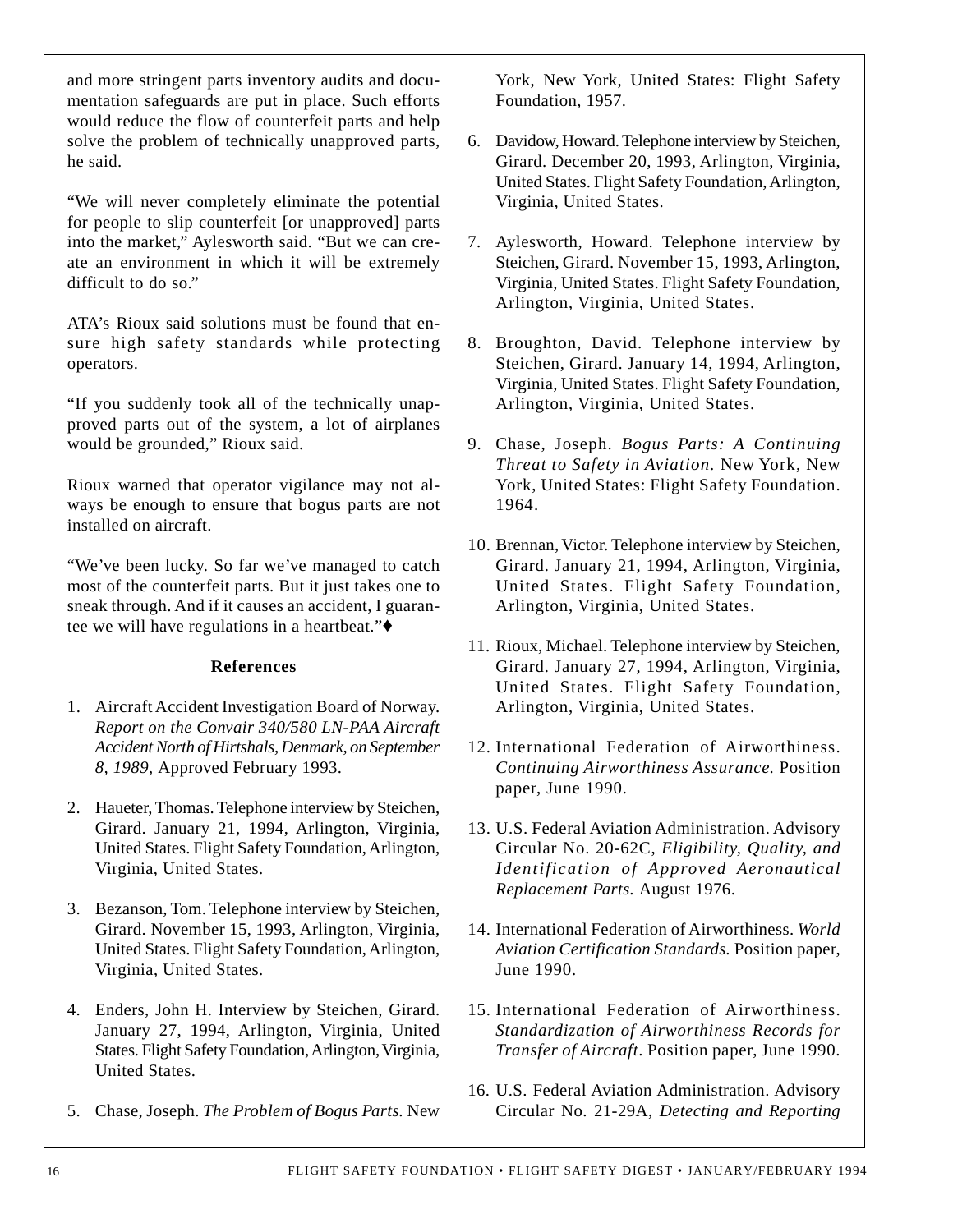*Suspected Unapproved Parts.* July 1992.

- 17. Aeronautical Repair Station Association. Press release by MacLeod, Sarah. "*ARSA Calls for Bogus Parts Changes*," October 26, 1993.
- 18. Jensen, Jr., Frank L. Telephone interview by Steichen, Girard. January 10, 1994, Arlington, Virginia, United States. Flight Safety Foundation, Arlington, Virginia, United States.
- 19. Charles, Pamela. Telephone interview by Steichen, Girard. January 10, 1994, Arlington, Virginia, United States. Flight Safety Foundation, Arlington, Virginia, United States.
- 20. Marr, Giffen. Telephone interview by Steichen, Girard. January 12, 1994, Arlington, Virginia, United States. Flight Safety Foundation, Arlington, Virginia, United States.
- 21. Parker, Bill. Telephone interview by Steichen, Girard. January 14, 1994, Arlington, Virginia, United States. Flight Safety Foundation, Arlington, Virginia, United States.
- 22. Wadsworth, David. Telephone interview by Steichen, Girard. January 19, 1994, Arlington, Virginia, United States. Flight Safety Foundation, Arlington, Virginia, United States.
- 23. Loeb, Bernard. Telephone interview by Steichen, Girard. November 15, 1993, Arlington, Virginia, United States. Flight Safety Foundation, Arlington, Virginia, United States.
- 24. U.S. National Transportation Safety Board. Statistical records search. October 26, 1993.
- 25. Robinson, Ray. "'Timed Out' Vietnam-era Parts Should Not Be Allowed in U.S." *Rotor* Volume 6 (Fall 1993): 36-39.
- 26. Helicopter Association International. *Maintenance Update.* September 16-December 15, 1993.
- 27. Gilbert, John. Telephone interview by Steichen, Girard. January 21, 1994, Arlington, Virginia, United States. Flight Safety Foundation, Arlington, Virginia, United States.
- 28. Moehring, John. Telephone interview by Steichen, Girard. January 27, 1994, Arlington, Virginia, United States. Flight Safety Foundation, Arlington, Virginia, United States.
- 29. U.S. Federal Aviation Administration. Airworthiness Directive No. 92-16-06, *Garrett Air Research Aircraft Starters*, August 1992.
- 30. U.S. Federal Aviation Administration. Administrative Order No. 8120.10, *Suspected Unapproved Part Program.* September 1993.
- 31. U.S. Federal Aviation Administration. "Parts Approval Action Team." Notice in *U.S. Federal Register* Volume 58 (November 23, 1993).
- 32. Workley, Fred. Telephone interview by Steichen, Girard. January 20, 1994, Arlington, Virginia, United States. Flight Safety Foundation, Arlington, Virginia, United States.
- 33. Michaels, Al. Telephone interview by Steichen, Girard. January 27, 1994, Arlington, Virginia, United States. Flight Safety Foundation, Arlington, Virginia, United States.
- 34. U.S. Federal Aviation Administration. Administrative Order No. 8130.21A, *Procedure for Completion and Use of FAA Form 8310-3, Airworthiness Approval Tag*. January 1994.
- 35. Aylesworth, Howard. Telephone interview by Steichen, Girard. January 21, 1994, Arlington, Virginia, United States. Flight Safety Foundation, Arlington, Virginia, United States.
- 36. Beach, Paul. Telephone interview by Steichen, Girard. January 21, 1994, Arlington, Virginia, United States. Flight Safety Foundation, Arlington, Virginia, United States.
- 37. Will, Oliver. Telephone interview by Jackson, James. January 28, 1994, Bonn, Germany. *Time* magazine, Bonn, Germany.
- 38. U.S. Department of Transportation, Inspector General's Office. *Report on Audit of Pricing of Aircraft: Federal Aviation Administration.* February 1993.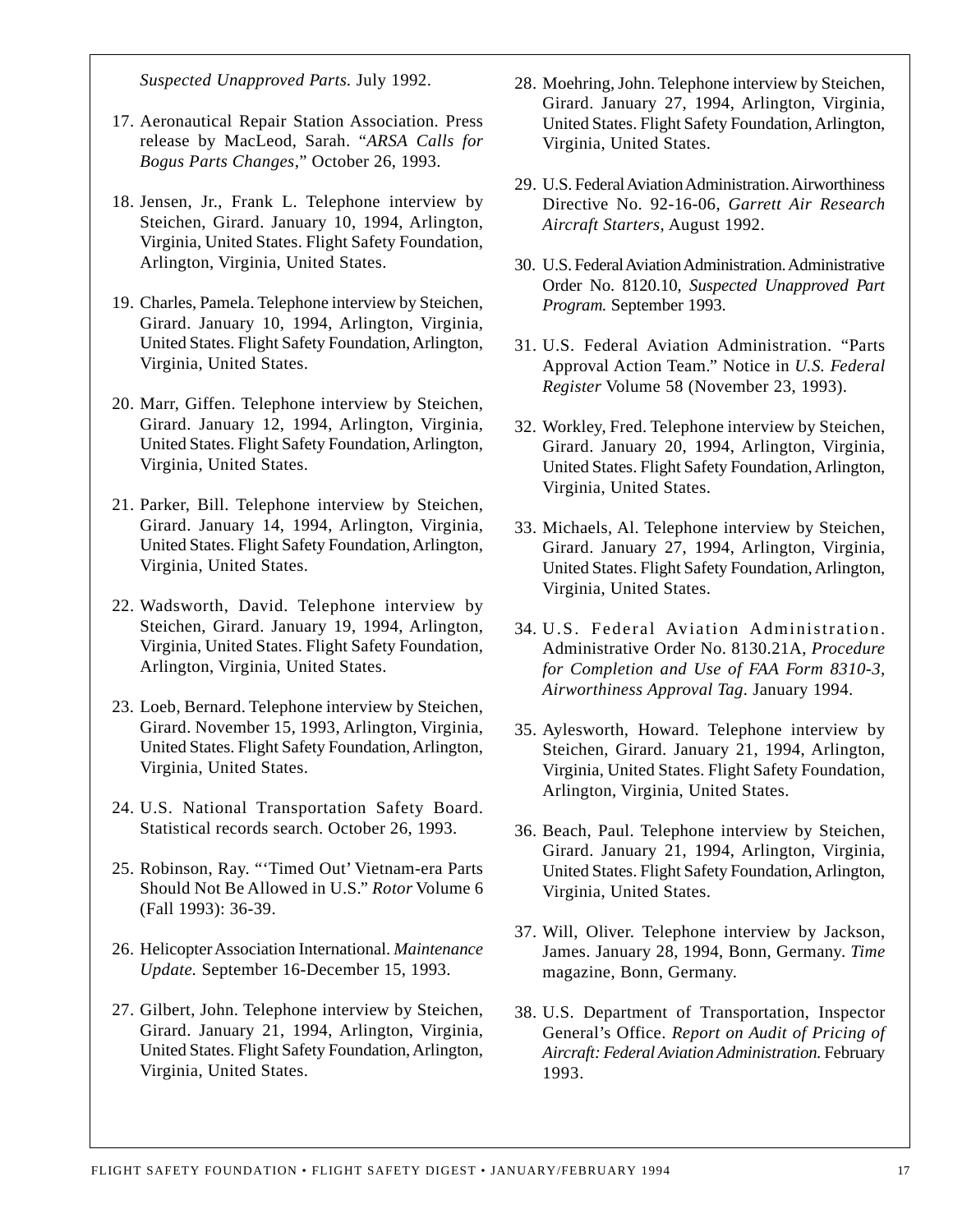## **Fatal Convair Crash Linked to Suspect Parts, Improper Maintenance**

*An exhaustive investigation conducted by the Aircraft Accident Investigation Board of Norway found that several safety issues, including suspect parts, improper maintenance work and documents, and aging aircraft, were part of a chain of events that led to the accident.*

#### *Editorial Staff Report*

The installation of substandard empennage parts in a Convair (CV) 340/580 rendered the aircraft unairworthy for its entire three-year period of operation in Norway before it plunged suddenly into the sea, a Norwegian accident investigation says.

The post-crash investigation revealed a range of safety concerns, from airworthiness and suspect parts to serious maintenance performance and documentation issues involving aging and significantly modified aircraft, according to a report by the Norwegian Aircraft Accident Investigation Board (AAIB).1 All 55 people on board the Convair were killed.

Following the crash of the chartered Partnair CV 340/580 on Sept. 8, 1989, at about 1638:30 local time, an exhaustive search and rescue operation was mounted 10 miles off the Danish coast.

When rescue personnel arrived at the scene, they found 31 bodies and wreckage floating in the sea, according to the AAIB report released in early 1993.

"Later, the rest of the wreckage was found scattered

over several square kilometers of the seabed," the report said. The AAIB said that another 19 victims were recovered in the area and that five people remained missing.

The AAIB said that analysis indicated that "there were no clear signs of the aircraft having completely broken up before impact with the water. However, there were data that could point to a partial breakup, mostly likely in the altitude range of 5,000 [feet] to 10,000 feet [1,525 meters to 3,050 meters]."

Autopsies of the victims determined that 15 of the 31 passengers found floating in the sea immediately after the crash had "skin impressions from the seat belts, indicating that they must have experienced a sudden deceleration while in their seats. Two of the victims had small puncture-like lesions on the upper torso. These findings were also analyzed by police experts. They did not interpret these injuries as being a result of a detonation or explosion, but rather as a shower of metallic fragments from the breakup of the fuselage. [More] than three-quarters [of these victims] sustained an injury pattern previously observed in free-fall accidents."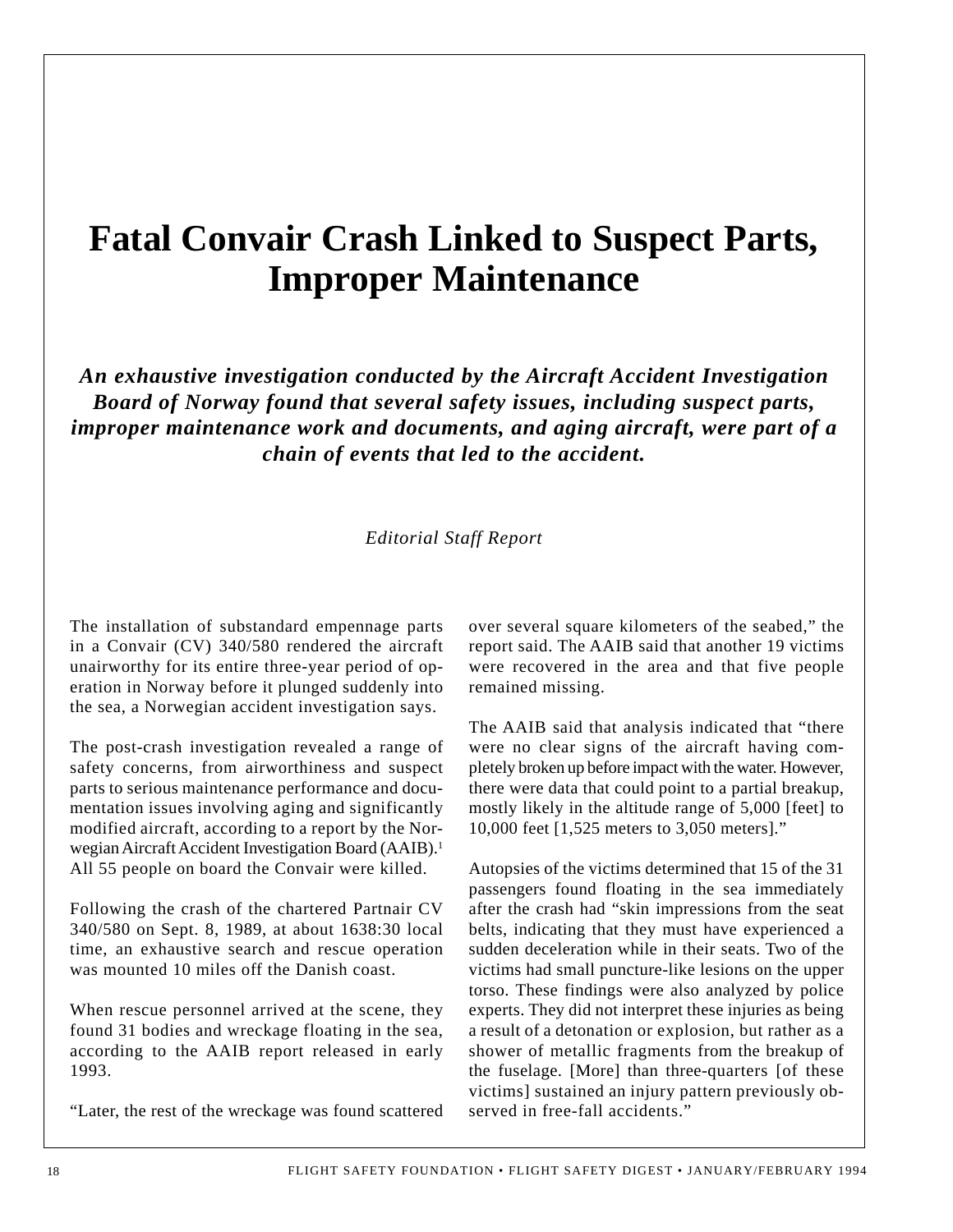board [seat] sustained severe injuries to his right hand. These injuries corresponded to those commonly seen in persons gripping aircraft controls at impact. An unbroken toothpick with both ends pointed was found in his stomach. It is assumed that the only way to swallow such an object is by reflexive action caused by sudden shock or surprise. It is therefore assumed that the crew experienced a sudden deviation from normal flying conditions."

The AAIB report added: "The copilot in the star-

The report said that Swedish radar monitored the accident aircraft for the last time at 1437:43. "The radar recording ended abruptly on the Swedish radar screen, which, according to Swedish experts, indicated a steep descent."

Radar stations also recorded falling and drifting objects after the accident aircraft had disappeared from the screen, the report said.

The AAIB concluded that the objects recorded by radar "must have been one or more pieces of metallic honeycomb in the shroud doors on the vertical fin."

Several radar stations also recorded indications of a rapid descent. The times given in the radar reports are

in universal time coordinated (UTC), which was plus two hours local time when the accident occurred.

"From 1428:00 hours to 1432:36 hours there were several recordings of 21,900 feet (6,679.5 meters). Twenty seconds later the [aircraft's transponder Mode C] recording was 21,800 feet (6,649 meters). There was a subsequent interval until 1438:03 hours, when the final recording was made. The altitude of the aircraft was then given as 11,200 feet (3,416 meters)."

According to the AAIB report, steady recording of altitude ended at about 1437 hours. "This indicated that a marked drop in altitude began at this time."

The report said that about 90 percent of the wreckage was recovered. Depths in the area of the crash site ranged from 295 feet to 131 feet (90 meters to 40 meters), it said.

After extensive analysis of the wreckage, the AAIB

determined that "undampened oscillations [flutter] developed on the fixed surfaces and control surfaces of the aircraft tail" and that the oscillations were "initiated by abnormal wear and tear on parts that were not manufactured in accordance with the aircraft specifications supplied by the manufacturer."

["Flutter is defined as a high-frequency oscillation of structure under interaction of aerodynamic and aeroelastic forces; basic mechanism is that aerodynamic load causes deflection of structure in bending and/or twist, which itself increases imposed aerodynamic load, structure overshooting neutral position on each cycle to cause load in opposite direction. Distinguished by number of degrees of freedom (bending and torsion of wing, aileron and other components are considered separately), symmetry across aircraft

centerline, and other variables."2 ]

The AAIB said that the vertical stabilizer was attached to the fuselage with "pins and sleeves that did not comply with the specified values for hardness and tensile strength and were therefore not airworthy (Figure 1, page 20)."

While in cruise at an altitude of 22,000 feet (6,710 meters), "vital parts of the tail structure failed and caused loss of control" of the aircraft, the

*stabilizer was attached to the fuselage with "pins and sleeves that did not comply with the specified values for hardness and tensile strength …"*

 *… the vertical*

report said.

The report added: "The abnormal wear was not properly repaired during the last maintenance overhaul carried out on the aircraft. [The wear in the fin attachments led to vibrations developing into flutter.] Undampened oscillations in the elevator contributed to the complete breakdown of the aircraft tail.

"The aircraft auxiliary power unit (APU) was in operation at the time of the accident. The front support of the unit had not been made in accordance with the specifications issued by the manufacturer [was of inferior quality] and the support had failed prior to impact. The fact that the APU was operating with a defective support had an influence on the oscillations in the empennage [the complete tail section]."

The problems in the APU's front support went undetected because of "faulty, out-of-date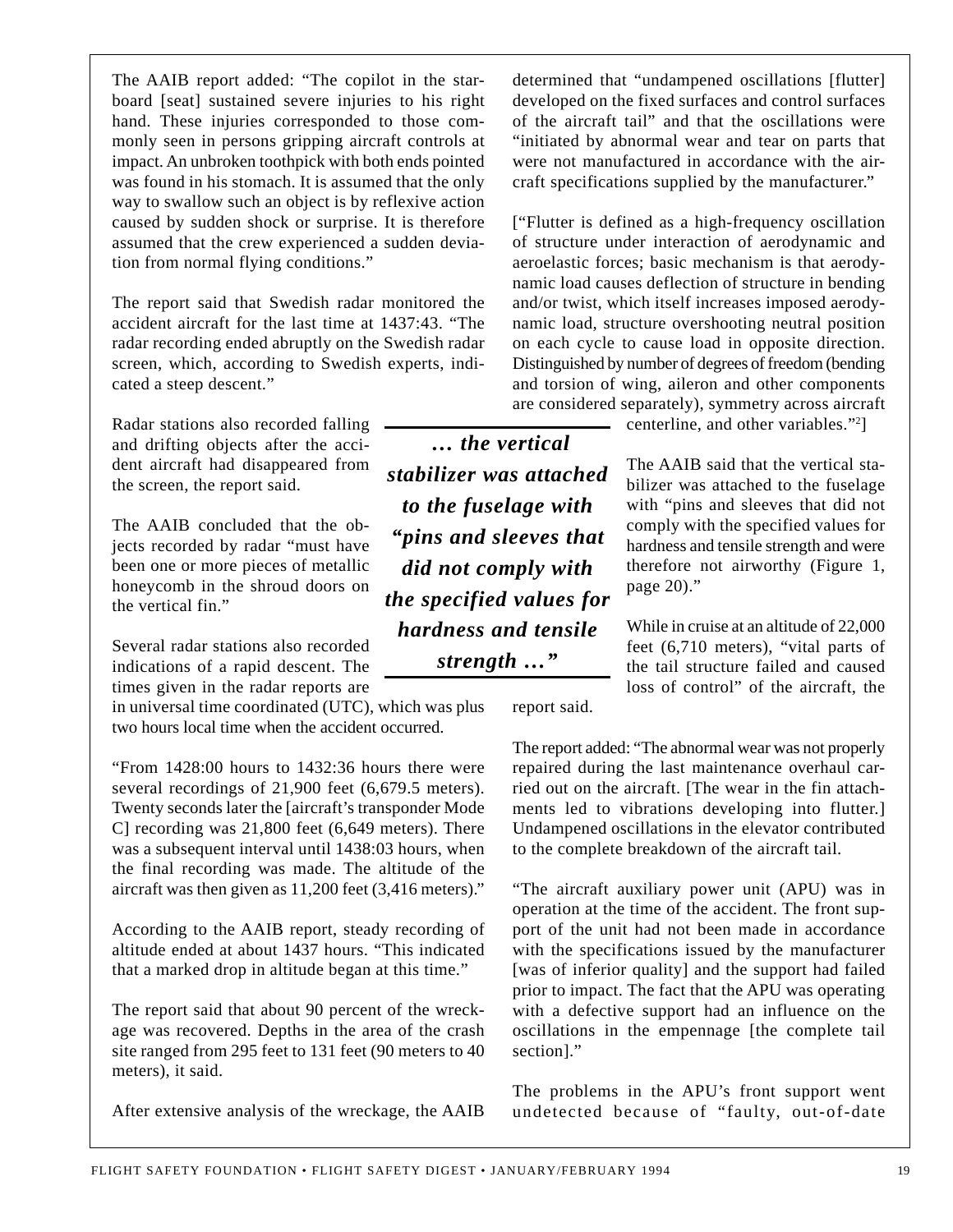



maintenance instructions and inadequate maintenance procedures," the report said.

Moreover, the AAIB said that maintenance instructions for the U.S.-built aircraft "did not reflect the current aircraft configuration. The airworthiness requirements for the aircraft were not met while it was in service in Norway because the minimum equipment list (MEL) and maintenance instructions had not been updated to include systems and components currently installed in the aircraft."

The report said that the aircraft's airworthiness at the time it was transferred to Norway from Canada was based on a Canadian certificate of airworthiness. Because the maintenance instructions were not complete, "the basis on which this certificate of airworthiness was issued may have been unsound," the report said.

The cause of the accident was "loss of control and

stability as a consequence of defects in the structure of the primary control surfaces," the report concluded.

Positions of recovered wreckage were plotted on maps and the information was sent to a research institute to identify possible trajectories for the falling aircraft parts.

There were no signs of a fire before the crash, the report said.

The report said that the accident caused the aircraft to break up "in parts of varying sizes." It said that the forward left side of the fuselage was damaged the most extensively. The wings failed symmetrically under negative G load [they failed "downward" from normal flight position], according to the report.

The AAIB said that symmetrical wing failure indicated that the "negative load must have been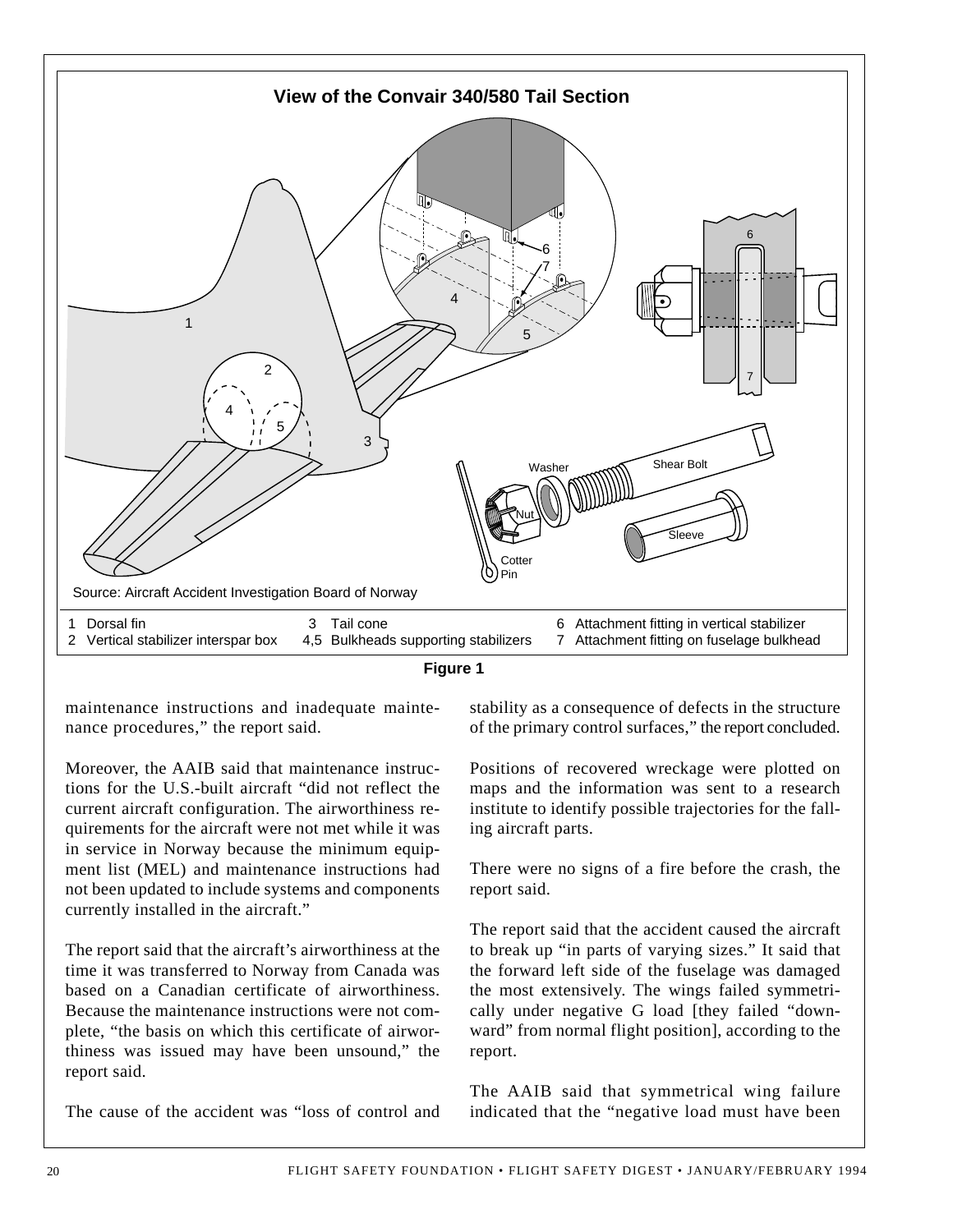somewhat symmetrical around the longitudinal axis of the aircraft, and the onset of load must have been very rapid. Failure of one wing would have led to an instant unloading of the opposite wing, hence the failure of both wings must have occurred simultaneously or within a very short time span. To achieve this, the load must have increased at a high rate."

The report said it was "most unlikely that any action by the crew or a failure in the flight control systems between the cockpit and the flight control surfaces

could have led to such an overload. The only explanation is that the aircraft was out of control when the wing failure occurred. Loss of control and stability to the point where wing structure was overloaded would indicate the preexistence of a partial or complete empennage control surface malfunction."

The tail section had been broken "into many large and small parts," the report said. "These parts were found some distance from each other."

Analysis of the tail section wreckage determined that the elevator hinges were severely damaged, the report said. The AAIB said the front APU attachment bracket to the aircraft had a fracture that had occurred before impact with the water.

The investigation also found that the "attachment pins and sleeves of the vertical stabilizer had abnormal wear."

"In addition, the rear left pin and sleeve were loose in the bushings. The vertical stabilizer had only minor deformations in the skin, but the rudder and the top fairing had been torn off. The shroud doors, which covered the gap between the rudder and the fin, were torn to pieces. The middle layer in the honeycomb construction was separated from the skin over large areas. Marks on the remains of the shroud doors that the rudder balance weights had pounded against them in such a way that they had been torn to pieces. The rudder had broken up into several pieces.

"The tail surface had symmetrical fractures as a result of alternating loads. The skin on the remaining parts of the tail was deformed, with diagonal wavelike wrinkles. This is a certain indication of reversing torsional loads."

The report said that there was evidence indicating that the aircraft's main wheels had "been pushed upwards with great force," damaging the engines, which were mounted over the wheel wells.

Examination of the engines determined that the electrical fuel shut-off valve actuators were found closed for both engines, according to the report.

There was no evidence to suggest deficient crew performance, the report said, and "medical and

> technical findings revealed that the crew did their utmost to control the aircraft."

The report said both pilots were "highly experienced and reputably competent in their profession."

The captain, 59, had logged more than 16,000 flying hours, with more than 1,200 hours in type.

The first officer, 59, who also served as the company's flight operations manager, had logged more than 16,000 flying hours, and a total of 675 hours in type.

Weather was not a factor in the accident, nor was there evidence of explosives or military activity that would have posed a threat to aviation operations, the report said.

The report said that at cruise altitude, the crew had "good visibility between cloud layers with winds at 24,000 feet [7,320 meters] reported as 260 degrees at 70 knots.

"The technical investigation excluded the possibility that operations were affected by abnormal propeller or engine performance," the report said.

The investigation determined that the "loss of control occurred suddenly and without due warning."

The AAIB focused considerable attention on the aircraft's ownership and maintenance history. When Partnair purchased the aircraft, records indicated that the aircraft had had 10 previous owners at various locations in North America and Central America. The aircraft had been delivered new to United Airlines in Chicago, Illinois, U.S., in 1953.

*"highly experienced and reputably competent in their profession."*

*… both pilots were*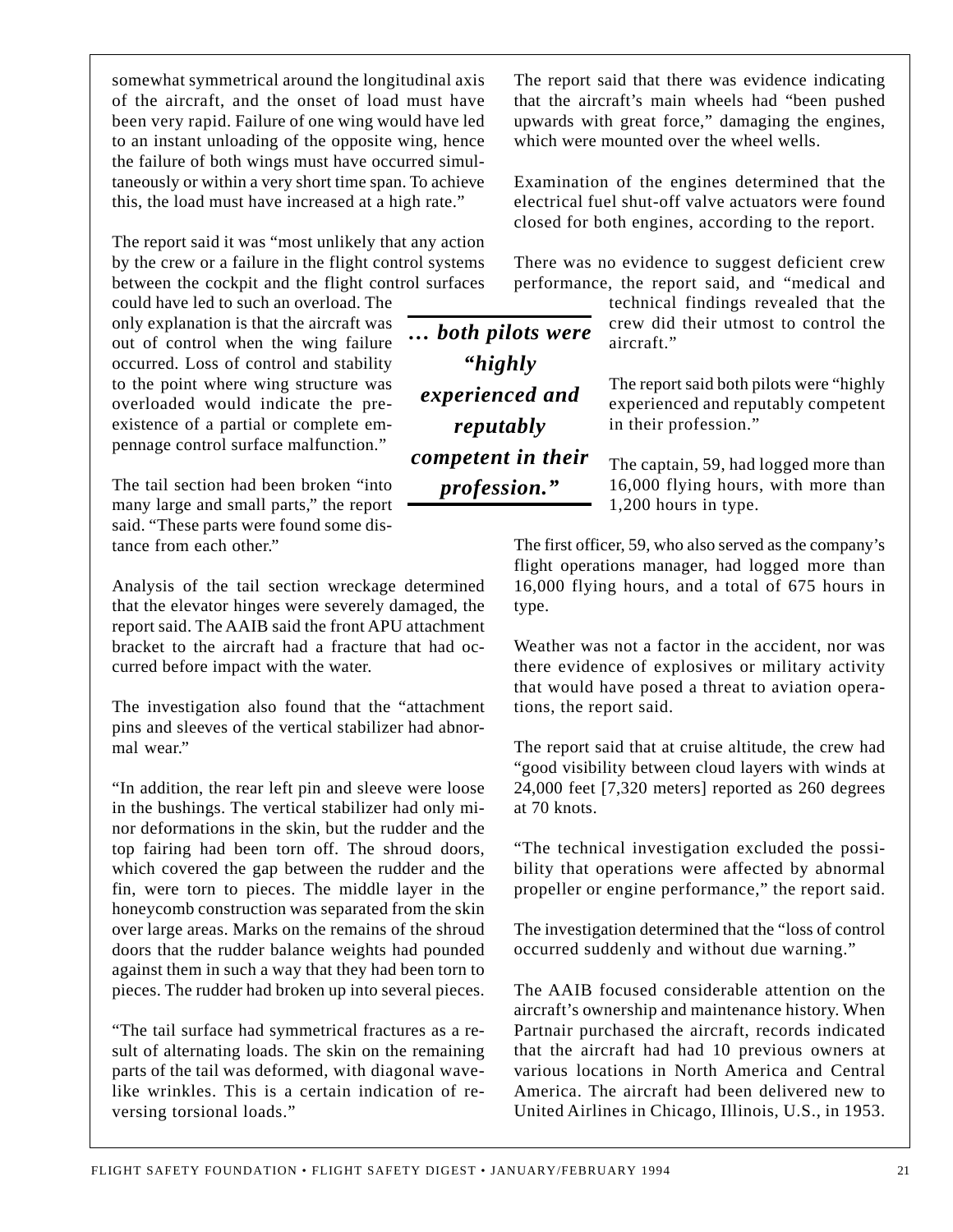The Convair had a total aircraft time (TAT) of 36,943 hours and 15,116 landings at the time of the crash. It had logged 1,913 hours since major overhaul in 1986.

In 1960, the aircraft's original piston engines had been replaced by Allison model 501D13 turboprop engines, and the aircraft designation had been changed from a CV 340 to a CV 340/580.

The report said that "quite a few modifications" had been made to the accident aircraft before 1986.

"In addition to the engines being replaced, the following modifications should be mentioned: the

installation of the APU in the tail cone, the reconstruction of the heating and ventilation system and the modification of the alternating current (AC)-supply system in that a third generator was to be driven by the APU."

In connection with modifications made to the accident aircraft, the report surveyed problems that can arise when extensive work is performed over time under supplemental type certificates.

"After an aircraft has been type-rated it is not unusual for an operator, maintenance organization or supplier of systems or equipment to aircraft to want to initiate extensive changes, which makes an application for a supplemental type certificate (STC) necessary. The applicant must then substantiate, to the satisfaction of the civil aviation authorities, that the modification conforms to current airworthiness requirements. Furthermore, it is a requirement that the modification neither affects, nor is affected by, earlier modifications. When inquiry is made into [an] STC previously carried out, it is apparent that this requirement may be difficult to adhere to when a number of extensive modifications have been carried out.

"A large number of extensive modifications may also create problems in other areas. An example of this is in the establishment of satisfactory maintenance routines. For type certificates, a manufacturer makes recommendations with respect to the lifetime of components and intervals between one maintenance and another. These recommendations are usu-

*"These modifications were carried out in several stages, and some of them were done several times,"*

ally the basis for the maintenance [that] system operators seek to obtain approval for from the civil aviation authorities.

"When some or all units of an aircraft are modified in such a way that the new configuration is quite different from the original version, it is the responsibility of the operator concerned to prepare new maintenance routines and obtain approval for them. This may often require expertise that is not always available to the owners/operators.

"Problems also arise with regard to the aircraft manufacturer's responsibility for supplying, and ability to supply, operators with after-sales sup-

> port. In some cases, the STC is so extensive that the aircraft changes its designation. The STC-owner then takes over the role the original manufacturer/supplier previously had in obtaining technical documentation for the use and maintenance of the aircraft. This means that there is a possibility that valuable information is not conveyed to future owners."

> Modifications in the accident aircraft's 1986 overhaul included new cabin

flooring and fittings for a 52-seat version, new cabin interior, new galleys, new autopilot and flight director, standardization of radio equipment and evacuation slide, new air conditioning system, underwing fuel pressure refueling and new heating and ventilation systems.

The aircraft's fuel tank capacity, maximum allowable takeoff weight and landing weight and zero fuel weight were also increased.

"These modifications were carried out in several stages, and some of them were done several times," the report said. "This meant that the aircraft was converted either to its original or to its previous configuration, and then modified once again.

"This, together with the fact that the aircraft changed owners and operators many times, resulted in the aircraft maintenance documentation deviating to a large degree from the aircraft's actual configuration. This fact presented a problem in the process of preparation of satisfactory maintenance requirements."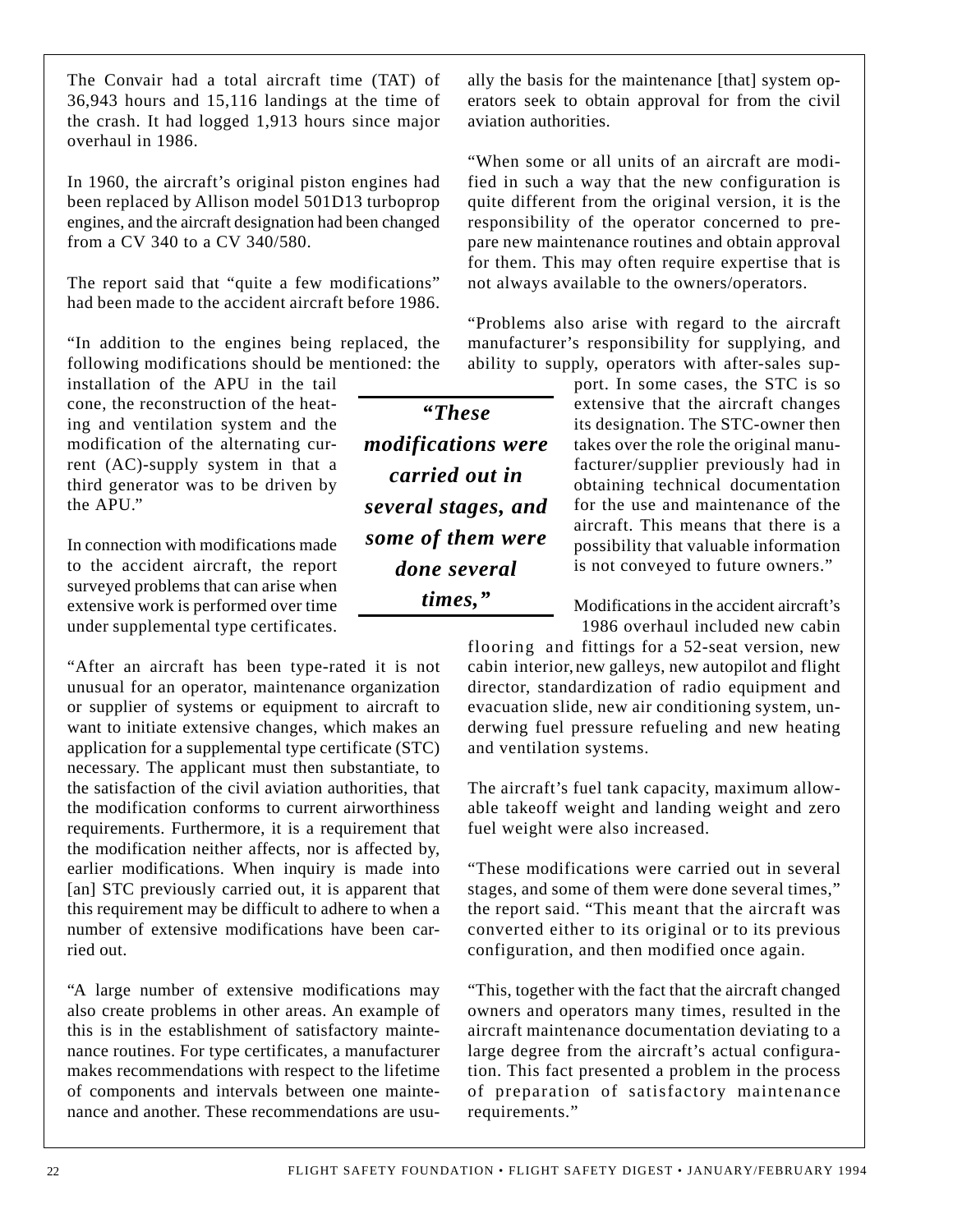The report noted that more modifications were carried out on the accident aircraft "than on most of the other CV 340/580 aircraft that were, and still are in service." It said that these modifications resulted in further changes being made to several systems. Several documents were affected by these modifications. The report said that document revisions based on modifications were not complete on the maintenance schedule, maintenance manual, local repair station work card, Allison parts catalog, flight manual with checklists and the MEL.

The report added: "There were few aircraft logs available between 1953 and May 1971 and there were only a few pages found between 1970 and 1971. In May 1971 the aircraft was purchased by Servicio Aereo de Honduras (SAHSA). Many of the documents dated between 1971 and 1978 are available in Spanish."

Between September 1984 and August

1985, the aircraft was out of service and "to be found at Opa Locka, Florida," the report said. Kelowna Flightcraft Ltd. (KFC), Kelowna, Canada, bought the aircraft in August 1985. Partnair purchased the aircraft in May 1986 from KFC, which continued to perform maintenance on the Convair.

The AAIB said "three separate events" were linked to "maintenance work carried out at KFC [on the aircraft]" in 1986: "The pins and sleeves in the vertical stabilizer attachments were replaced; the APU was reinstalled with a front support of inferior design and unknown origin; and the aircraft was prepared for transfer to Norwegian registration, and for operation by a new operator, with incomplete maintenance inspection requirements."

The report said that KFC told investigators that the original supports were used when the overhauled APU was reinstalled in 1986.

An analysis of the four APU supports determined that two were intact and two were fractured, the report said.

"Metallurgical examinations revealed that the rear support had failed in overload while the front support showed signs of fatigue failure. The [front] support end fitting, which is normally a rod end with an internal spherical bearing, had been replaced by a locally manufactured design. This consisted of a square piece of iron and a threaded rod which had been welded together. The quality of the welding was poor and the wrong type of material had been used. The fatigue fracture was caused by a fault in the welding. The method used to make the support and the choice of material did not conform to the standards used in aircraft parts. The support had signs of repeated loads having been applied to it after the fracture took place."

*Between September 1984 and August 1985, the aircraft was out of service and "to be found at Opa Locka, Florida"* The report added: "The air pressure duct leading from the APU to the ventilation and starting systems had repairs carried out ... that were not up to standard [in] method and technique. Several joint weldings and repairs were imperfectly done. They contained slag and pores, and some of the basic material had been only partly melted. This, among other things, had resulted in a fatigue crack

about 70 mm [2.7 inches] long appearing in the duct between the APU and its outlet and regulating valve.

"Lack of documentation makes it impossible to determine the extent of the maintenance that the unit had received before the accident. Therefore, there are neither indications as to who installed the unit's front support nor as to who was responsible for its manufacture."

Referring to the empennage, the report said "maintenance records show that all four pins with matching sleeves, connecting the vertical stabilizer to the fuselage structure, were replaced during maintenance carried out in 1986. The investigation further revealed that all four sleeves plus the two front pins did not conform to the specified hardness. Their actual hardness yielded a tensile strength of little more than 50 percent of the specified value.

"The composition of the material in the pins and sleeves, as well as their dimensions did, however, conform to specification. This indicated problems in the heat treatment of the parts, resulting from a probable lack of hardening after they had been machine-worked."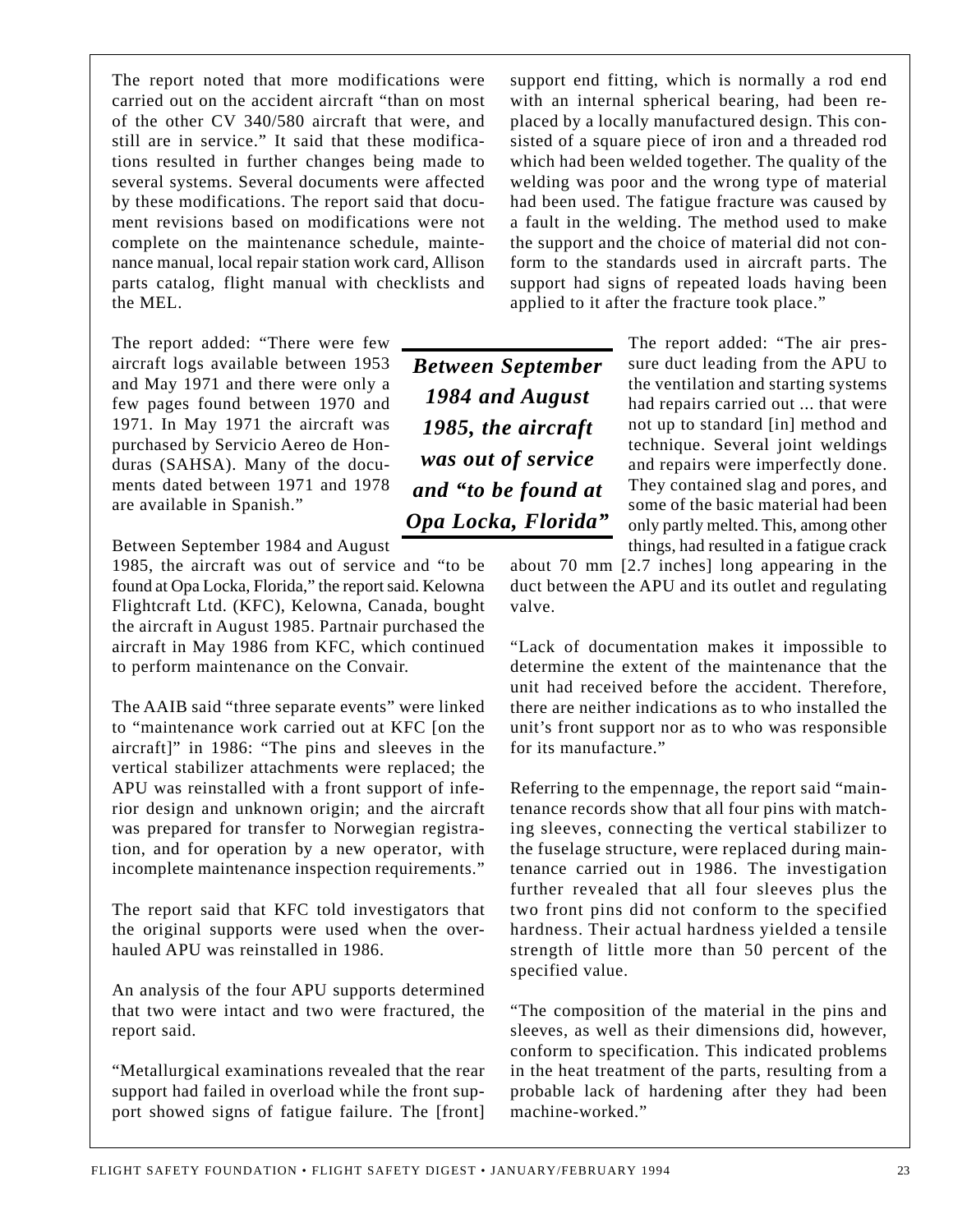The AAIB said that maintenance documents revealed that the pins and sleeves were installed according to overhaul manual specifications by KFC. It said no additional work was done on the vertical fin attachments until the aircraft returned to KFC for maintenance in 1989.

"The maintenance documents did not state the origin of the parts that did not meet the specifications. When the AAIB queried this, KFC stated that the workshop did not have a registration system prior to 1987 that would make it possible to trace the suppliers of these parts.

"In 1987 the workshop initiated a system that made it possible to trace mounted parts to both production series and suppliers. From 1984 onwards the workshop used pins and sleeves from five different suppliers. It is a requirement that the pins and sleeves be produced in compliance with the manufacturer's drawings and specifications for materials, dimensions, surface treatment, hardening and tensile strength."

The AAIB report said that once the defective parts were installed on the aircraft, they could "only have been corrected by a precise, target-oriented inspection. Normal preventive maintenance does not reveal such deficiencies until the resulting symptoms develop."

The investigation "brought to light a history of elevator hinge problems for this aircraft type," the report said.

"The installation of turbine engines gave these problems a new dimension, as more powerful engines increased the vibratory loads on the empennage and it components. The vibrations are caused by turbulent air from the propeller slipstreams impinging on the tail surfaces. Several cases of elevator oscillations caused by defective hinges have been reported. In at least one [inflight] case the oscillations were such that, if they had been allowed to continue, they could have damaged the tail structure."

The AAIB reviewed available documents relating to elevator hinge problems on this type of aircraft and concluded that:

*… once the defective parts were installed on the aircraft, they could "only have been corrected by a precise, target-oriented inspection."*

- General Dynamics, Convair Division, in 1954 told operators to inspect and repair hinges where necessary;
- "A review of various service reports revealed that the CV 340/440 piston-engine aircraft never had vibration problems due to worn elevator hinges. All findings of abnormal wear were revealed at maintenance";
- Service reports on turbine-powered aircraft indicated that all findings of abnormal wear resulted from vibration problems during flight.

Vibrations always occurred at high airspeeds and always ceased at lower airspeeds;

• "In one reported case, the vibrations were so severe during acceleration to cruising speed from the airspeed maintained during climb that the pilot-in-command at first suspected that the vibrations came from one of the engines. He shut down one of the engines, but this did not improve the situation. He

restarted the engine and decided to return to the departure airport. When engine power was reduced and the airspeed decreased to approximately 170 knots the vibrations ceased"; and,

Fifteen out of 18 reported cases stemmed from faults in the left elevator hinges. In two cases the actual elevator was not mentioned. In one case, abnormal wear was reported in the right elevator hinges. The report concluded that "it is well known from previous experience that the hinges on the left side are exposed to the greatest amount of strain owing to turbulence caused by the air stream" from the propellers.

"Because of these vibration problems it was of great interest to ascertain what had been done with these hinges during the last D-check at KFC," the report said. "A review of the maintenance documents revealed that both elevator and rudder hinges had been inspected. The work was checked and signed for on July 18, 1989 at TAT 36,883 hours. In addition, the following was written on the document: 'No defect found/noted.'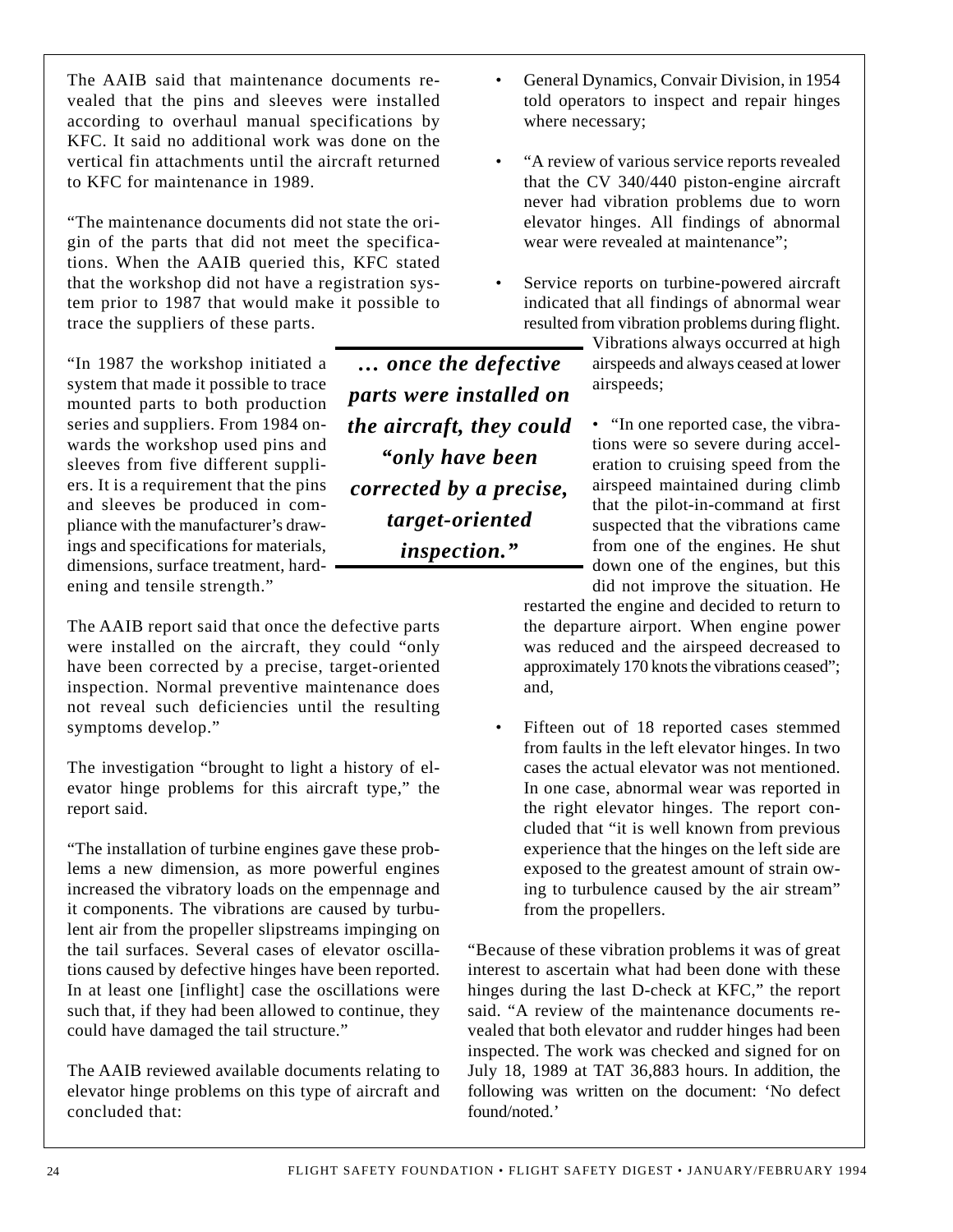"On the relevant SID (supplemental inspection document) card there was a remark written under the entry 'elevator and rudder hinge support structure attach flanges,' saying: 'No defects found.' The maintenance documentation described the inspection as being a sight inspection."

The report concluded: "Investigation of the elevator remains [from the accident aircraft], including the elevator torque tube, indicated that at one stage in the accident sequence the elevator had been subject to violent oscillations. The elevator hinges were found to be in a defective state. A metallurgi-

cal analysis of the hinges, the righthand inboard hinge in particular, indicated that deformation was caused by a limited number of cycles in overload rather than long-term wear and tear. This makes it unlikely that the elevator hinges initiated the process of abnormal vibrations in the tail."

It added: "In the inner sections of the left part of the elevator, which the AAIB received in the summer of 1992, both the hinge bracket and the hinge pin were missing. The anchor nut on this side had also been torn off in such a way that the threaded portion was missing."

The report also noted that the left-hand alternating current (AC) generator was not functioning properly and a decision was made to run the APU generator (as the electrical power source for the left AC system) throughout the flight from Oslo to Hamburg, Germany, on Sept. 9.

On a flight the day before, the APU generator was used as substitute for the left generator for about 15 minutes after takeoff and then switched off after the aircraft reached cruise altitude, the report said. "The [accident] flight was the only one known where the APU was in continuous use."

According to the MEL, both AC generators must be operative before departure. The accident aircraft's MEL was not revised to take into account its current configuration with a third AC generator mounted on the APU. The flight operations manager (the first officer) decided that the aircraft could be operated with the APU generator used as a substitute for the inoperative left-hand main AC generator and the pilot-in-command agreed. "The decision to accept the aircraft in spite of the malfunction in the left-hand AC generator system on Sept. 8, 1989 was based on a review of the MEL for this aircraft type. The review concluded that the aircraft could be airworthy with the APU in continuous operation and the APU AC generator supplying power to the left-hand main AC system. The fact that the MEL had not been updated, and thus did not take into consideration that the [accident aircraft] had a third generator, raised questions after the accident

about this interpretation of the MEL.

*"… it is a strong possibility that the APU, with its weight located at the very end of the tail, and the gyroscopic effect from the rotating mass, could have affected the general vibration pattern of the empennage."*

"Discussions the [AAIB] had with pilots and mechanics from [the operator] gave the impression that the APU generator was generally accepted as being one of the two necessary electrical power sources which had to be in operation in order to satisfy the MEL requirements. The AAIB was also informed that mention was made on the emergency checklist of the use of the APU generator. It was stated on the list that the generator was only to be used should one of the engine-driven AC generators fail. The emergency checklist is only for use while airborne. According to the normal check-

list, the APU should be switched off prior to departure."

The report added: "The APU turbine section had deteriorated as a result of heat erosion and cracks. The turbine rotor had rubbed against the stator vane ring. Cracking along the circumference of the stator vane ring over a 180-degree sector had cocked the stator in relation to the rotor, thus eliminating the clearance between the stator and the rotor on one side. The turbine rotor rotates at more than 40,000 rpm [revolutions per minute] during steady-state operation. If the rubbing had initiated any vibrations, the frequency would have been very high. It therefore seems highly unlikely that it was the APU that initiated the cyclic stress exerted on the surfaces of the empennage.

"However, it is a strong possibility that the APU, with its weight located at the very end of the tail,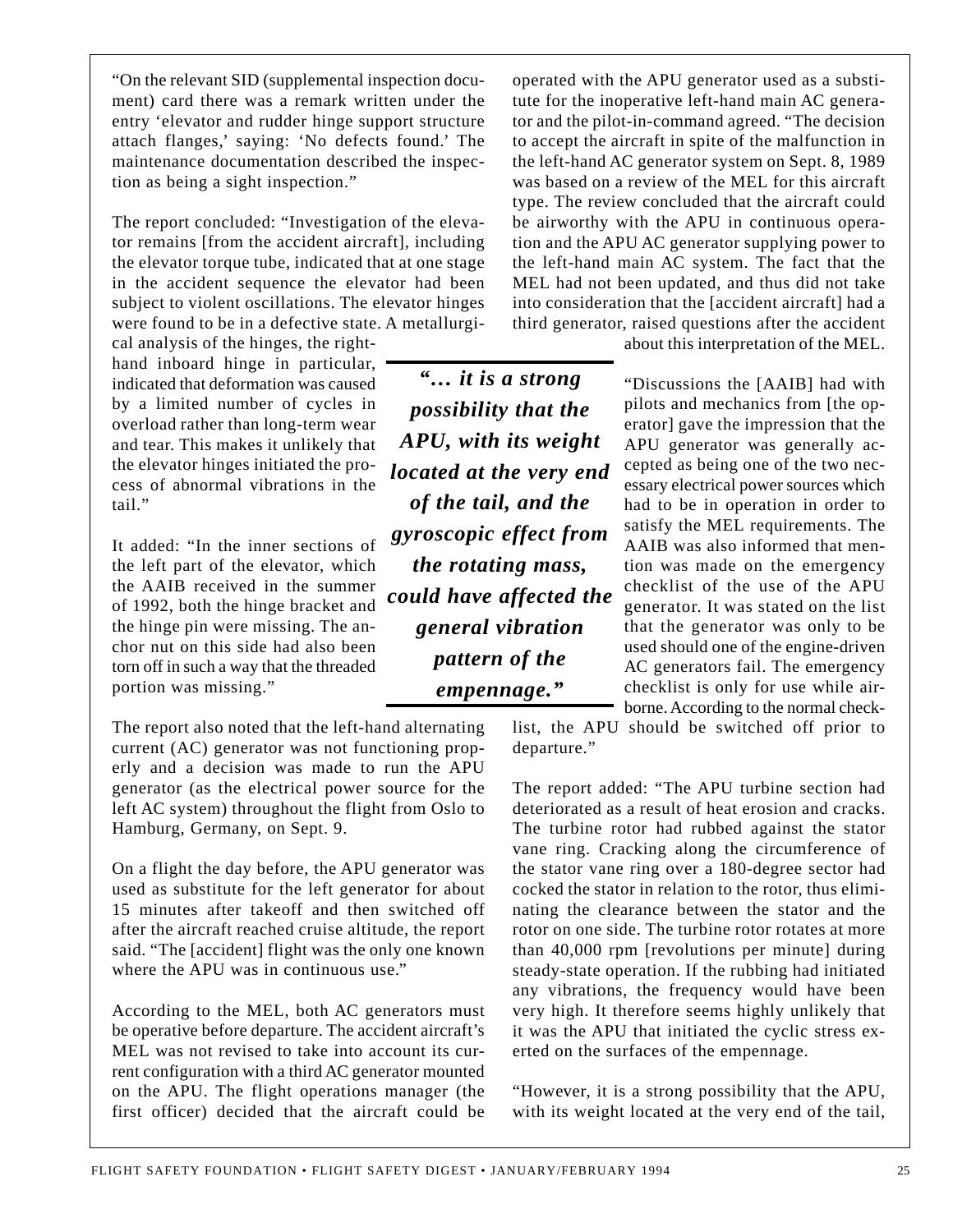and the gyroscopic effect from the rotating mass, could have affected the general vibration pattern of the empennage. The witness marks found on the failed front APU support indicated oscillations around the lateral axis. Elasticity in the main supports, located on each side of the APU, allowed a limited degree of motion. If this situation were to be combined with an external energy source the APU could serve as a catalyst in transforming and transmitting vibration between reacting components in the empennage."

[The report noted that KFC had placed 437.5 pounds of iron plates in the aircraft's nose section to act as

ballast to compensate for the weight of the APU in the tail.]

The AAIB investigation also found rudder oscillations beyond the normal maximum limit of travel.

"When an aircraft travels at cruising speed excessive force is needed to force the rudder against the stops," the report said. "The control system is normally not strong enough to transmit this power to the rudder. This leads to the conclusion that the oscillations could not have been initiated by the crew or autopilot, or by an internal failure in the control system itself."

The aircraft's flight data recorder (FDR) suffered from increasing operational problems before the accident flight, the report said. The investigation determined that the FDR was recording only pressure altitude, airspeed and heading during the accident flight. The G-parameter was not functioning, the report said.

The cockpit voice recorder (CVR) was recovered, but had become inoperative following an increase in engine rpm before departure, the report said.

"The malfunction was caused by modifications carried out subsequent to the original installation of the CVR," the report said. "One of these modifications was carried out ... to achieve an automatic switching of the electrical source to the primary AC system when the engines were shifted to high rpm for flight. Correct voltage and frequency from the engine-driven

*"Immediately before the FDR ceased operation it recorded a heading turn to the right for about three seconds, followed by a reverse to the left at an extremely high rate of more than 500 degrees [per minute].*

AC generators are only available at high, constant engine rpm. This switching was carried out automatically by means of relays, while this had previously been done manually in accordance with checklists. The relays installed [on the accident aircraft] and other aircraft modified in the same way were of a type insufficiently protected from environmental factors such as dust and corrosion."

The report said the malfunction was reported to the Norwegian Civil Aviation Administration (CAA) and that it subsequently learned that the same malfunction had been discovered on other aircraft of the same type.

> "Since operations preceding 34 minutes FDR time were extraordinarily stable it was concluded that the aircraft was operating on autopilot when the first disturbance occurred at 34 minutes FDR time," the report said.

> "Immediately before the FDR ceased operation it recorded a heading turn to the right for about three seconds, followed by a reverse to the left at an extremely high rate of more than 500 degrees [per minute].

"In four reported accidents where this type of FDR was installed [and where similar heading indications were recorded] a roll was observed by eye witnesses or was established from the relative positions of wreckage components. The [FDR] manufacturer's representative, who also participated in the design of this type of FDR, commented that an analytical assessment of the FDR and its subsystems led to the conclusion that one would have expected a radical heading change to have been recorded when the aircraft rolled. Based on this information the [AAIB] is of the opinion that the aircraft went into an uncontrolled roll to the left at that time."

The report added: "At 30:30 FDR time a heading change of 8.5 degrees to the left was recorded. At 33:40 FDR time the heading was again altered to the left by 5.5 degrees. A minute later there was an additional heading change of 5.5 degrees to the left. At approximately 35:40 FDR time a sudden, sharp change of heading to the left, greater than 12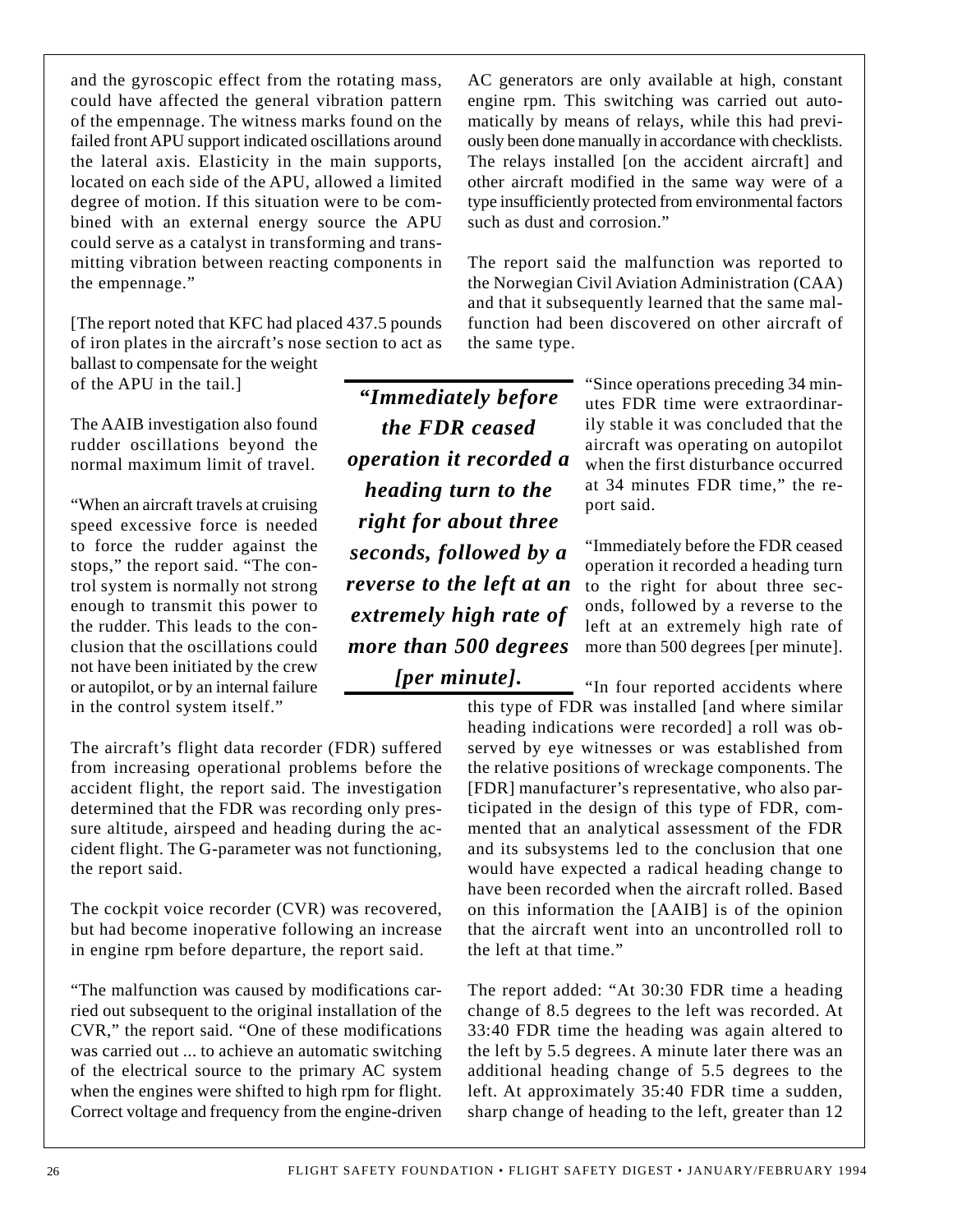degrees was recorded. The extent of the change of heading cannot be accurately determined because wrinkles on the foil in this area make a reliable reading difficult. There were, however, indentations that indicate the change of heading to be greater than 25 degrees. This, in relation to the time axis, corresponds to a rate of turn of approximately 500 degrees per minute."

The report said that the altitude traces recorded on the FDR show a "pronounced double line during climb, from 1,400 feet (427 meters) until the FDR

stopped functioning at 36:01 FDR time."

The double line on the altitude parameter appeared for the first time about 330 flight hours before the accident, the report said. The double lines on the altitude parameter decreased after a maintenance visit to KFC in 1989, according to the report, but appeared with increasing frequency until the accident flight.

"By examining the maintenance records for the FDR and recordings from past operations it is evident that the FDR frequently malfunctioned and that the number of breakdowns increased prior to the accident flight," the report said.

The investigation concluded that the double altitude trace on the FDR foil was an "indication that the FDR had been subject to an abnormal level of vibration."

The AAIB report added: "The empennage is generally subject to high vibration levels. This is particularly the case in propeller-driven aircraft where a high output of power creates an energy-rich slipstream, exposing the tail to turbulence.

"The FDR, which is normally installed in the tail, was designed to withstand vibrations. According to specifications, this FDR type had been tested to specified energy levels defined by frequency range and maximum amplitudes. Since no known internal failure mechanisms could have resulted in the dotted double lines, the FDR must have been subject to external sources in the form of vibrations which exceeded the test criteria level.

*…while the aircraft had been operated for an extended period with abnormal vibrations in the empennage, the vibrations "could not be distinguished from the natural vibration pattern of the empennage, and thus did not alarm the crew or passengers."*

"An analysis of the abnormal readings, with regard to the phase of flight in which they occurred, strongly supports the hypothesis of empennage vibrations being the source of the FDR anomalies."

The report said that while the aircraft had been operated for an extended period with abnormal vibrations in the empennage, the vibrations "could not be distinguished from the natural vibration pattern of the empennage, and thus did not alarm the crew or passengers."

> However, at between 34 minutes and 36 minutes FDR time, the vibrations in the tail section "assumed catastrophic dimensions" and began affecting the lateral stability of the aircraft.

> "When the oscillations began, large amounts of energy were available from the turbulent air flowing from the propellers. The tail control surfaces were subject to loads in excess of design limitations, and the control linkage to the cockpit was overloaded and failed.

> "At this point it must have been evident to the crew that something had happened to the tail section, and this may explain why the APU fire ex-

tinguishing system had been triggered, resulting in fuel starvation in the APU, but had no influence on subsequent events."

According to the report, the APU fire extinguisher bottle and its squib were not mentioned in maintenance documents. It said "snag cards" for the bottle and squib indicate that both were changed by KFC in July 1989. It said the reason for the changes was not given on the snag cards. Expert testing of the system determined that "when the squib was fired there was no extinguishing agent under pressure in the container."

At 35:40 minutes FDR time, the rudder jammed in a maximum left-hand deflection, the report said. The rudder then subsequently failed and was partially torn from its hinges after introducing enough yaw to initiate the rapid roll to the left, according to the report.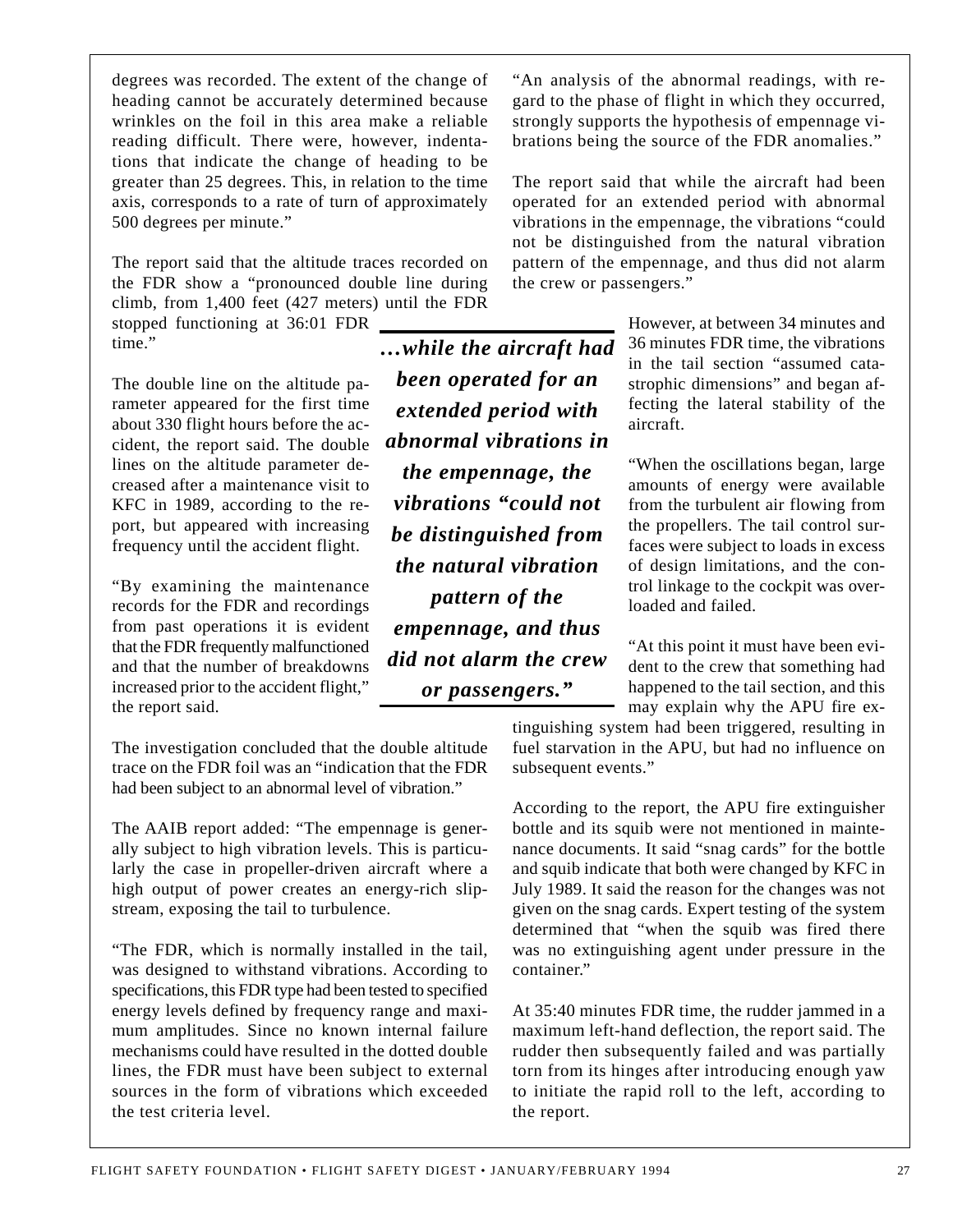The investigation concluded that wear in the vertical stabilizer attachments progressed at an abnormal rate and that the wear created clearance in the joints, allowing the stabilizer to vibrate.

"The vibrations occurred with increasing frequency and lasted longer and longer into each flight as the wear progressed. No indications of abnormal conditions were evident to maintenance personnel.

"Not until July 1989, when the aircraft was in for inspection at KFC, was any sign of abnormal wear evident."

The report noted that the defective APU front support "passed through several maintenance inspections [at that time] without any comments being recorded in the maintenance records. The reason for this may have been that the current maintenance instructions were incomplete."

The report said that as part of an SID program, the aircraft's vertical stabilizer attachments were to be inspected for cracks during the July/August visit to KFC.

"The inspection was supposed to be carried out with the pins and sleeves removed so as to have access to the interior surfaces of the pin/sleeve holes. If this disassembly had been carried out as planned it would have revealed unacceptable wear on all four pin/ sleeve combinations."

However, KFC decided to use ultrasonic equipment for the inspection, and did not remove the pins and sleeves, the report said.

"This procedure did not comply with the relevant maintenance instructions, and when the operator's representative, an appointed inspector, became aware of the situation, he did not approve the inspection. It was decided to postpone the inspection until the aircraft had returned to Norway. This was acceptable according to AD [airworthiness directive] Note 88-22-06, which made the SID program mandatory.

"The remaining maintenance requirements did not include any inspection of the vertical stabilizer attachments. The total operating time between replacements of pins and sleeves had not been finalized in the relevant maintenance instructions. However, according to manufacturer recommendations and maintenance intervals established by other operators, this could be as high as between 10,000 and 20,000 hours of operating time."

A sight examination of the attachments revealed that the rear right-hand pin and sleeve had rotated and that black oxide and wear particles were "weeping" from the installation, the report said. "This observation led to the replacement of the bolt and sleeve in the rear right-hand installation.

*The investigation concluded that wear in the vertical stabilizer attachments progressed at an abnormal rate and that the wear created clearance in the joints, allowing the stabilizer to vibrate.*

"The accident investigation revealed conditions indicating that substandard routines were being followed during the replacement. At this point unacceptable levels of wear must have been present in all four attachments, although wear was not outwardly visible in the other three. The manufacturer ... describes the procedures for replacement of the pin and sleeve in its maintenance manual.

"This procedure requires replacement of only one pin and sleeve

at a time, leaving the other three installed while removing it. With normal levels of wear this is sufficient to keep the attachment being worked on fixed in the correct position. In this case, with abnormal wear in all four positions, the vertical stabilizer would have had to be unloaded and its weight taken off the mounts to ensure that it was in the correct position.

"Maintenance records did not reveal any details [about] how the work had been carried out, but there is reason to believe that the stabilizer was not unloaded. If this is the case, with the stabilizer attachment sagging in relation to the fuselage attachment, the holes would not have been concentric and there would have been problems measuring the actual diameters of the holes with the steel bushings installed. The fact that the holes were not concentric would also make it difficult to install the new pin and sleeve correctly."

The replaced pin and sleeve were scrapped before the accident, thus making a determination of the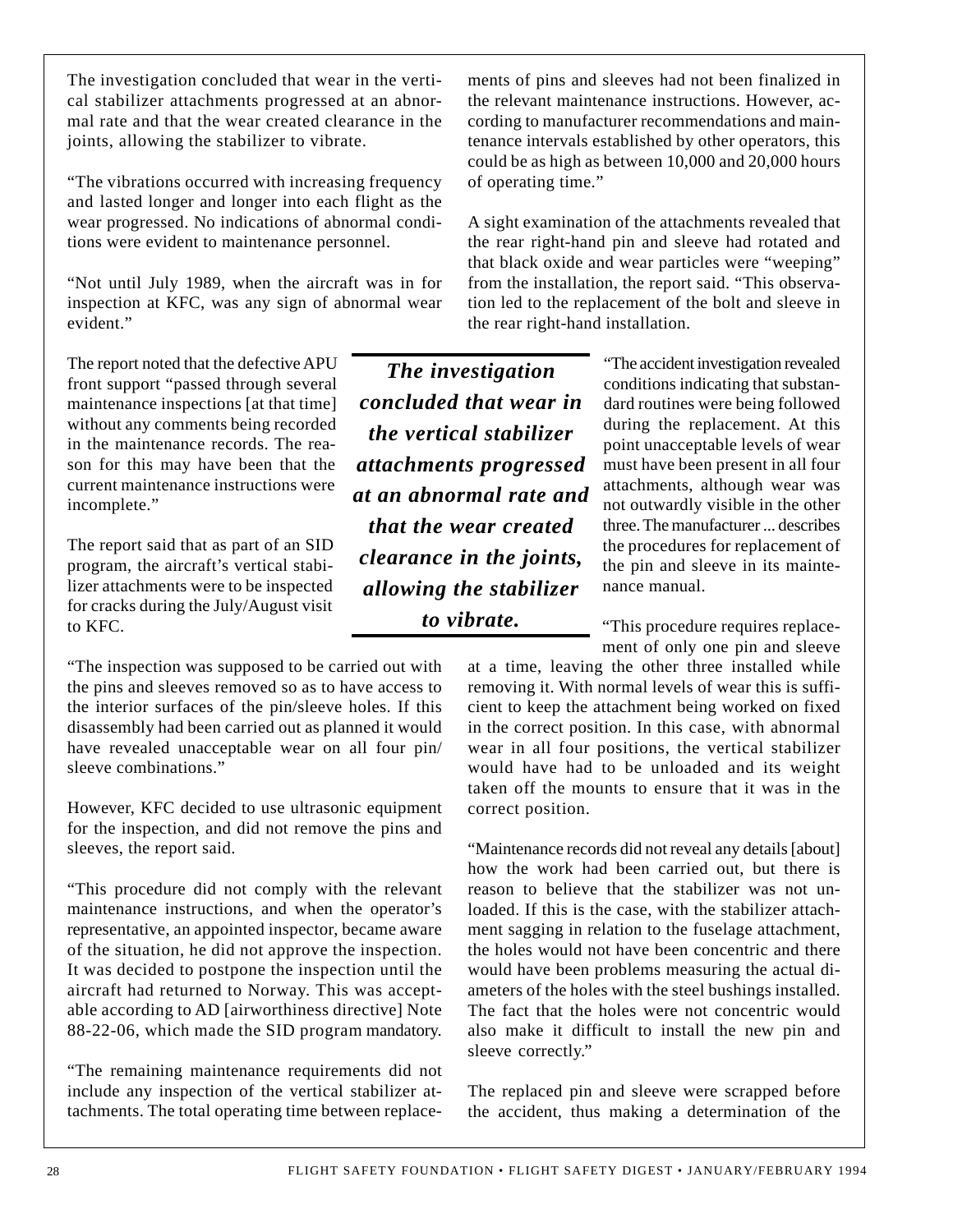amount of wear they experienced impossible, the report said.

"Regardless of the degree of wear, it must be considered a departure from correct aviation maintenance standards to replace only one of four identical components in a vital structural system where abnormal conditions occur. The investigation clearly demonstrated the importance of this fact."

The report added: "Replacement of one pin/sleeve set resulted in a change in the structural rigidity. This in turn changed the natural frequency of the

system of which the vertical stabilizer and attachments were a part.

"The replacement of one pin and sleeve set changed the vibration pattern in the empennage. On the flights immediately following the maintenance it appeared to be an improvement, registering vibrations on the FDR foil on only one in nine flights. On subsequent flights, however, this

development took a serious turn for the worse. These same vibrations were registered on 15 of the final 24 flights. This seems to indicate that the replacement of one pin/sleeve set actually aggravated the situation by changing the natural frequency of the stabilizer.

"Apparently there was no reaction to the fact that the maintenance documentation still did not cover the inspection of the APU positioned in the tail section."

The AAIB report said there was evidence that maintenance routines were disrupted in the days before the accident.

"During the final few days before the accident ... [the aircraft's] scheduled flight program had a negative effect on its maintenance program. [Partnair's] strong desire to complete as many flights as possible resulted in a delay in the correction of reported faults. The reason for this may have been the operator's critical financial situation."

Partnair had financial problems at the time of the accident and filed for bankruptcy shortly after the accident, the AAIB report said. The accident aircraft's departure from Oslo was delayed more than an

hour, in part because a catering company had suspended Partnair's credit.

Based on its investigation, the AAIB concluded that the accident aircraft "was not airworthy after May 1986," when the substandard pins and sleeves were installed.

The report said that during its three-year service in Norway, maintenance responsibility for the aircraft was divided between the operator and a local repair station, both of which were under the supervision of the Norwegian CAA.

*After the accident, the report said, the "parties involved had differing opinions on how responsibility had been administered."*

The AAIB said it "considered the possibility that the working relationship between the three organizations could have played an important part in the aircraft's state of maintenance deteriorating to a point where it caused an accident."

After the accident, the report said, the "parties involved had differing opinions on how responsibility had been administered."

The report said the local repair station in Oslo sometimes subcontracted maintenance out to KFC, which was also approved by the Norwegian CAA, because of a lack of capacity.

"On the whole, this situation gives a picture of an arrangement in which heavy demands were made on planning, administration, communication and control," the report said. "Assessment of these circumstances leads one to the conclusion that in order to have aircraft with the same status of [the accident aircraft] operating safely, responsibility, resources and information should not be split up and given to several parties. An extra effort is also required on the part of the authorities to improve regulations and provide more vigilant supervision."

The AAIB report concluded that "in this case there was a clear connection between factors which did not individually cause the accident but which together led to catastrophe through mutual influence and the accumulated effect of this."

The report added: "The cause of the accident leads ... to the conclusion that documented traceability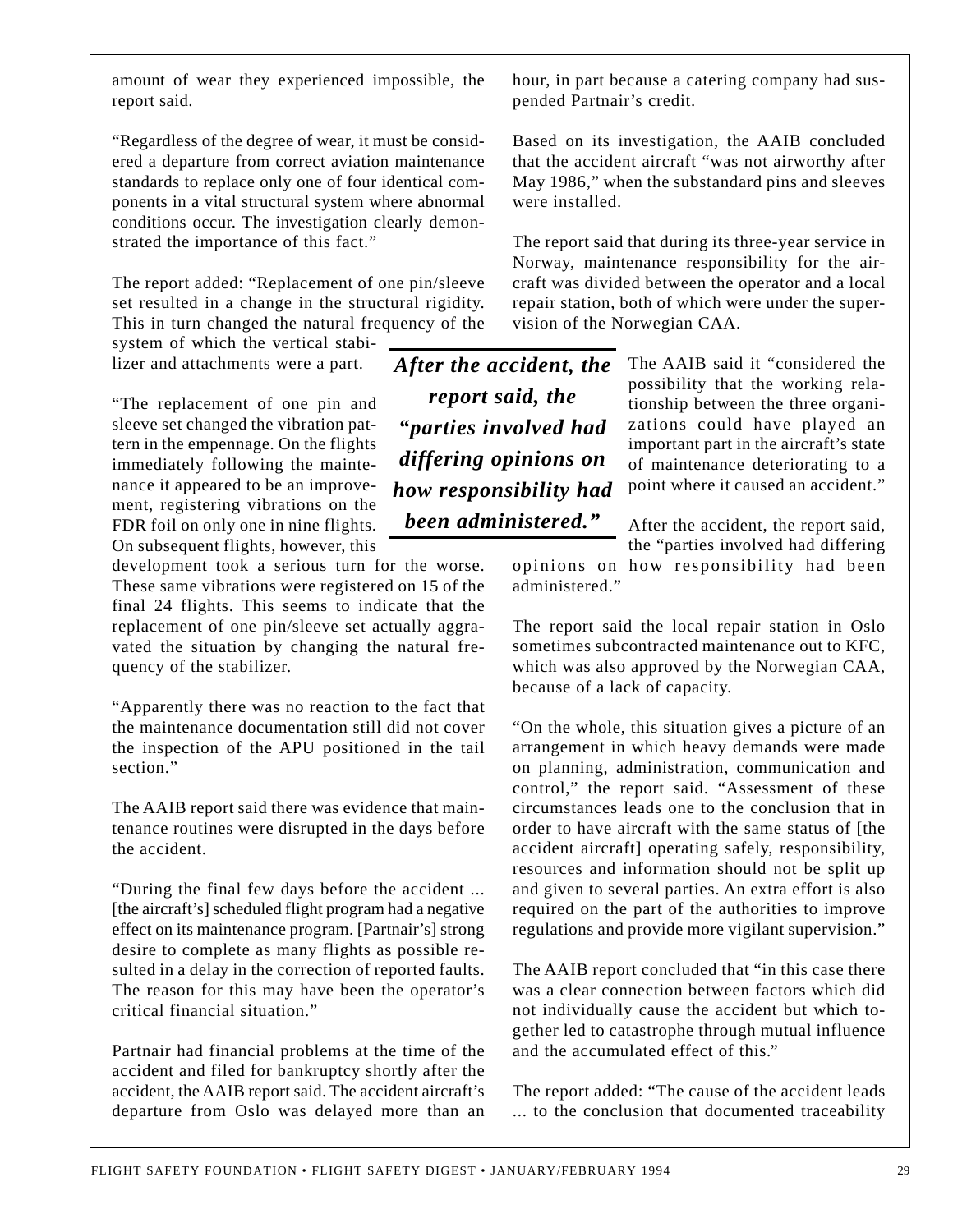is of importance in establishing the airworthiness of aircraft parts."

The report said new European Joint Aviation Requirements address this issue and thus did not require further action on the AAIB's part.

In addition, the AAIB recommended that the Norwegian CAA change its current supervisory system "to improve its ability to deal with aircraft requiring special attention."

Although not all older aircraft require such attention, the report said, additional factors beyond age and operating hours, sometimes require extra vigilance. Those factors include aircraft that have been operated or maintained by several owners, aircraft subjected to extensive modifications and aircraft that have been in service in a corrosive environment.

Because the investigation revealed a history of vibration problems in the empennage on the type of aircraft involved in the accident (which was not well-known among all operators), the AAIB recommended that the CAA review the requirement for "new operators to obtain access to an aircraft's operations and maintenance history. This requirement should apply when primary acceptance inspections are being carried out."♦

#### **References**

- 1. Aircraft Accident Investigation Board of Norway. *Report on the Convair 340/580 LN-PAA Aircraft Accident North of Hirtshals, Denmark, on September 8, 1989.* Approved February 1993.
- 2. Gunston, Bill. *Jane's Aerospace Dictionary.* Coulsdon, Surrey, United Kingdom: Jane's Information Group Ltd., 1988.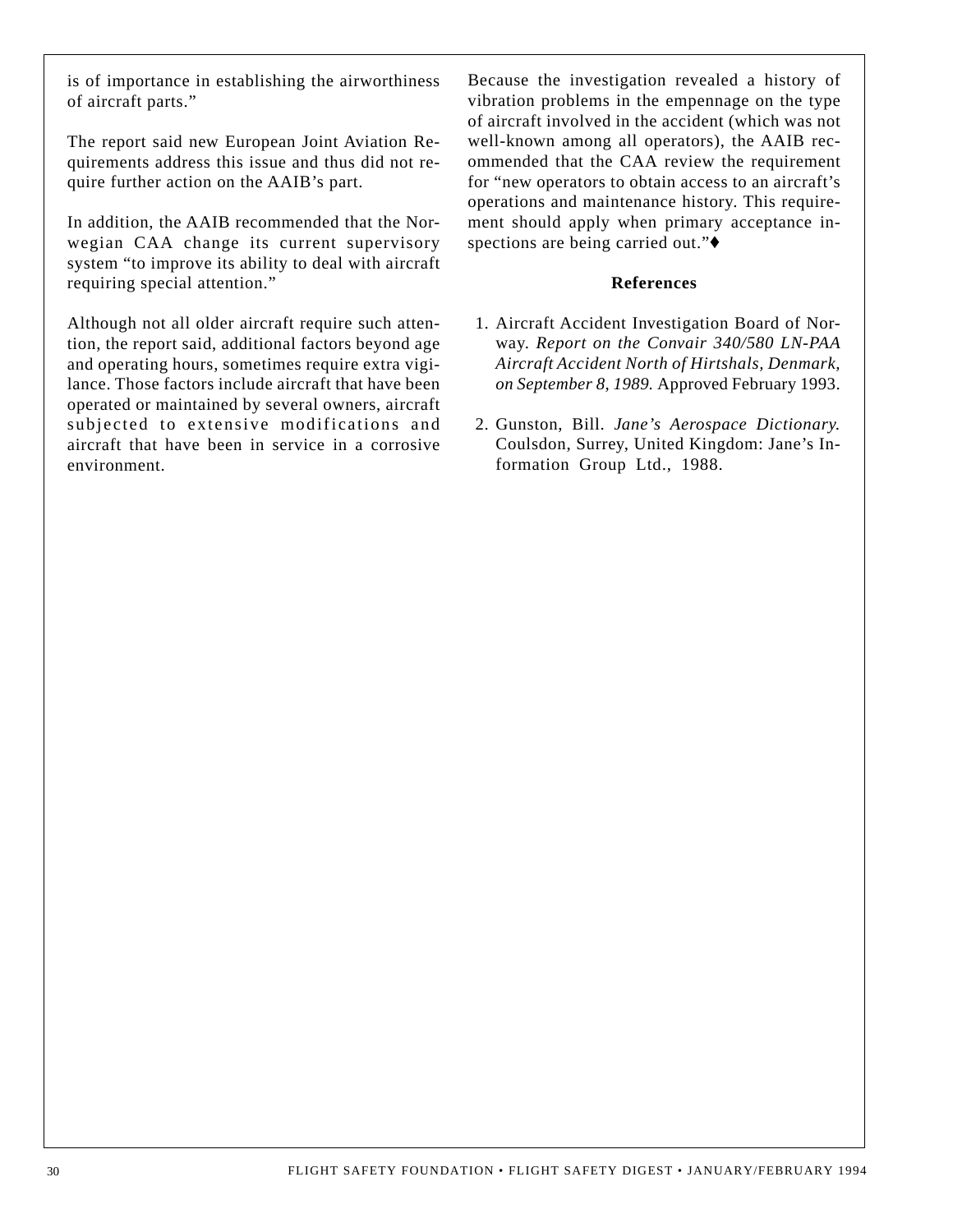### **Aviation Statistics**

## **U.S. Aviation System Indicators Show No Decline in Safety**

*A task-force study developed 35 indicators to monitor the safety and efficiency of U.S. aviation. Current indicators are being refined and new indicators will be added in the FAA-developed system.*

> *by Russell Lawton Aviation Consultant*

The U.S. Federal Aviation Administration (FAA) in November 1993 released its most recent quarterly report of FAA-developed indicators that monitor the safety and efficiency of U.S. aviation.

The first quarterly report was issued in March 1993, the result of an FAA task-force study that developed indicators to reflect the status of the aviation system. The study was prompted by requests from the U.S. Senate Appropriations Committee, other U.S. government organizations and the aviation community.

The report, *Aviation System Indicators*, contains data for 35 safety, efficiency and environmental indicators that reflect current and past system performance. The data are classified as accident indicators, incident indicators, efficiency measures, compliance measures and inspector activity measures.

Accident/incident indicators include accident/ incident rates for large air carriers, commuter air carriers, air taxis, general aviation, rotorcraft and midair collisions. Incident indicators also include rates of air carrier near midair collisions (NMACs), pilot deviations, operational errors and runway incursions. Also provided are the number of vehicle/pedestrian deviations.

The efficiency measures include facility/service reliability, facility/service operational availability, delay rates and delays due to volume rates. Compliance measures presently include the Stage III aircraft (noise abatement) ratio, and in the future will provide an airport certification indicator rate, airport certification system evaluation program and airworthiness indicator (aging aircraft).

A context for the system indicators is provided by environmental indicators, including measures such as the forecast of annual enplanements, the forecast of annual instrument flight rules (IFR) traffic handled at en route centers and the number of aircraft hours flown.

The report said, "With the exception of accident rates, it would be misleading to treat any one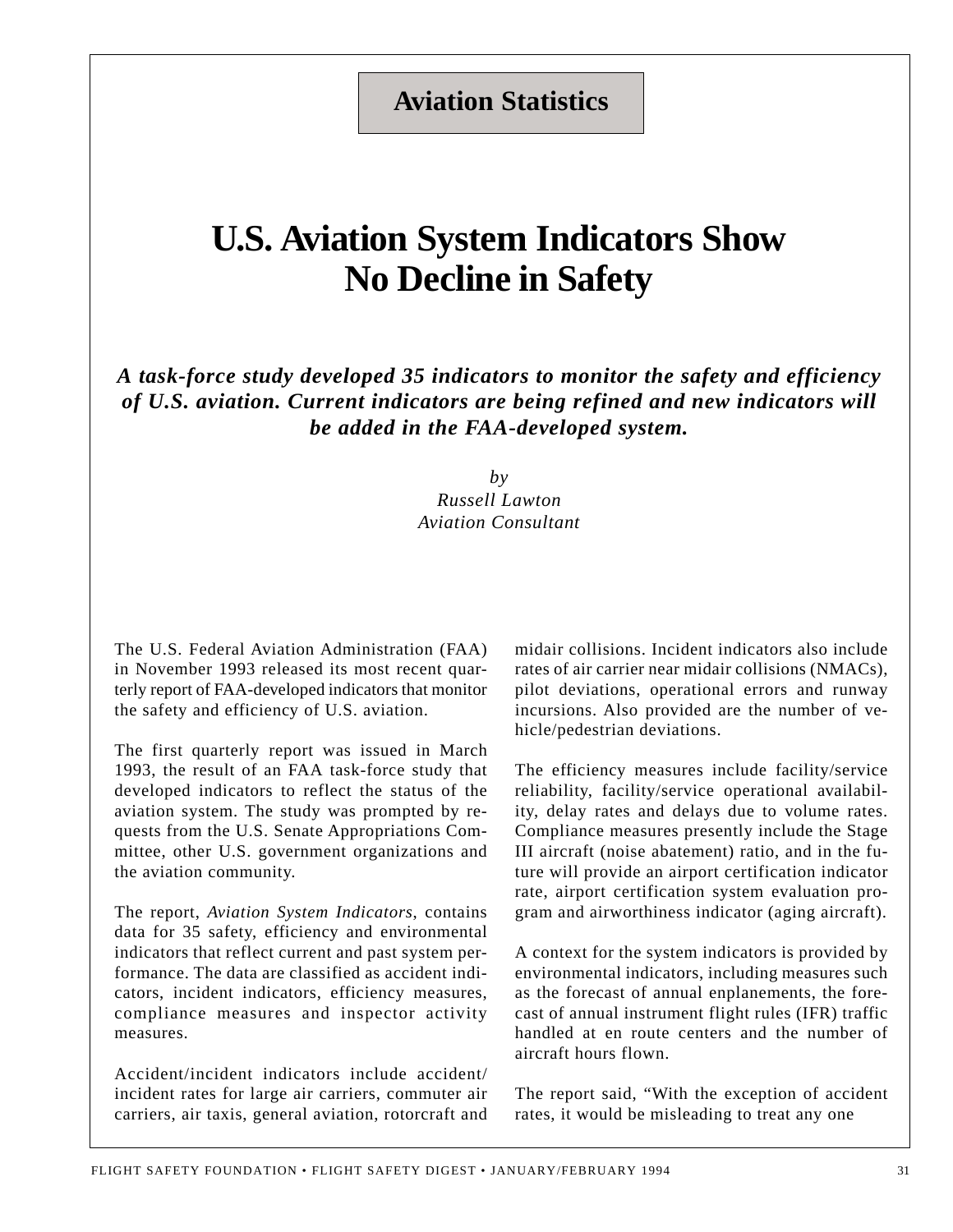system indicator as an indicator of the status of the system." The report added: "Because of the many redundancies designed into the system to ensure a wide margin of safety, a change in one indicator does not by itself represent a change in overall system status. Movement of one indicator, however, can help FAA management and the aviation community focus resources to further investigate underlying factors, and thereby maintain and improve the wide margin of safety that the system is designed to provide."

No significant safety problems were cited in the report, which will be updated quarterly. Current indicators will be refined and new indicators will be added as part of an ongoing review process to assess the status of aviation system performance.

The following data from the report are accident indicators for large air carriers, commuter air carriers, air taxis and midair collision accident data as of Sept. 30, 1993.

#### **Large Air Carrier Accidents**

Figure 1 compares the number of accidents involving all large air carriers (i.e., operating under U.S. Federal Aviation Regulations [FAR] Parts 121, 125, or 127) to the number of flight hours and departures for these carriers for calendar years 1987 through 1992. This indicator is expressed as accidents per 100,000 flight hours and per 100,000 departures. Because most accidents occur during arrival or departure, the number of departures is considered to be the best normalizing variable. However, because departure data are not available for all operator types, rates based on flight hours are also calculated. The



**Figure 1**

graph shows an overall downward trend during the six-year period for both rates per 100,000 flight hours and per 100,000 departures.

Table 1 (page 33) lists large air carrier accident data for calendar years 1987 through 1992 with a breakdown of the number of accidents, number of flight hours and the accident rate per 100,000 flight hours and per 100,000 departures. The accident rate per 100,000 flight hours decreased by 53 percent during the six-year period, while the number of hours flown increased by 14.89 percent. The accident rate per 100,000 departures decreased by 49 percent, while the number of departures increased by 5.1 percent.

The lower portion of Table 1 is a monthly listing of large air carrier accident data for the period October 1991 through August 1993. The monthly average accident rate per 100,000 flight hours ranged from a low of zero in December 1991 and June and September 1992 to a high of 0.49 in October 1991. The monthly average accident rate per 100,000 departures ranged from a low of zero in December 1991 and June and September 1992 to a high of 0.73 in October 1991. The 12-month moving average for August 1993 was up slightly for both flight hours and departures.

Figure 2 (page 34) shows large air carrier accident rates per 100,000 flight hours and per 100,000 departures by month with a 12-month moving average for October 1991 through August 1993. The monthly rate for both flight hours and departures dropped to zero in December 1991 and in June and September 1992. Both rates increased to more than twice the 12-month moving average in March and April 1993.

The 12-month moving average for accidents per 100,000 flight hours closely parallels the rate per 100,000 departures, showing a slight decrease in October 1992 and a slight increase by June 1993.

### **Commuter Air Carrier Accidents**

The commuter air carrier accident indicator compares the number of accidents involving all commuter air carriers (i.e., scheduled carriers operating under FAR Part 135) to the number of flight hours and departures for these carriers. This indicator is expressed as accidents per 100,000 flight hours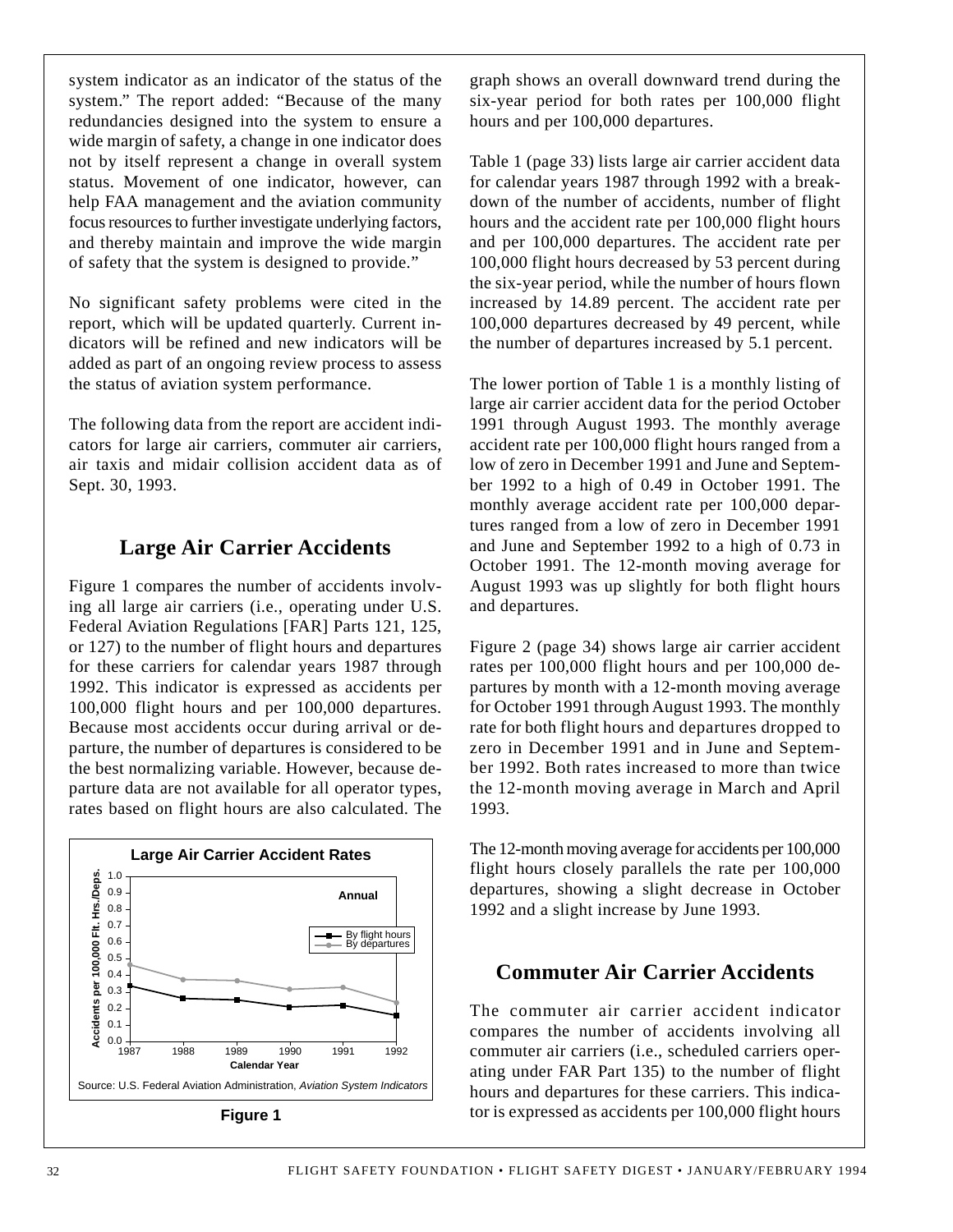|                                        |                               |                                     |                                                       | Table 1                          |                                |                                                  |                                    |
|----------------------------------------|-------------------------------|-------------------------------------|-------------------------------------------------------|----------------------------------|--------------------------------|--------------------------------------------------|------------------------------------|
| <b>Large Air Carrier Accident Data</b> |                               |                                     |                                                       |                                  |                                |                                                  |                                    |
| Calendar<br>Year                       | Number of<br><b>Accidents</b> | Number of<br>Flight<br><b>Hours</b> | <b>Accident Rate</b><br>(per 100,000 flight<br>hours) |                                  | Number of<br><b>Departures</b> | <b>Accident Rate (per</b><br>100,000 departures) |                                    |
| 1987                                   | 36                            | 10,644,853                          |                                                       | 0.34                             | 7,601,370                      |                                                  | 0.47                               |
| 1988                                   | 29                            | 11,139,521                          |                                                       | 0.26                             | 7,716,060                      |                                                  | 0.38                               |
| 1989                                   | 28                            | 11,273,911                          |                                                       | 0.25                             | 7,645,497                      |                                                  | 0.37                               |
| 1990                                   | 26                            | 12,149,485                          |                                                       | 0.21                             | 8,127,131                      |                                                  | 0.32                               |
| 1991                                   | 26                            | 11,893,921                          |                                                       | 0.22                             | 7,858,875                      |                                                  | 0.33                               |
| 1992                                   | 19                            | 12,230,000                          |                                                       | 0.16                             | 7,990,000                      |                                                  | 0.24                               |
| Month                                  |                               |                                     | <b>Monthly</b>                                        | $12$ -month<br>Moving<br>Average |                                |                                                  | 12-month<br>Monthly Moving Average |
| OCT <sub>91</sub>                      | 5                             | 1,022,880                           | 0.49                                                  | 0.22                             | 681,237                        | 0.73                                             | 0.33                               |
| <b>NOV 91</b>                          | 1                             | 962,516                             | 0.10                                                  | 0.23                             | 634,710                        | 0.16                                             | 0.34                               |
| <b>DEC 91</b>                          | $\overline{0}$                | 1,003,254                           | 0.00                                                  | 0.22                             | 661,709                        | 0.00                                             | 0.33                               |
| <b>JAN 92</b>                          | $\overline{c}$                | 1,001,316                           | 0.20                                                  | 0.23                             | 660,990                        | 0.30                                             | 0.34                               |
| <b>FEB 92</b>                          | $\mathbf{1}$                  | 944,612                             | 0.11                                                  | 0.22                             | 624,000                        | 0.16                                             | 0.33                               |
| <b>MAR 92</b>                          | $\overline{4}$                | 1,012,936                           | 0.39                                                  | 0.22                             | 667,302                        | 0.60                                             | 0.33                               |
| <b>APR 92</b>                          | $\mathbf{1}$                  | 988,651                             | 0.10                                                  | 0.23                             | 654,793                        | 0.15                                             | 0.34                               |
| <b>MAY 92</b>                          | $\mathbf{1}$                  | 1,002,694                           | 0.10                                                  | 0.20                             | 663,629                        | 0.15                                             | 0.30                               |
| <b>JUN 92</b>                          | $\boldsymbol{0}$              | 1,024,996                           | 0.00                                                  | 0.19                             | 668,121                        | 0.00                                             | 0.29                               |
| <b>JUL 92</b>                          | $\overline{2}$                | 1,074,963                           | 0.19                                                  | 0.17                             | 698,652                        | 0.29                                             | 0.25                               |
| <b>AUG 92</b>                          | $\overline{3}$                | 1,077,079                           | 0.28                                                  | 0.19                             | 699,646                        | 0.43                                             | 0.29                               |
| <b>SEP 92</b>                          | $\boldsymbol{0}$              | 1,017,560                           | 0.00                                                  | 0.16                             | 664,057                        | 0.00                                             | 0.25                               |
| OCT <sub>92</sub>                      | $\mathbf{1}$                  | 1,034,699                           | 0.10                                                  | 0.13                             | 676,477                        | 0.15                                             | 0.20                               |
| <b>NOV 92</b>                          | $\overline{2}$                | 991,660                             | 0.20                                                  | 0.14                             | 636,724                        | 0.31                                             | 0.21                               |
| <b>DEC 92</b>                          | $\overline{2}$                | 1,058,834                           | 0.19                                                  | 0.16                             | 675,609                        | 0.30                                             | 0.24                               |
| <b>JAN 93</b>                          | 1                             | 1,050,578                           | 0.10                                                  | 0.15                             | 686,355                        | 0.15                                             | 0.22                               |
| <b>FEB 93</b>                          | $\mathbf{1}$                  | 981,948                             | 0.10                                                  | 0.15                             | 641,518                        | 0.16                                             | 0.22                               |
| <b>MAR 93</b>                          | 5                             | 1,061,137                           | 0.47                                                  | 0.15                             | 693,253                        | 0.72                                             | 0.24                               |
| <b>APR 93</b>                          | 5                             | 1,062,193                           | 0.47                                                  | 0.18                             | 693,943                        | 0.72                                             | 0.28                               |
| <b>MAY 93</b>                          | $\overline{2}$                | 1,087,533                           | 0.18                                                  | 0.19                             | 710,498                        | 0.28                                             | 0.29                               |
| <b>JUN 93</b>                          | $\overline{2}$                | 1,098,092                           | 0.18                                                  | 0.21                             | 717,396                        | 0.28                                             | 0.32                               |
| <b>JUL 93</b>                          | $\overline{2}$                | 1,152,997                           | 0.17                                                  | 0.21                             | 753,266                        | 0.27                                             | 0.32                               |
| AUG 93                                 | $\overline{2}$                | 1,155,108                           | 0.17                                                  | 0.20                             | 754,646                        | 0.27                                             | 0.30                               |
| <b>SEP 93</b>                          |                               | 1,074,863                           |                                                       |                                  | 702,220                        |                                                  |                                    |

and per 100,000 departures for calendar years 1987 through 1992. It shows a significant decrease from 1987 to 1988, a downward trend from 1988 to 1990, and an upward trend from 1990 to 1992 (Figure 3, page 34).

Figure 4 (page 34) shows commuter air carrier accident rates per 100,000 flight hours and per 100,000 departures by month with a 12-month moving average for October 1991 through August 1993. The 12 month moving average for accidents per 100,000 flight hours closely parallels the rate per 100,000 departures, showing a slight increase during 1992 and a slight decrease by August 1993.

Table 2 (page 35) lists commuter air carrier accident data for calendar years 1987 through 1992 with a breakdown of the number of accidents, number of flight hours and the accident rate per 100,000 flight hours and per 100,000 departures. The accident rate per 100,000 flight hours decreased between 1987 and 1990. The rate decreased by 44.5 percent from 1987 to 1988, with a 7.5 percent increase in hours flown. When compared to 1987 figures, the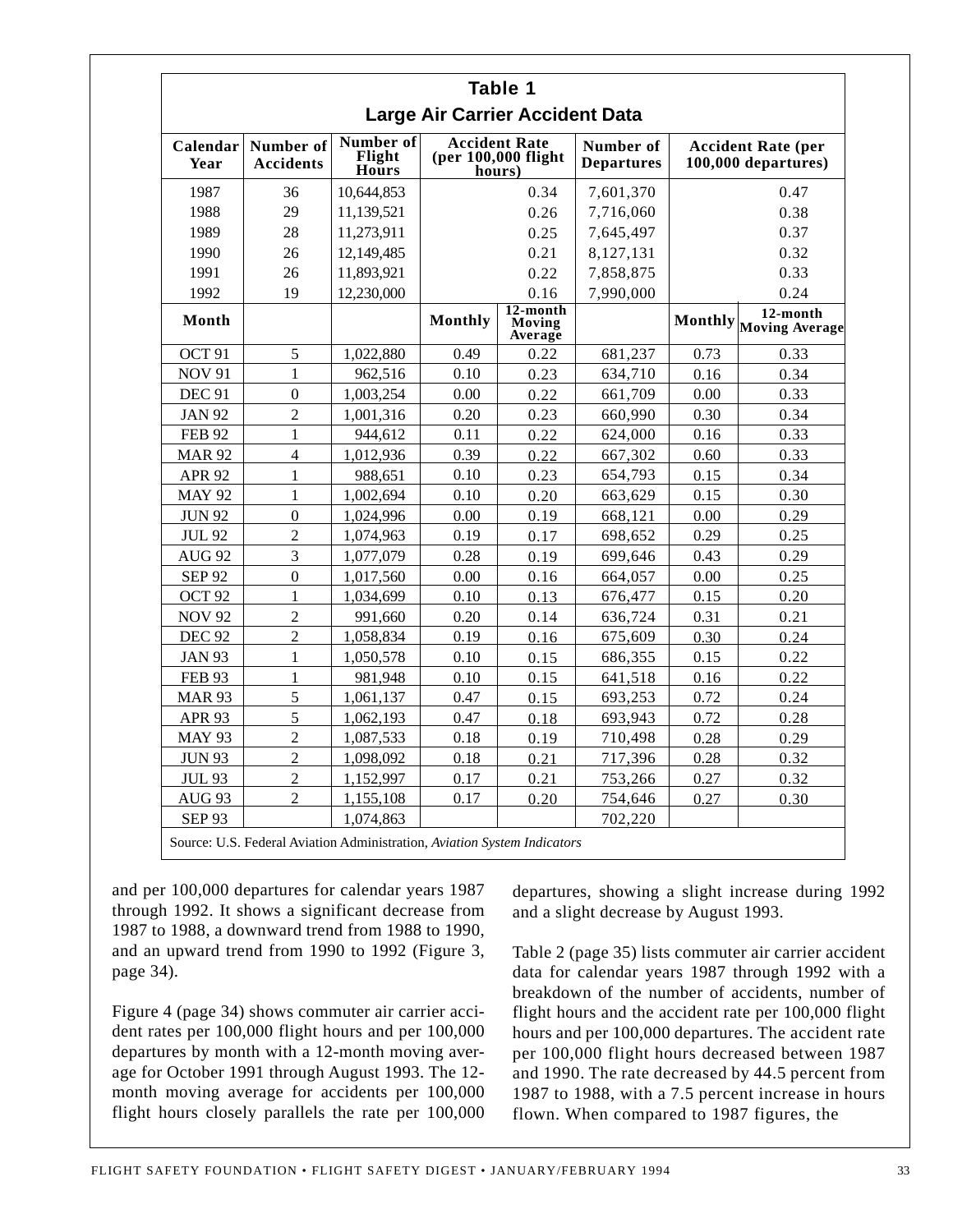

**Figure 2**

accident rate decreased by 60.9 percent in 1990, while the number of hours flown increased by 20 percent. The accident rate increased in 1991 and 1992 but, when compared to 1987 figures, the period ended with a 35.4 percent decrease while hours flown showed a 12 percent increase.

The accident rate per 100,000 departures also decreased between 1987 and 1990. The rate decreased by 42.98 percent in 1988, with a 3.5 percent increase in departures. When compared to 1987 figures, the accident rate decreased by 58.8 percent in 1990,



**Figure 3**

while the number of departures increased by 12.45 percent. The accident rate increased in 1991 and 1992 and, when compared to 1987 figures, ended the period with a 29.8 percent decrease while departures showed a 2.5 percent increase.

The lower portion of Table 2 lists complete commuter air carrier data for the period October 1991 through August 1993. The accident rate per 100,000 flight hours and per 100,000 departures is displayed by month and includes a 12-month moving average. The monthly average per 100,000 flight hours ranged from a low of zero in May, September and December 1992 to a high of 2.17 in October 1992. The monthly average per 100,000 departures ranged from a low of zero in May, September and December 1992 to a high of 1.66 in October 1991. The 12-month moving average for August 1993 was down slightly from July 1993 for both flight hours and departures.

#### **Air Taxi Accidents**

Table 3 (page 36) shows air taxi accident data for calendar years 1987 through 1992 with a

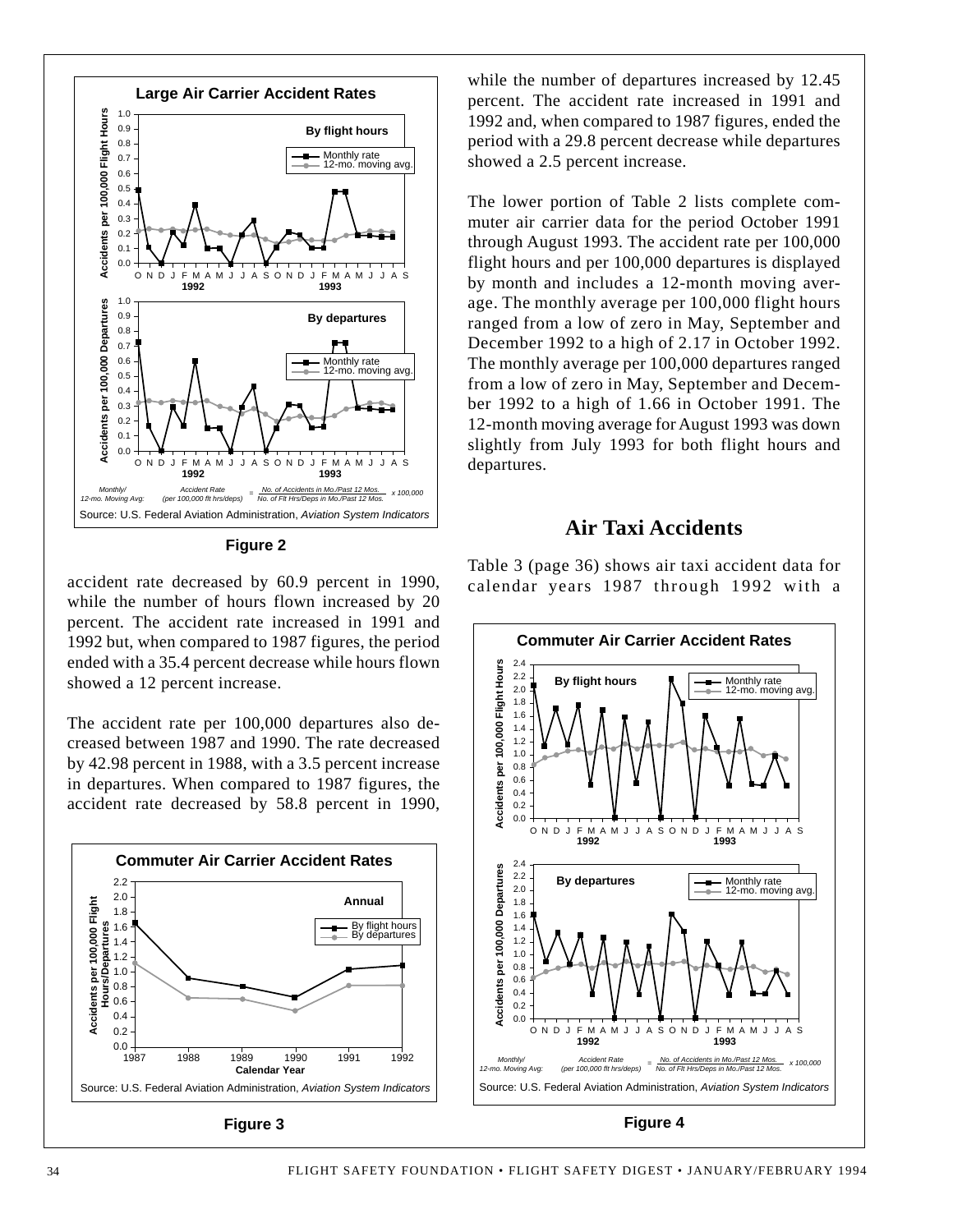| <b>Table 2</b><br><b>Commuter Air Carrier Accident Data</b> |                          |           |                |                               |           |                  |                                    |
|-------------------------------------------------------------|--------------------------|-----------|----------------|-------------------------------|-----------|------------------|------------------------------------|
|                                                             |                          |           |                |                               |           | Calendar<br>Year | Number of<br><b>Accidents</b>      |
| 1987                                                        | 32                       | 1,946,349 |                | 1.64                          | 2,809,918 |                  | 1.14                               |
| 1988                                                        | 19                       | 2,092,689 | 0.91           |                               | 2,909,005 |                  | 0.65                               |
| 1989                                                        | 18                       | 2,240,555 |                | 0.80                          | 2,818,520 |                  | 0.64                               |
| 1990                                                        | 15                       | 2,336,952 |                | 0.64                          | 3,159,763 | 0.47             |                                    |
| 1991                                                        | 22                       | 2,171,602 |                | 1.01                          | 2,718,720 |                  | 0.81                               |
| 1992                                                        | 23                       | 2.180.000 |                | 1.06                          | 2,880,000 |                  | 0.80                               |
| Month                                                       |                          |           | <b>Monthly</b> | 12-month<br>Moving<br>Average |           |                  | 12-month<br>Monthly Moving Average |
| OCT <sub>91</sub>                                           | 4                        | 192,312   | 2.08           | 0.87                          | 240,764   | 1.66             | 0.69                               |
| <b>NOV 91</b>                                               | $\overline{2}$           | 176,127   | 1.14           | 0.96                          | 220,501   | 0.91             | 0.76                               |
| <b>DEC 91</b>                                               | 3                        | 174,223   | 1.72           | 1.01                          | 218,117   | 1.38             | 0.81                               |
| <b>JAN 92</b>                                               | $\overline{c}$           | 173,291   | 1.15           | 1.06                          | 228,935   | 0.87             | 0.84                               |
| <b>FEB 92</b>                                               | 3                        | 168,959   | 1.78           | 1.09                          | 223,211   | 1.34             | 0.87                               |
| <b>MAR 92</b>                                               | $\mathbf{1}$             | 190,620   | 0.52           | 1.04                          | 251,828   | 0.40             | 0.82                               |
| <b>APR 92</b>                                               | 3                        | 177,623   | 1.69           | 1.13                          | 234,658   | 1.28             | 0.89                               |
| <b>MAY 92</b>                                               | $\Omega$                 | 182,822   | 0.00           | 1.09                          | 241,526   | 0.00             | 0.85                               |
| <b>JUN 92</b>                                               | 3                        | 188,887   | 1.59           | 1.18                          | 249,539   | 1.20             | 0.91                               |
| <b>JUL 92</b>                                               | $\mathbf{1}$             | 188,021   | 0.53           | 1.09                          | 248,394   | 0.40             | 0.84                               |
| AUG 92                                                      | 3                        | 198,418   | 1.51           | 1.14                          | 262,130   | 1.14             | 0.88                               |
| <b>SEP 92</b>                                               | $\mathbf{0}$             | 188,887   | 0.00           | 1.14                          | 249,539   | 0.00             | 0.87                               |
| OCT <sub>92</sub>                                           | $\overline{\mathcal{L}}$ | 184,555   | 2.17           | 1.14                          | 243,816   | 1.64             | 0.87                               |
| <b>NOV 92</b>                                               | 3                        | 168,092   | 1.78           | 1.19                          | 222,067   | 1.35             | 0.90                               |
| <b>DEC 92</b>                                               | $\overline{0}$           | 169,825   | 0.00           | 1.06                          | 224,356   | 0.00             | 0.80                               |
| <b>JAN 93</b>                                               | 3                        | 187,154   | 1.60           | 1.09                          | 247,250   | 1.21             | 0.83                               |
| <b>FEB 93</b>                                               | $\overline{c}$           | 182,822   | 1.09           | 1.04                          | 241,526   | 0.83             | 0.79                               |
| <b>MAR 93</b>                                               | $\mathbf{1}$             | 206,216   | 0.48           | 1.03                          | 272,432   | 0.37             | 0.78                               |
| <b>APR 93</b>                                               | 3                        | 192,353   | 1.56           | 1.03                          | 254,118   | 1.18             | 0.78                               |
| <b>MAY 93</b>                                               | 1                        | 197,552   | 0.51           | 1.07                          | 260,986   | 0.38             | 0.81                               |
| <b>JUN 93</b>                                               | 1                        | 204,483   | 0.49           | 0.97                          | 270,143   | 0.37             | 0.73                               |
| <b>JUL 93</b>                                               | $\overline{2}$           | 207,083   | 0.97           | 1.01                          | 273,577   | 0.73             | 0.76                               |
| AUG <sub>93</sub>                                           | 1                        | 212,281   | 0.47           | 0.91                          | 280,445   | 0.36             | 0.69                               |
| <b>SEP 93</b>                                               |                          | 203,617   |                |                               | 268,998   |                  |                                    |

breakdown of the number of accidents, number of flight hours and the accident rate per 100,000 flight hours (Air taxis are defined as unscheduled carriers operating under FAR Part 135). When compared to 1987, the accident rate per 100,000 flight hours increased by 31.5 percent in 1990, while the number of hours flown decreased by 15.4 percent. The accident rate decreased in 1991 and 1992. When compared to 1987, the rate per 100,000 flight hours decreased by 8 percent and flight hours decreased by 16.1 percent by the end of 1992.

The lower portion of Table 3 shows complete air taxi accident data for the period October 1991 through August 1993. The accident rate per 100,000 flight hours is displayed by month and includes a 12-month moving average. The monthly accident rate ranges from a low of zero in October 1992 to a high of 5.50 in November 1991. The monthly accident rate for August 1993 was the highest it had been since November 1991, while the 12-month moving average for August 1993 was only slightly higher than for previous months.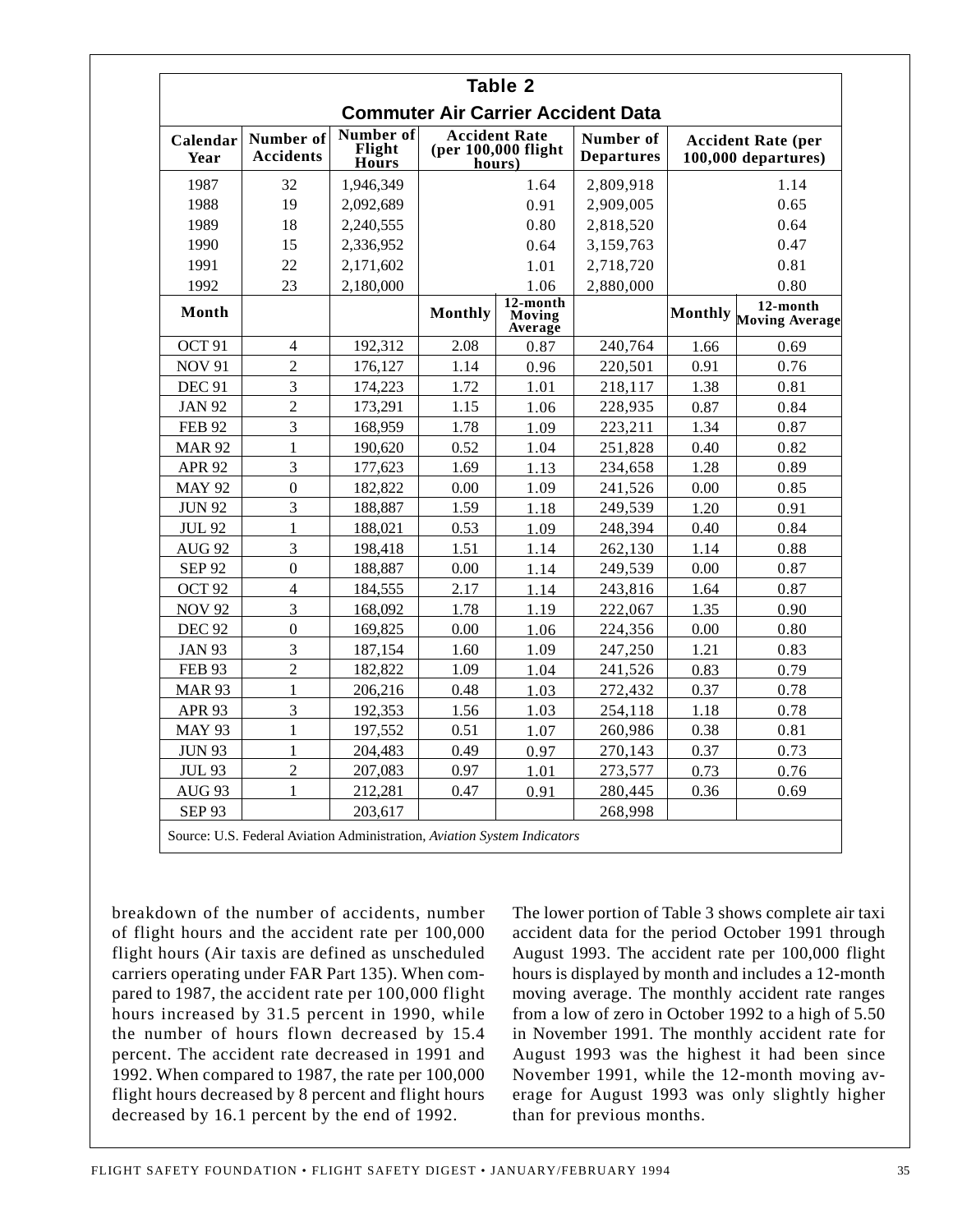| Table 3<br><b>Air Taxi Accident Data</b>                                           |                                         |                                     |                                                         |                                      |  |
|------------------------------------------------------------------------------------|-----------------------------------------|-------------------------------------|---------------------------------------------------------|--------------------------------------|--|
| Calendar<br>Year                                                                   | <b>Number</b><br>of<br><b>Accidents</b> | Number of<br>Flight<br><b>Hours</b> | <b>Accident Rate</b><br>$(per 100,000$ flight<br>hours) |                                      |  |
| 1987                                                                               | 97                                      | 2,657,000                           |                                                         | 3.65                                 |  |
| 1988                                                                               | 101                                     | 2,632,000                           |                                                         | 3.84                                 |  |
| 1989                                                                               | 111                                     | 3,020,000                           |                                                         | 3.68                                 |  |
| 1990                                                                               | 108                                     | 2,249,000                           |                                                         | 4.80                                 |  |
| 1991                                                                               | 88                                      | 2,241,000                           |                                                         | 3.93                                 |  |
| 1992                                                                               | 75                                      | 2,230,000                           |                                                         | 3.36                                 |  |
| <b>Month</b>                                                                       |                                         |                                     | <b>Monthly</b>                                          | 12-month<br><b>Moving</b><br>Average |  |
| OCT 91                                                                             | $\overline{4}$                          | 195,648                             | 2.04                                                    | 3.85                                 |  |
| <b>NOV 91</b>                                                                      | 10                                      | 181,870                             | 5.50                                                    | 4.06                                 |  |
| <b>DEC 91</b>                                                                      | 5                                       | 179,115                             | 2.79                                                    | 3.93                                 |  |
| <b>JAN 92</b>                                                                      | $\overline{7}$                          | 169,285                             | 4.14                                                    | 3.84                                 |  |
| <b>FEB 92</b>                                                                      | $\overline{7}$                          | 165,378                             | 4.23                                                    | 3.93                                 |  |
| <b>MAR 92</b>                                                                      | $\overline{2}$                          | 186,213                             | 1.07                                                    | 3.48                                 |  |
| <b>APR 92</b>                                                                      | 5                                       | 181,004                             | 2.76                                                    | 3.52                                 |  |
| <b>MAY 92</b>                                                                      | $\overline{4}$                          | 188,166                             | 2.13                                                    | 3.35                                 |  |
| <b>JUN 92</b>                                                                      | 10                                      | 194,026                             | 5.15                                                    | 3.62                                 |  |
| <b>JUL 92</b>                                                                      | 7                                       | 197,282                             | 3.55                                                    | 3.35                                 |  |
| <b>AUG 92</b>                                                                      | 8                                       | 207,048                             | 3.86                                                    | 3.13                                 |  |
| <b>SEP 92</b>                                                                      | 9                                       | 197,933                             | 4.55                                                    | 3.48                                 |  |
| OCT <sub>92</sub>                                                                  | $\boldsymbol{0}$                        | 192,073                             | 0.00                                                    | 3.30                                 |  |
| <b>NOV 92</b>                                                                      | 9                                       | 174,493                             | 5.16                                                    | 3.27                                 |  |
| <b>DEC 92</b>                                                                      | 7                                       | 177,098                             | 3.95                                                    | 3.36                                 |  |
| <b>JAN 93</b>                                                                      | 6                                       | 173,000                             | 3.47                                                    | 3.31                                 |  |
| <b>FEB 93</b>                                                                      | 4                                       | 169,000                             | 2.37                                                    | 3.17                                 |  |
| <b>MAR 93</b>                                                                      | $\overline{5}$                          | 190,000                             | 2.63                                                    | 3.30                                 |  |
| <b>APR 93</b>                                                                      | 5                                       | 185,000                             | 2.70                                                    | 3.30                                 |  |
| <b>MAY 93</b>                                                                      | 8                                       | 192,000                             | 4.17                                                    | 3.47                                 |  |
| <b>JUN 93</b>                                                                      | $\overline{7}$                          | 198,000                             | 3.54                                                    | 3.33                                 |  |
| <b>JUL 93</b>                                                                      | 5                                       | 201,000                             | 2.49                                                    | 3.23                                 |  |
| AUG <sub>93</sub>                                                                  | 11                                      | 211,000                             | 5.21                                                    | 3.36                                 |  |
| <b>SEP 93</b><br>202,000                                                           |                                         |                                     |                                                         |                                      |  |
| Source: U.S. Federal Aviation Administration, Aviation<br><b>System Indicators</b> |                                         |                                     |                                                         |                                      |  |

Figure 5 shows air taxi accident rates per 100,000 flight hours annually for calendar years 1987 through 1992, and by month with a 12-month moving average for October 1991 through August 1993. The annual accident rate per 100,000 flight hours increased in 1990, followed by a downward trend during 1991 and 1992.

Although the monthly accident rate showed some fluctuations, the 12-month moving average for accidents per 100,000 flight hours showed an even trend in 1993.

### **Midair Collisions**

Table 4 (page 37) lists midair collision accident data for all operator types for calendar years 1987 through 1992, with a breakdown of the number of accidents, number of flight hours and the accident rate per 100,000 flight hours. When compared to 1987, the six-year period ended with a 49.15 percent decrease in the accident rate and a 3.67 percent increase in flight hours.

The lower portion of Table 4 lists by month complete midair collision accident data for the period October 1991 through June 1993. The accident rate per 100,000 flight hours is displayed by month and includes a 12 month moving average. The monthly accident rate decreased to zero in January and December 1992 and in January, May and June 1993.

The 12-month moving average ending June 1993 was slightly less than the 1992 yearly average.

Figure 6 (page 37) shows midair collision accident rates for all operator types per 100,000 flight hours annually for calendar years 1987 through 1992, and by month, using a 12-month moving average from

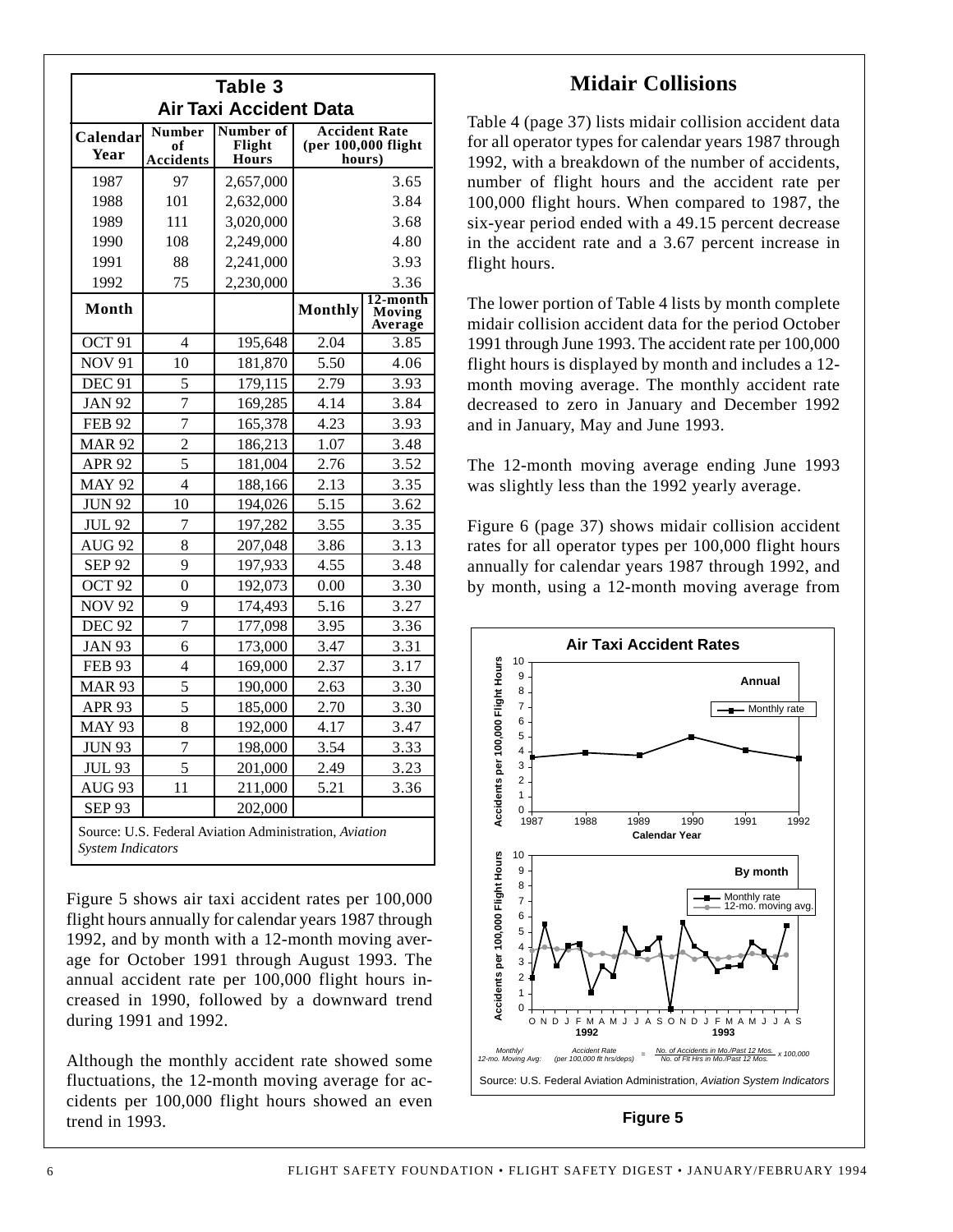| Table 4                               |                                         |                                     |                                                         |                                      |  |
|---------------------------------------|-----------------------------------------|-------------------------------------|---------------------------------------------------------|--------------------------------------|--|
| <b>Midair Collision Accident Data</b> |                                         |                                     |                                                         |                                      |  |
| Calendar<br>Year                      | <b>Number</b><br>of<br><b>Accidents</b> | Number of<br>Flight<br><b>Hours</b> | <b>Accident Rate</b><br>(per $100,000$ flight<br>hours) |                                      |  |
| 1987                                  | 25                                      | 42,220,202                          |                                                         | 0.059                                |  |
| 1988                                  | 19                                      | 43,310,210                          |                                                         | 0.044                                |  |
| 1989                                  | 18                                      | 44,454,466                          |                                                         | 0.040                                |  |
| 1990                                  | 22                                      | 45,245,437                          |                                                         | 0.049                                |  |
| 1991                                  | 21                                      | 43,532,524                          |                                                         | 0.048                                |  |
| 1992                                  | 13                                      | 43,830,000                          |                                                         | 0.030                                |  |
| Month                                 |                                         |                                     | <b>Monthly</b>                                          | 12-month<br><b>Moving</b><br>Average |  |
| OCT <sub>91</sub>                     | 1                                       | 3,833,911                           | 0.026                                                   | 0.041                                |  |
| <b>NOV 91</b>                         | $\overline{2}$                          | 3,362,396                           | 0.059                                                   | 0.046                                |  |
| <b>DEC 91</b>                         | $\overline{2}$                          | 3,153,236                           | 0.063                                                   | 0.048                                |  |
| <b>JAN 92</b>                         | 0                                       | 3,203,275                           | 0.000                                                   | 0.048                                |  |
| <b>FEB 92</b>                         | 1                                       | 3,267,470                           | 0.031                                                   | 0.046                                |  |
| <b>MAR 92</b>                         | 1                                       | 3,703,389                           | 0.027                                                   | 0.046                                |  |
| <b>APR 92</b>                         | 1                                       | 3,629,291                           | 0.028                                                   | 0.037                                |  |
| <b>MAY 92</b>                         | 1                                       | 3,841,724                           | 0.026                                                   | 0.037                                |  |
| <b>JUN 92</b>                         | 1                                       | 3,983,414                           | 0.025                                                   | 0.034                                |  |
| <b>JUL 92</b>                         | 1                                       | 3,957,205                           | 0.025                                                   | 0.030                                |  |
| <b>AUG 92</b>                         | 1                                       | 4,035,474                           | 0.025                                                   | 0.030                                |  |
| <b>SEP 92</b>                         | 3                                       | 3,795,662                           | 0.079                                                   | 0.034                                |  |
| OCT <sub>92</sub>                     | 1                                       | 3,826,992                           | 0.026                                                   | 0.034                                |  |
| <b>NOV 92</b>                         | $\mathfrak{D}$                          | 3,375,144                           | 0.059                                                   | 0.034                                |  |
| $DEC$ 92                              | 0                                       | 3,210,959                           | 0.000                                                   | 0.030                                |  |
| <b>JAN 93</b>                         | $\theta$                                | 3,159,732                           | 0.000                                                   | 0.030                                |  |
| <b>FEB 93</b>                         | 2                                       | 3,203,770                           | 0.062                                                   | 0.032                                |  |
| <b>MAR 93</b>                         | 1                                       | 3,631,353                           | 0.028                                                   | 0.032                                |  |
| <b>APR 93</b>                         | 1                                       | 3,582,546                           | 0.028                                                   | 0.032                                |  |
| <b>MAY 93</b>                         | $\theta$                                | 3,805,085                           | 0.000                                                   | 0.030                                |  |
| <b>JUN 93</b>                         | $\overline{0}$                          | 3,919,575                           | 0.000                                                   | 0.028                                |  |
| <b>JUL 93</b>                         |                                         | 3,908,080                           |                                                         |                                      |  |
| AUG <sub>93</sub>                     |                                         | 3,966,389                           |                                                         |                                      |  |
| <b>SEP 93</b>                         |                                         | 3,728,480                           |                                                         |                                      |  |

October 1991 through 1993. The annual accident rate per 100,000 flight hours decreased from 1987 to 1989, then increased slightly from 1989 to 1990, followed by a level-off in 1990 and 1991, and a downward trend from 1991 to 1992.

The monthly accident rate shows some wide fluctuations, from a low of zero in January and December 1992 and January, May and June 1993 to a high of 0.08 in September 1992. The 12-month moving average shows an overall decline for the period.♦



**Figure 6**

**Editorial Note:** This article was adapted from *Aviation System Indicators*, a special report prepared at the request of the U.S. Federal Aviation Administration, Office of Safety Information and Promotion, November 1993. Copies of the 87-page, illustrated report may be obtained by contacting the Associate Administrator for Aviation Safety, Office of Safety Information and Promotion, Federal Aviation Administration, 800 Independence Ave. S.W., Washington, D.C., 20591 U.S.

### **About the Author**

*Russell Lawton is an aviation safety consultant, a U.S. Federal Aviation Administration accident prevention counselor and editor of* IFR Refresher *magazine.*

*Lawton is the former vice president of operations for the Aircraft Owners and Pilots Association (AOPA) Air Safety Foundation, and served on the International Civil Aviation Organization (ICAO) Personnel Licensing and Training panel.*

*Lawton holds an airline transport pilot certificate, a flight instructor's certificate and has logged more than 5,000 flight hours.*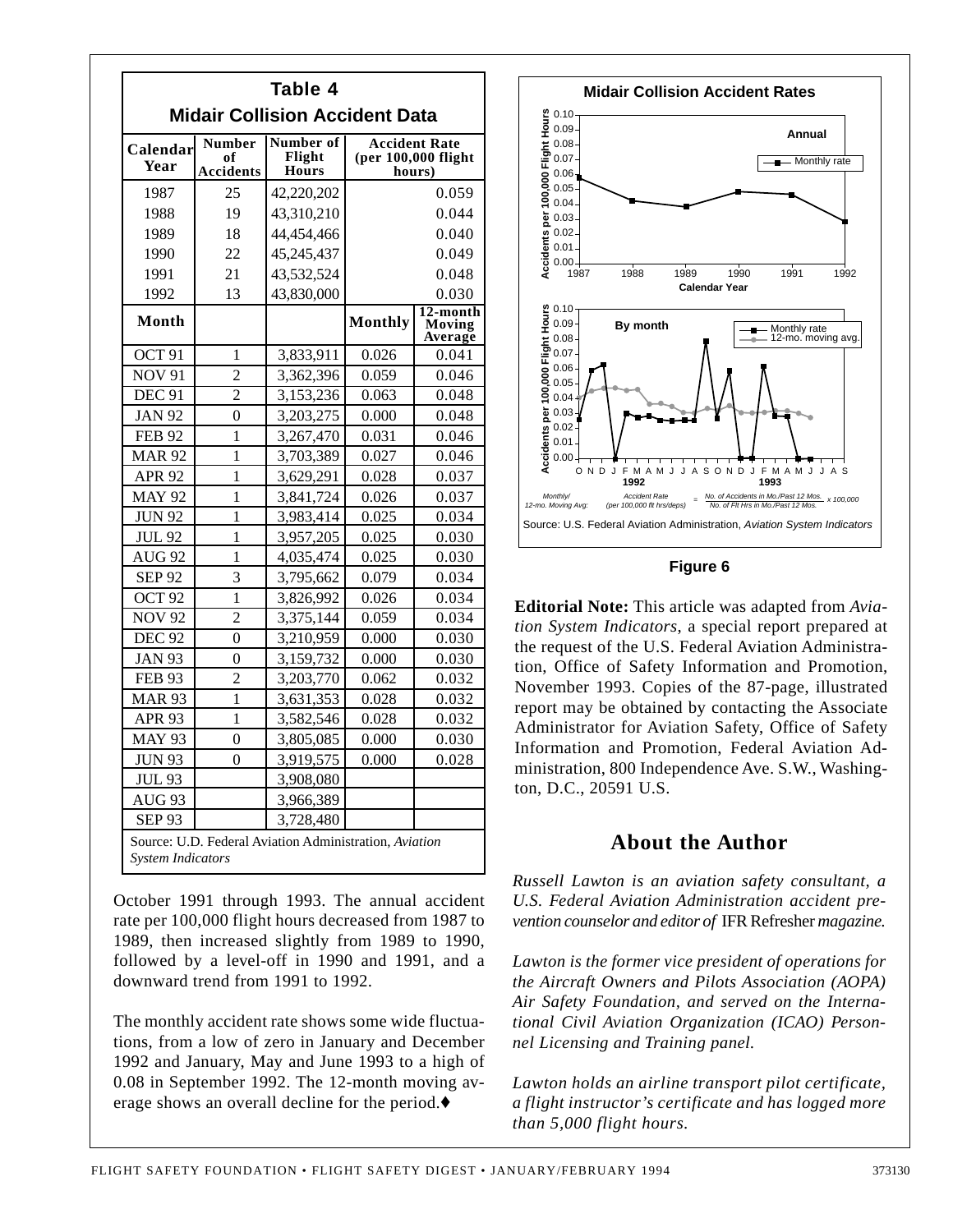## **Publications Received at FSF Jerry Lederer Aviation Safety Library**

## **Publications Highlight Human Factors — Physiological and Historical**

*One study looks at the relationship of stress-induced diminishment of human perceptional performance, while a recently published book explores the history of human factors research from its infancy to current topics of critical interest.*

> *by Editorial Staff*

#### **Reports**

McLean, Garnet A.; Smith, Landgrave T.; Hill, Timothy J.; Rubenstein, Carl J. *Physiological Correlates of Stress-Induced Decrements in Human Perceptual Performance*, Report No. DOT/FAA/ AM-93/19. A report prepared at the request of U.S. Federal Aviation Administration, Office of Aviation Medicine. November 1993. 14 p.; tables. Includes bibliographical references. Available through the National Technical Information Service.\*

Keywords

- 1. Stress Physiology.
- 2. Performance.
- 3. Sleep Deprivation.
- 4. Vigilance Psychology.

Summary: Stress-induced changes in human performance have been thought to result from alterations in the "multidimensional arousal state" of the individual, as indexed by alterations in the physiological and psychological mechanisms controlling performance. Identifying such changes

in underlying activities provides more complete descriptions of both the performance changes and the arousal state/mechanisms.

In this study, decrements in perceptual performance were produced by independent and combined administration of atropine (which causes dilation of the pupil), sleep loss and exercise for a visual aircraft identification task and an auditory vigilance task. Measurements of performance changes were accompanied by measures of cardiovascular function, pupillary diameter, sleep onset latency and subject self-reports.

Observed performance changes were accompanied by monotonic increase in heart rate after atropine and exercise, but not after sleep loss. Moderate exercise produced blood pressure changes indicative of physical workload, but only atropine increased diastolic blood pressure and pupillary diameter relative to performance effects. Atropine and sleep loss each reduced sleep onset times to less than 50 percent of control values. These reductions in general arousal were confirmed by subject self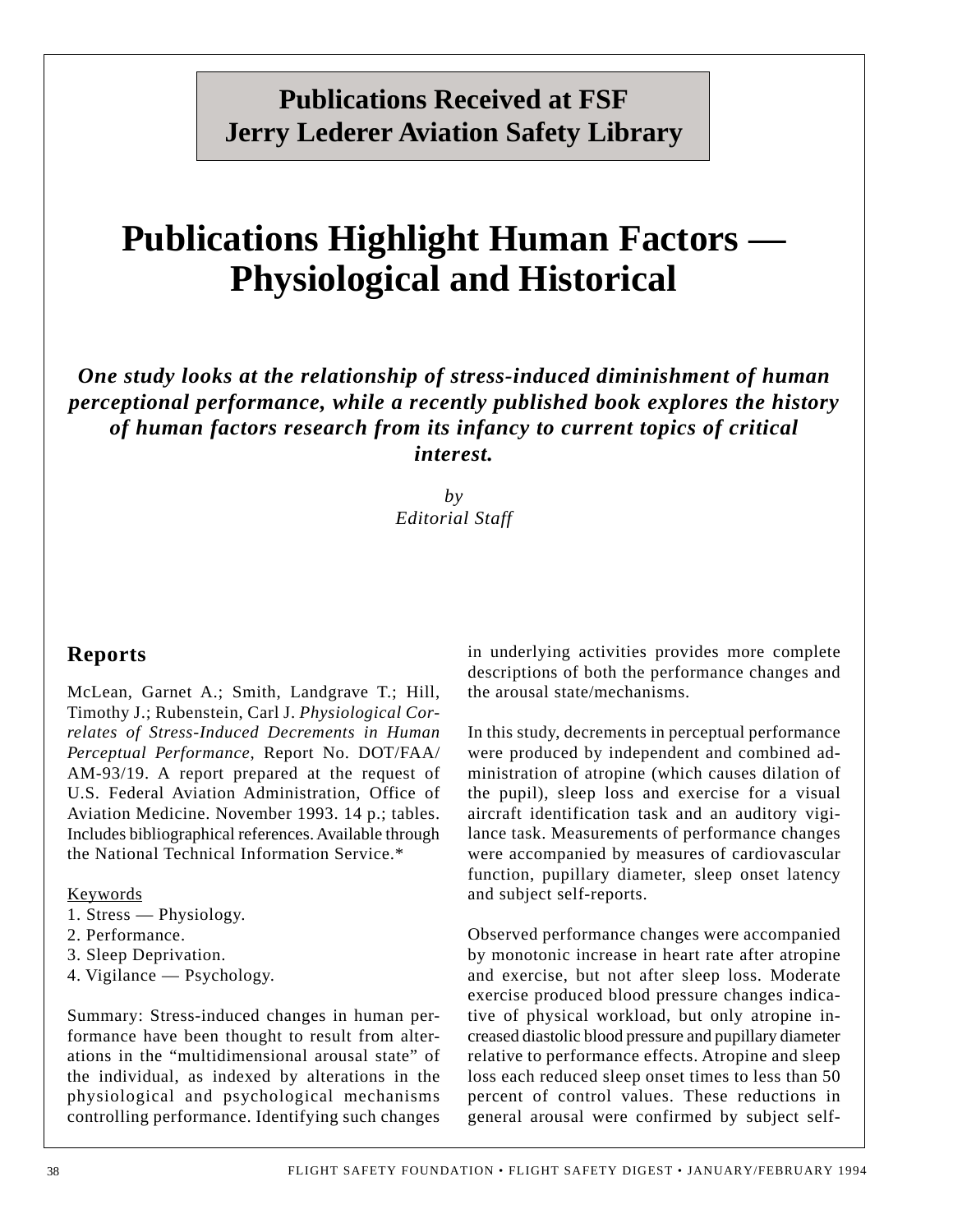reports of reduced attentiveness and competence. These measures of organismic function were found to be discriminatively correlative, but not predictive, of the decrements in perceptual performance seen. However, practical combinations of appropriate real-time measurement techniques could be developed that would promote the telemetering of human physiological activity to signal performance breakdown. [Summary]

#### **Books**

Wiener, Earl L.; Nagel, David C., editors. *Human Factors in Aviation*. San Diego, California, U.S.: Academic Press, 1988. 684 pp. ill. Includes index. ISBN 0-12-750031-6. Academic Press series in cognition and perception. Foreword by Jerome Lederer.

Keywords 1. Aeronautics — Human Factors. 2. Aviation.

Summary: By the standards of most areas of scien-

tific endeavor, the field of human factors is still in its infancy. Most of the pioneers are alive today. The field was born during World War II, out of frustration that the machines of war were becoming so complex and demanding that they were outstripping the abilities of the military personnel to safely and effectively manage them. Most of the early work took place in aviation systems — aircrew equipment, training devices, instrument and cockpit design, and later radar. The book offers an introductory overview of the history and development of human factors research and then focuses on several areas critical to pilot performance and safety. Topics include human senses in flight, pilot workload, flight crew performance, human error, fatigue, pilot control, aircraft design, flight simulation, cockpit automation and air traffic control. [Preface]♦

\*U.S. Department of Commerce National Technical Information Service (NTIS) Springfield, VA 22161 U.S. Telephone: (703) 487-4780

| <b>Updated Reference Materials (Advisory Circulars, U.S. FAA)</b> |            |                                                                                                          |  |  |  |
|-------------------------------------------------------------------|------------|----------------------------------------------------------------------------------------------------------|--|--|--|
| <b>AC</b> Number                                                  | Month/Year | Subject                                                                                                  |  |  |  |
| 150/5200-28A                                                      | 10/29/93   | Notices to Airmen (NOTAMS) for Airport Operators (cancels<br>AC 150-5200-2800, dated Oct. 1, 1987)       |  |  |  |
| <b>Federal Aviation Administration Orders</b>                     |            |                                                                                                          |  |  |  |
| 7110.10K CHG 1                                                    | 11/10/93   | Flight Services (This change transmits revised pages to<br>order 7110.10K.)                              |  |  |  |
| 7210.3K CHG 1                                                     | 10/4/93    | <i>Facility Operation and Administration</i> (This change transmits)<br>revised pages to order 7210.3K.) |  |  |  |
| 7110.65H CHG 1                                                    | 10/4/93    | Air Traffic Control (This change transmits revised pages<br>to order 7110.65H.)                          |  |  |  |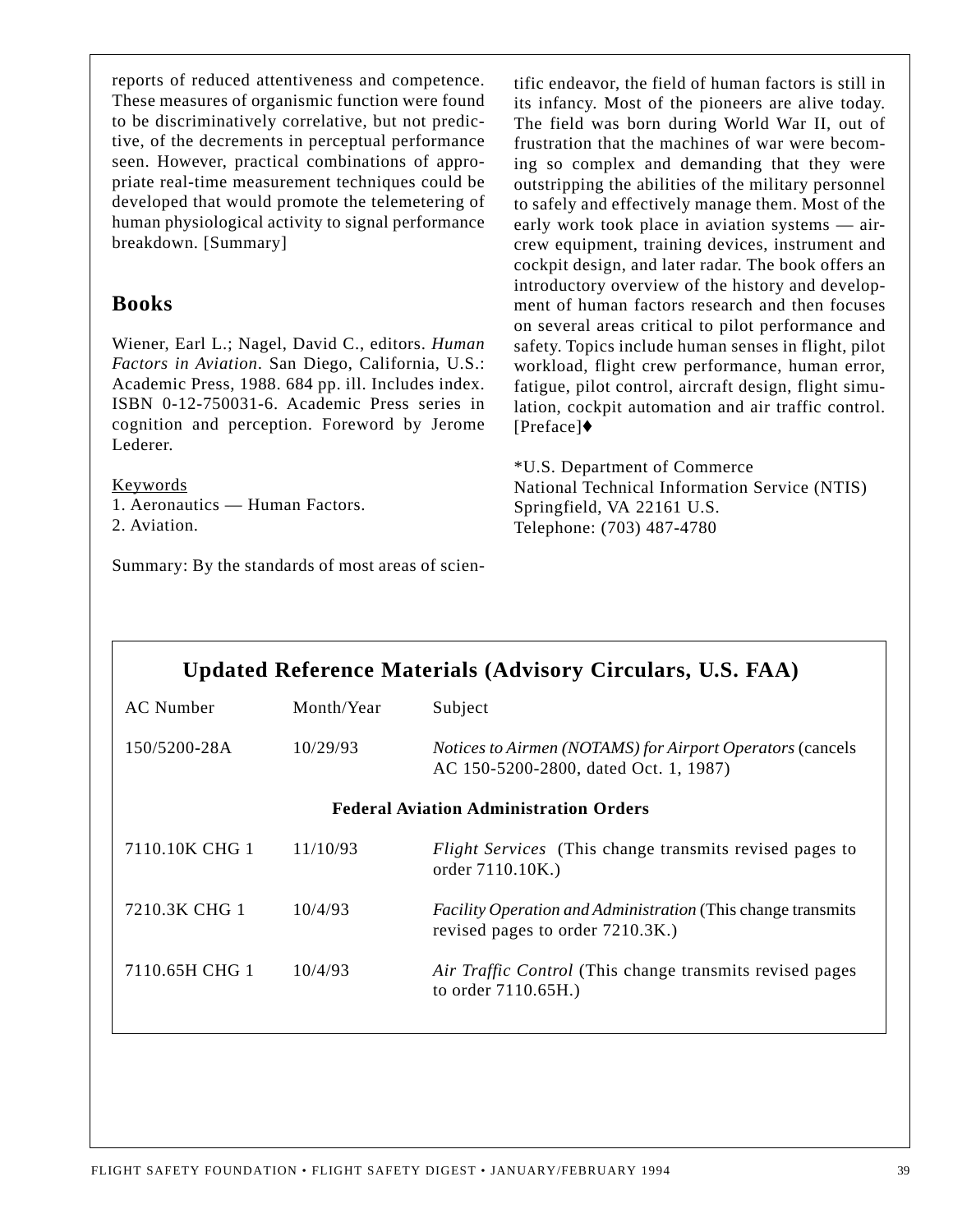## **Accident/Incident Briefs**

## **Bilingual Exchange Causes Near-miss**

*DC-9 crew takes evasive action to avoid commuter aircraft.*

*by Editorial Staff*

*The following information provides an awareness of problems through which such occurrences may be prevented in the future. Accident/incident briefs are based on preliminary information from government agencies, aviation organizations, press information and other sources. This information may not be entirely accurate.*



### **Bilingual Exchange Causes Near-miss**

*McDonnell Douglas DC-9. No damage. No injuries.*

The DC-9 departed on an instrument flight rules (IFR) flight plan and was cleared southbound to 5,000 feet (1,525 meters).

The departure airport had no tower, but a flight service station (FSS) was in operation to relay advisories and direct visual flight rules (VFR) traffic.

No other IFR traffic was reported in the area at the time of the DC-9's departure. Later in the climb phase, FSS reported that a commuter aircraft had just canceled IFR and was inbound under VFR to land at the airport. As the DC-9 flight crew began to look for the commuter, they spotted it at 11 o'clock.

The DC-9 crew took evasive action and informed FSS in English of its actions. The crew of the commuter aircraft was communicating in French with FSS on the same frequency.

The DC-9 crew reported later that the commuter aircraft apparently never saw the DC-9, that the commuter crew was aware of the DC-9's departure and that the commuter's flight crew felt no concern because FSS was aware of both aircraft.

The crew of the DC-9 stated that the aircraft could not have passed any closer without sustaining damage.

### **Hasty Start Sends Ground Agent Scurrying**

*Boeing 767. No damage. No injuries.*

After engine start, the flight crew completed the after-start checklist. The captain then asked the first officer to request permission to taxi.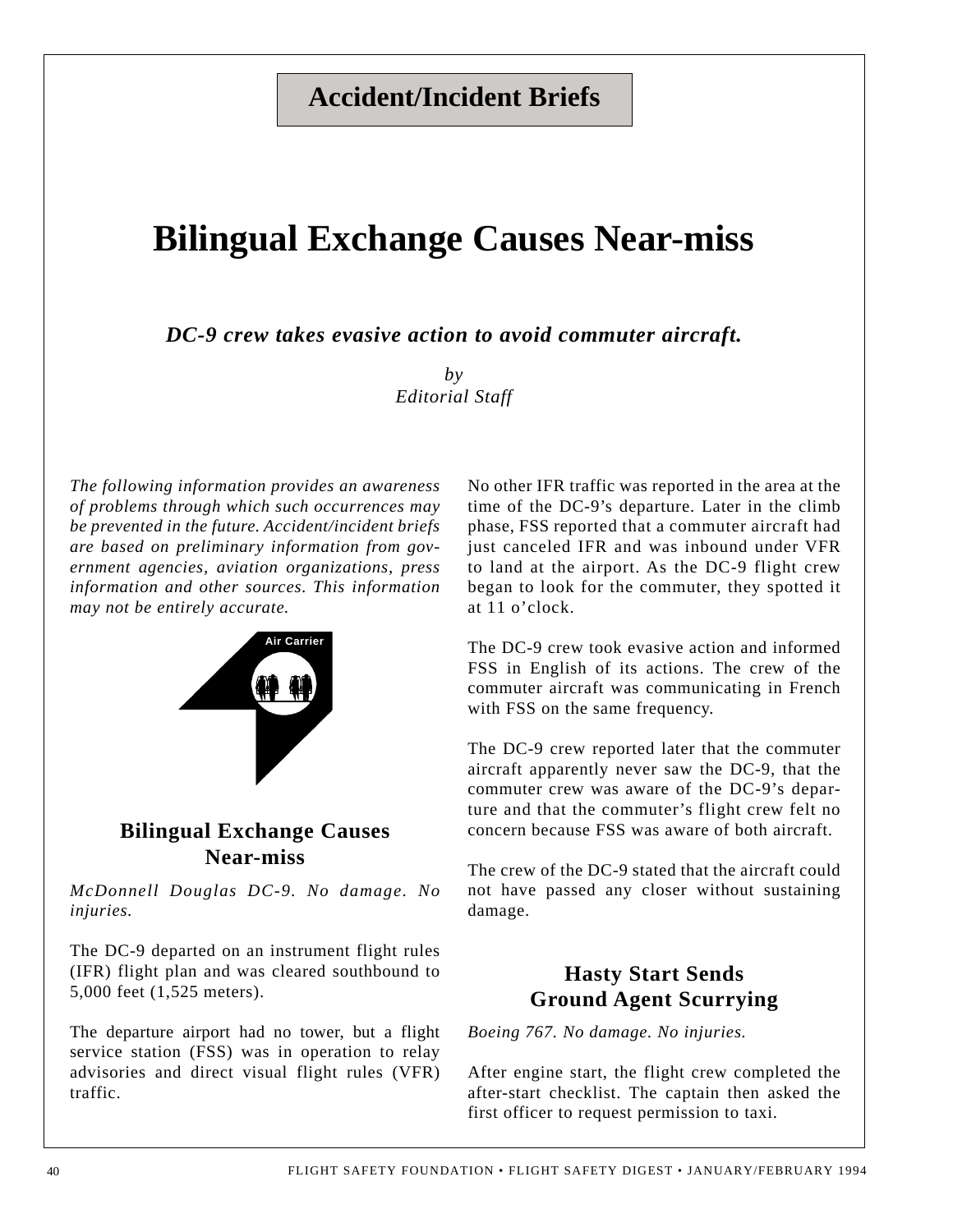Taxi clearance was issued. Because the aircraft had to depart the parking stand with a sharp right turn, more than usual power was applied. After a short delay, the aircraft began to move. A scraping noise was heard, and the captain immediately stopped the aircraft and set the parking brake.

It was determined later that the call "remove ground equipment, chocks, interphone, give clear sign left" for the ground technician had been forgotten. When the Boeing 767 began to move, it pushed the chock aside, and the technician fled the turning aircraft.

Prior to the departure flight, the captain had completed a long-range flight across six time zones. He had had 20 hours of rest following the 14-hour duty period. The captain suggested that the entry "ground equipment removed" be added to the after-start checklist.



### **Check Flight Proves Fatal**

*Beechcraft C99. Aircraft destroyed. Two fatalities.*

The C99 operated by GP Express Airlines crashed during a night proficiency flight.

After an investigation, the U.S. National Transportation Safety Board (NTSB) determined that the flying pilot (who was undergoing a six-month proficiency check) attempted to demonstrate a "prohibited aerobatic maneuver [a barrel roll at 1,000 feet (305 meters) above ground level AGL] to the check pilot, who voiced no objections." [The U.S. Federal Aviation Administration (FAA) recommends that aerobatic maneuvers be completed at or above 3,000 feet (915 meters) AGL].

Both pilots were check airmen for the company and were friends, the NTSB said.

The NTSB said that the probable cause of the accident was the "deliberate disregard for U.S. Federal Aviation Regulations (FAR), GP Express procedures, and prudent concern for safety by the two pilots in their decision to execute an aerobatic maneuver during a scheduled check flight, and the failure of GP Express management to establish and maintain a commitment to instill professionalism in their pilots consistent with the highest levels of safety necessary for an airline operating scheduled passenger service."

The NTSB recommended that the FAA require airlines operating under FAR Part 135 to "place personnel on duty with the ability to rapidly communicate with aircraft that are engaged in company-related flight activities when such activities are taking place, or require that an appropriate flight plan be filed for the operation."

### **Rushed Approach Kills Eleven**

*Rockwell Turbo Commander 690. Aircraft destroyed. Eleven fatalities.*

Fog at the destination forced the aircraft to divert under visual flight rules (VFR) to a nearby airport for a daylight landing.

The airport was in visual meteorological conditions, but there was fog over a nearby lake, which was on the final approach path.

On final, the aircraft entered instrument meteorological conditions (IMC), struck the water and sank. The two pilots and nine passengers were killed. The aircraft was recovered in 259.2 feet (79 meters) of water.

An investigation determined that the probable cause of the accident was the crew's decision to continue a visual approach in IMC, poor interpretation of changing weather conditions and a lack of cockpit coordination.

Pressure to complete the flight aggravated by deteriorating weather conditions were contributing factors, investigators said.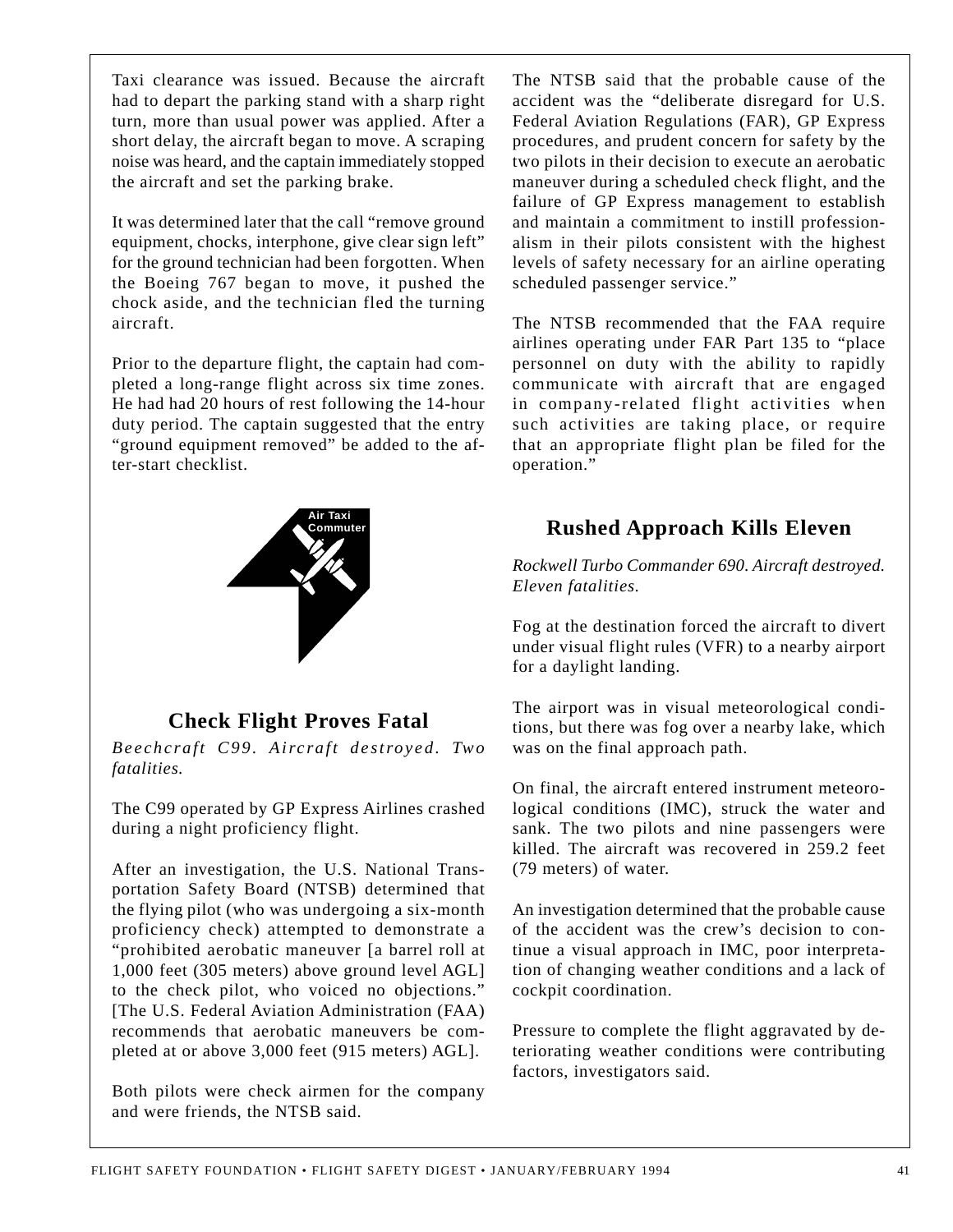

### **Snow Bank Snares Propeller**

*Beech 200 King Air. Substantial damage. No injuries.*

During a night landing, the aircraft touched down left of the runway centerline and the left propeller of the twin-engine aircraft struck a snow bank.

The aircraft veered off the left side of the runway and struck the snow bank again. Neither the pilot nor the six passengers on board were injured. Weather at the time was reported as light drizzle and fog.



### high velocity. The pilot and a passenger were killed.

### **Very Short Final Destroys Lights**

*Piper PA23 Aztec. Substantial damage. Two serious injuries.*

During the dusk approach, the pilot expressed some confusion when cleared for a right downwind to runway 08. Air traffic control (ATC) then amended the clearance for a left downwind for 08.

After establishing the approach, the pilot requested that the runway alignment indicator illumination be increased to assist him in identifying the correct runway. A few seconds later the aircraft collided with approach lights that were located 800 feet (244 meters), 600 feet (183 meters) and 400 feet (122 meters) from the runway threshold. The aircraft then struck an embankment and came to a stop about 300 feet (91.5 meters) from the runway. The pilot and a passenger were seriously injured.



### **Mountain Landing Goes Awry**

*Aerospatiale AS350B. Aircraft destroyed. No injuries.*

The pilot was on short final to a mountain landing area when he decided to abort the landing. He then initiated a slow speed downwind turn.

During the turn, the helicopter encountered a down draft, and the pilot determined that the aircraft had insufficient performance to continue flight. An emergency landing was executed. On touchdown, the right skid struck a rock, and the helicopter rolled over. The four occupants escaped without injury but the helicopter was destroyed by a post-crash fire.

### **Front Overtakes Twin On Cross-country Flight**

*Beech 55 Baron. Aircraft destroyed. Two fatalities.*

The pilot was advised before departure of a weather front moving through the area of flight and of numerous flight precautions.

A short time later, about dusk, witnesses saw the aircraft flying at low altitude and circling in a mountain pass. Weather was reported as decreasing ceiling and visibility, high winds and rain mixed with snow.

Witnesses reported seeing the aircraft strike the ground in a nose-low, right wing-low attitude at